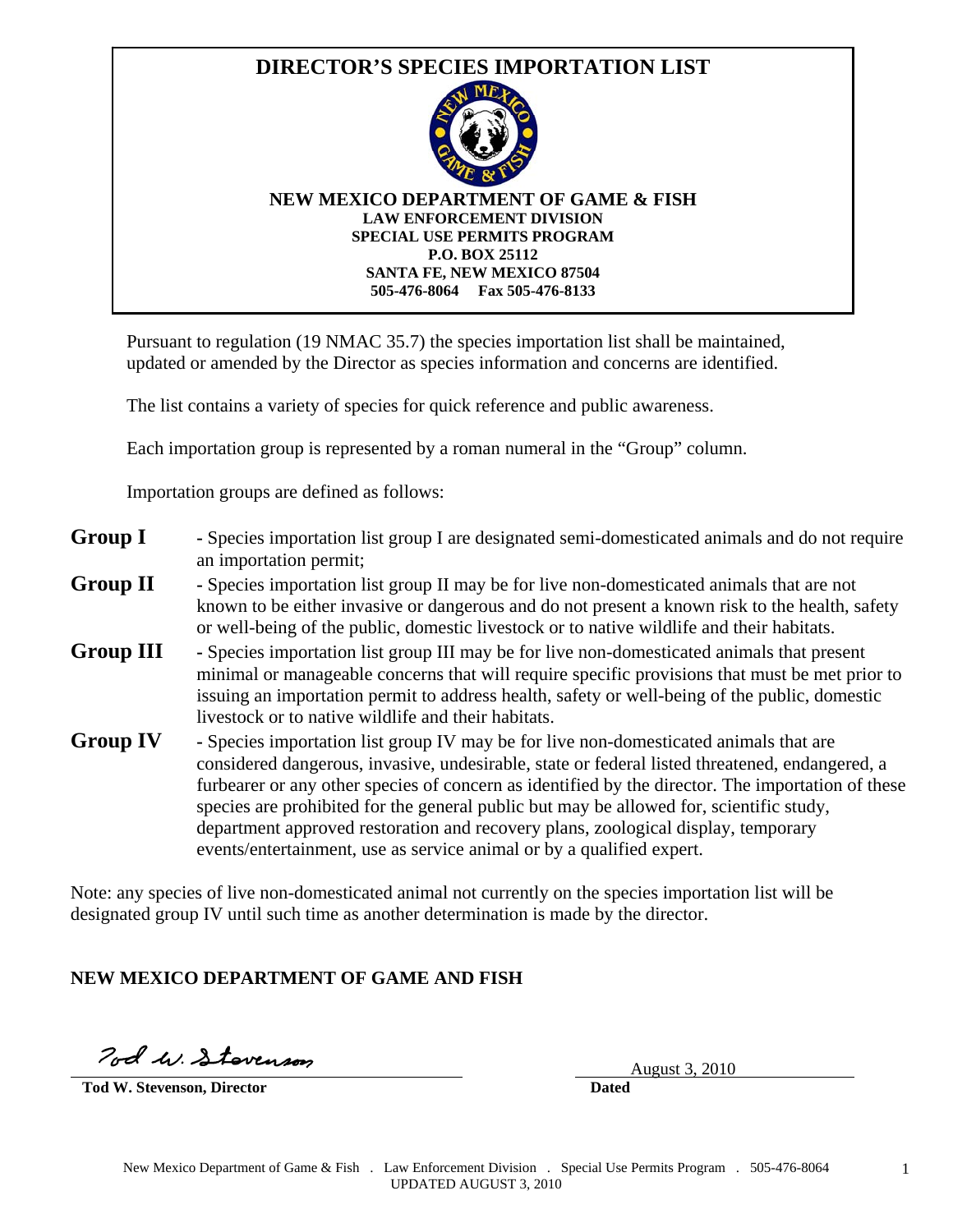| <b>CLASS</b> | <b>QUICK</b><br><b>REFERENCE</b> | <b>FAMILY</b>      | <b>SCIENTIFIC NAME</b><br>(Genus species subspecies) | <b>COMMON NAME</b>              | Group | Status (if any)                | <b>Additional Restrictions</b>                                                       |
|--------------|----------------------------------|--------------------|------------------------------------------------------|---------------------------------|-------|--------------------------------|--------------------------------------------------------------------------------------|
| Aquatic      | <b>Fish Saltwater</b>            | Acanthuridae       | all species                                          | Tang Fish                       |       |                                |                                                                                      |
| Aquatic      | Fish Freshwater                  | Achiridae          | Trinectes maculatus                                  | Flounder                        | п     |                                |                                                                                      |
| Aquatic      | <b>Fish Freshwater</b>           | Alestiidae         | Phenacogrammus interruptus                           | Congo tetra                     |       |                                |                                                                                      |
| Aquatic      | <b>Fish Freshwater</b>           | Anostomidae        | Chilodus punctatus                                   | Headstander                     |       |                                |                                                                                      |
| Aquatic      | Fish Freshwater                  | Anostomidae        | Leporinus fasciatus                                  | Leporinus fasciatus             |       |                                |                                                                                      |
| Aquatic      | <b>Fish Saltwater</b>            | Apogonidae         | all species                                          | Cardinalfish                    |       |                                |                                                                                      |
| Aquatic      | <b>Fish Freshwater</b>           | Ariidae            | Sciades seemanni                                     | Silvertip shark                 |       |                                |                                                                                      |
| Aquatic      | Fish Freshwater                  | Bagridae           | Coreobagrus ichikawai                                | Catfish, Naked Nekogigi         | IV    | <b>Federally Endangered</b>    |                                                                                      |
| Aquatic      | <b>Fish Freshwater</b>           | Bagridae           | Horabagrus bracysoma                                 | Sun catfish                     |       |                                |                                                                                      |
| Aquatic      | <b>Fish Freshwater</b>           | Bagridae           | Mystus leucophasis                                   | Black upside-down catfish       |       |                                |                                                                                      |
| Aquatic      | <b>Fish Freshwater</b>           | Bagridae           | Mystus vittatus                                      | Mystus catfish                  |       |                                |                                                                                      |
| Aquatic      | Fish Freshwater                  | Bagridae           | Pseudomystus siamensis                               | Siamese catfish                 |       |                                |                                                                                      |
| Aquatic      | <b>Fish Saltwater</b>            | <b>Balistidae</b>  | all species                                          | Triggerfish                     |       |                                |                                                                                      |
| Aquatic      | <b>Fish Freshwater</b>           | <b>Balitoridae</b> | Gastromyzon punctulatus                              | Borneo sucker catfish           |       |                                |                                                                                      |
| Aquatic      | <b>Fish Freshwater</b>           | Balitoridae        | Nemacheilus fasciatus                                | Banded redtail loach            |       |                                |                                                                                      |
| Aquatic      | <b>Fish Freshwater</b>           | Balitoridae        | Schistura balteata                                   | Sumo loach                      |       |                                |                                                                                      |
| Aquatic      | <b>Fish Freshwater</b>           | Balitoridae        | Schistura poculi                                     | Redtail loach                   |       |                                |                                                                                      |
| Aquatic      | <b>Fish Saltwater</b>            | Batrachoididae     | Opsansu beta                                         | Orange toadfish                 |       |                                |                                                                                      |
| Aquatic      | <b>Fish Freshwater</b>           | Belonidae          | Xenentodon cancila                                   | Needle nose gar                 |       |                                |                                                                                      |
| Aquatic      | Fish Freshwater                  | Belontiidae        | Colisa sp.                                           | Betta/Gourami                   |       |                                |                                                                                      |
| Aquatic      | <b>Fish Saltwater</b>            | Blenniidae         | all species                                          | Blenny                          |       |                                |                                                                                      |
| Aquatic      | <b>Fish Saltwater</b>            | <b>Bothidae</b>    | all species                                          | Peacock Flounder                |       |                                |                                                                                      |
| Aquatic      | Fish Freshwater                  | Callichthyidae     | Corydoras sp.                                        | Cory catfish                    |       |                                |                                                                                      |
| Aquatic      | Fish Freshwater                  | Callichthyidae     | Dianema sp.                                          | Porthole catfish                |       |                                |                                                                                      |
| Aquatic      | <b>Fish Saltwater</b>            | Callionymidae      | all species                                          | <b>Blenny Goby</b>              |       |                                |                                                                                      |
| Aquatic      | <b>Fish Saltwater</b>            | Carangidae         | Naucrates ductor                                     | Pilotfish                       | п     |                                |                                                                                      |
| Aquatic      | Fish Freshwater                  | Catostomidae       | Myxocyprinus asiaticus                               | Sucker, Chinese hi-fin shark    |       |                                |                                                                                      |
| Aquatic      | Fish Freshwater                  | Centrarchidae      | all species                                          | Bass, Sunfish, Crappie          | Ш     | <b>State Protected Species</b> |                                                                                      |
| Aquatic      | <b>Fish Saltwater</b>            | Chaetodontidae     | all species                                          | Butterflyfish                   |       |                                |                                                                                      |
| Aquatic      | <b>Fish Freshwater</b>           | Channidae          | all species                                          | Snakehead fish                  | IV    |                                |                                                                                      |
| Aquatic      | <b>Fish Freshwater</b>           | Characidae         | all species                                          | <b>Ornamental Tetras</b>        |       |                                | all species except as restricted in<br>another group. Not to be used as<br>bait fish |
| Aquatic      | <b>Fish Freshwater</b>           | Characidae         | all species                                          | Pirahna & Pacu                  | IV    |                                |                                                                                      |
| Aquatic      | <b>Fish Freshwater</b>           | Cichildae          | all species except Tilapia & Sarotherodon            | Cichlids                        |       |                                | all species except as restricted in<br>another group. Not to be used as<br>bait fish |
| Aquatic      | <b>Fish Freshwater</b>           | Cichlidae          | Sarotherodon sp.                                     | Cichlids, tilapiine any variety | IV    |                                |                                                                                      |
| Aquatic      | <b>Fish Freshwater</b>           | Cichlidae          | Tilapia sp.                                          | Tilapia, any variety            | IV    |                                |                                                                                      |
| Aquatic      | <b>Fish Saltwater</b>            | Cirrhitidae        | all species                                          | Hawkfish                        |       |                                |                                                                                      |
| Aquatic      | Fish Freshwater                  | Citharinidae       | Citharinidae sp.                                     | Citharinids                     |       |                                |                                                                                      |
| Aquatic      | <b>Fish Freshwater</b>           | Clariidae          | Silurus batrachus (Clarias)                          | <b>Walking Catfish</b>          | IV    |                                |                                                                                      |
| Aquatic      | <b>Fish Freshwater</b>           | Cobitidae          | all species                                          | Loach Botia                     |       |                                |                                                                                      |
| Aquatic      | <b>Fish Freshwater</b>           | Ctenoluciidae      | Ctenolucius hujeta                                   | Barracuda                       |       |                                |                                                                                      |
| Aquatic      | Fish Freshwater                  | Curimatidae        | Curimatidae spp                                      | Toothless characins             |       |                                |                                                                                      |
| Aquatic      | <b>Fish Freshwater</b>           | Cyprinidae         | all species                                          | <b>Ornamental Goldfish</b>      |       |                                | all species except as restricted in<br>another group. Not to be used as<br>bait fish |
| Aquatic      | <b>Fish Freshwater</b>           | Cyprinidae         | Carassius carassius                                  | Crucian Carp                    | IV    |                                |                                                                                      |
| Aquatic      | Fish Freshwater                  | Cyprinidae         | Carassius sp.                                        | <b>Ornamental Goldfish</b>      |       |                                | all species except as restricted in<br>another group. Not to be used as<br>bait fish |
| Aquatic      | <b>Fish Freshwater</b>           | Cyprinidae         | Catla sp.                                            | Carp sp.                        | IV    |                                |                                                                                      |
| Aquatic      | <b>Fish Freshwater</b>           | Cyprinidae         | Cirrhina sp.                                         | Carp sp.                        | IV    |                                |                                                                                      |
| Aquatic      | Fish Freshwater                  | Cyprinidae         | Cirrhinus sp.                                        | Mud Carp sp.                    | IV    |                                |                                                                                      |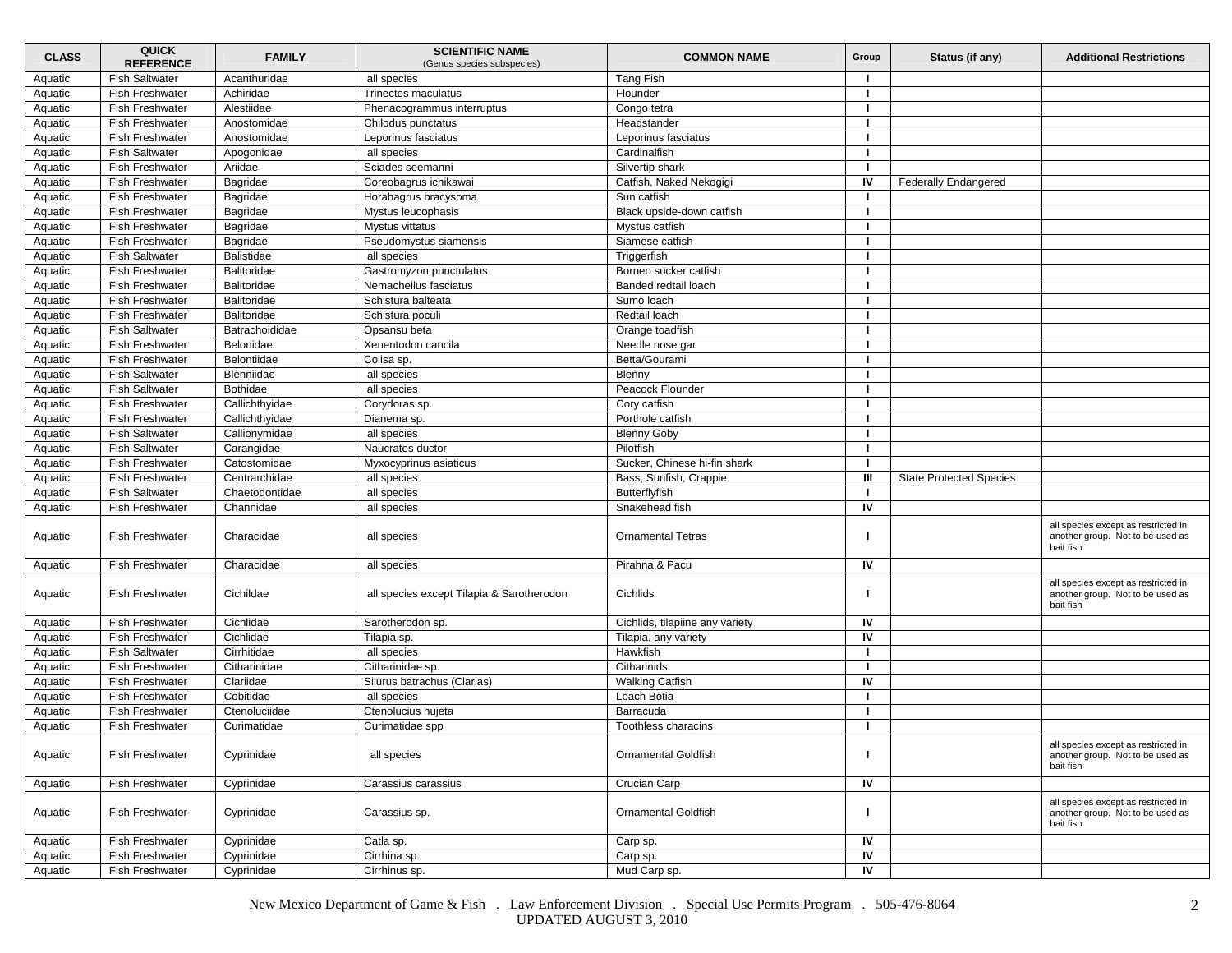| <b>CLASS</b> | <b>QUICK</b><br><b>REFERENCE</b> | <b>FAMILY</b>    | <b>SCIENTIFIC NAME</b><br>(Genus species subspecies)                                        | <b>COMMON NAME</b>                | Group | Status (if any)                 | <b>Additional Restrictions</b>                                                       |
|--------------|----------------------------------|------------------|---------------------------------------------------------------------------------------------|-----------------------------------|-------|---------------------------------|--------------------------------------------------------------------------------------|
| Aquatic      | <b>Fish Freshwater</b>           | Cyprinidae       | Ctenopharyngodon idella                                                                     | Grass carp                        | IV    |                                 |                                                                                      |
| Aquatic      | <b>Fish Freshwater</b>           | Cyprinidae       | Cyprinella sp.                                                                              | Shiners                           | IV    |                                 |                                                                                      |
| Aquatic      | <b>Fish Freshwater</b>           | Cyprinidae       | Cyprinus sp.                                                                                | Ornamental Koi                    |       |                                 | all species except as restricted in<br>another group. Not to be used as<br>bait fish |
| Aquatic      | <b>Fish Freshwater</b>           | Cyprinidae       | Gila sp.                                                                                    | Chubs                             | IV    | <b>Federally Endangered</b>     |                                                                                      |
| Aquatic      | <b>Fish Freshwater</b>           | Cyprinidae       | Hybognathus amarus                                                                          | Minnow, Rio Grande silvery        | IV    | <b>Federally Endangered</b>     |                                                                                      |
| Aquatic      | <b>Fish Freshwater</b>           | Cyprinidae       | Hybognathus sp.                                                                             | Minnow, Silvery                   | IV    |                                 |                                                                                      |
| Aquatic      | <b>Fish Freshwater</b>           | Cyprinidae       | Hypophthalmichthys harmandi                                                                 | Largescale Silver Carp            | IV    |                                 |                                                                                      |
| Aquatic      | <b>Fish Freshwater</b>           | Cyprinidae       | Hypophthalmichthys molitrix                                                                 | Silver Carp                       | IV    |                                 |                                                                                      |
| Aquatic      | Fish Freshwater                  | Cyprinidae       | Hypophthalmichthys nobilis                                                                  | <b>Bighead Carp</b>               | IV    |                                 |                                                                                      |
| Aquatic      | Fish Freshwater                  | Cyprinidae       | Hypophthalmichthys sp.                                                                      | Bighead / Silver Carp sp.         | IV    |                                 |                                                                                      |
| Aquatic      | <b>Fish Freshwater</b>           | Cyprinidae       | Labeo sp.                                                                                   | Labeo Carp sp.                    | IV    |                                 |                                                                                      |
| Aquatic      | <b>Fish Freshwater</b>           | Cyprinidae       | Leuciscus sp.                                                                               | Eurasian daces Carp sp.           | IV    |                                 |                                                                                      |
| Aquatic      | Fish Freshwater                  | Cyprinidae       | Mylopharyngodon piceus                                                                      | <b>Black Carp</b>                 | IV    |                                 |                                                                                      |
| Aquatic      | <b>Fish Freshwater</b>           | Cyprinidae       | Notemigonus sp.                                                                             | Golden Shiner                     | IV    |                                 |                                                                                      |
| Aquatic      | <b>Fish Freshwater</b>           | Cyprinidae       | Pimephales promelas                                                                         | <b>Fathead Minnow</b>             |       |                                 |                                                                                      |
| Aquatic      | <b>Fish Freshwater</b>           | Cyprinidae       | Rohita sp.                                                                                  | Rohu Carp sp.                     | IV    |                                 |                                                                                      |
| Aquatic      | <b>Fish Freshwater</b>           | Cyprinodontidae  | Cyprinodon bovinus                                                                          | Pupfish, Leon Springs             | IV    | <b>Federally Endangered</b>     |                                                                                      |
| Aquatic      | <b>Fish Freshwater</b>           | Cyprinodontidae  | Cyprinodon diabolis                                                                         | Pupfish, Devils Hole              | IV    | <b>Federally Endangered</b>     |                                                                                      |
| Aquatic      | <b>Fish Freshwater</b>           | Cyprinodontidae  | Cyprinodon elegans                                                                          | Pupfish, Comanche Springs         | IV    | <b>Federally Endangered</b>     |                                                                                      |
| Aquatic      | <b>Fish Freshwater</b>           | Cyprinodontidae  | Cyprinodon macularius                                                                       | Pupfish, Desert                   | IV    | <b>Federally Endangered</b>     |                                                                                      |
| Aquatic      | Fish Freshwater                  | Cyprinodontidae  | Cyprinodon nevadensis mionectes                                                             | Pupfish, Ash Meadows Amargosa     | IV    | <b>Federally Endangered</b>     |                                                                                      |
| Aquatic      | <b>Fish Freshwater</b>           | Cyprinodontidae  | Cyprinodon nevadensis pectoralis                                                            | Pupfish, Warm Springs             | IV    | <b>Federally Endangered</b>     |                                                                                      |
| Aquatic      | <b>Fish Freshwater</b>           | Cyprinodontidae  | Cyprinodon radiosus                                                                         | Pupfish, Owens                    | IV    | <b>Federally Endangered</b>     |                                                                                      |
| Aquatic      | <b>Fish Freshwater</b>           | Cyprinodontidae  | Cyprinodon sp. except C. bovinus, diabolis,<br>elegans, macularius, nevadensis and radiosus | Pupfish                           |       |                                 | all species except as restricted in<br>another group. Not to be used as<br>bait fish |
| Aquatic      | <b>Fish Freshwater</b>           | Datnioididae     | all species                                                                                 | <b>Tiger fish</b>                 |       |                                 |                                                                                      |
| Aquatic      | <b>Fish Saltwater</b>            | Diadematidae     | Diadema sp.                                                                                 | Longspine sea urchin              |       |                                 |                                                                                      |
| Aquatic      | <b>Fish Saltwater</b>            | Diodontidae      | Diodon sp.                                                                                  | Porcupine Pufferfish, Poisonous   | IV    |                                 |                                                                                      |
| Aquatic      | <b>Fish Saltwater</b>            | Diogenidae       | Paguristes cadenati                                                                         | Scarlet reef hermit crab          |       |                                 |                                                                                      |
| Aquatic      | Fish Freshwater                  | Doradidae        | all species                                                                                 | Catfish ssp                       |       |                                 |                                                                                      |
| Aquatic      | Mollusk                          | Dreissenidae     | Dreissena polymorpha                                                                        | Zebra Mussel                      | IV    | <b>Aquatic Invasive Species</b> |                                                                                      |
| Aquatic      | Mollusk                          | Dreissenidae     | Dreissena rostriformis bugensis                                                             | Quagga Mussel                     | IV    | <b>Aquatic Invasive Species</b> |                                                                                      |
| Aquatic      | <b>Fish Saltwater</b>            | Echinasteridae   | Echinaster luzonicus                                                                        | Red starfish                      |       |                                 |                                                                                      |
| Aquatic      | <b>Fish Freshwater</b>           | Eleotridae       | Eleotridae spp                                                                              | Sleeper gobies                    |       |                                 |                                                                                      |
| Aquatic      | <b>Fish Saltwater</b>            | Ephippidae       | Platax sp.                                                                                  | <b>Batfish</b>                    | ш     |                                 |                                                                                      |
| Aquatic      | Fish Freshwater                  | Erethistidae     | all species                                                                                 | <b>Ornamental Catfish</b>         |       |                                 |                                                                                      |
| Aquatic      | <b>Fish Freshwater</b>           | Esocidae         | all species                                                                                 | Pike Muskie sp                    | Ш     | <b>State Protected Species</b>  |                                                                                      |
| Aquatic      | <b>Fish Freshwater</b>           | Gasteropelecidae | all species                                                                                 | Hatchetfishes                     |       |                                 |                                                                                      |
| Aquatic      | <b>Fish Freshwater</b>           | Gasterosteidae   | all species except Gasterosteus aculeatus<br>williamsoni                                    | <b>Ornamental Sticklebacks</b>    |       |                                 | all species except as restricted in<br>another group. Not to be used as<br>bait fish |
| Aquatic      | <b>Fish Freshwater</b>           | Gasterosteidae   | Gasterosteus aculeatus williamsoni                                                          | Stickleback, unarmored threespine | IV    | <b>Federally Endangered</b>     |                                                                                      |
| Aquatic      | <b>Fish Saltwater</b>            | Gobiidae         | all species except Eucyclogobius newberryi                                                  | Ornamental Goby                   |       |                                 | all species except as restricted in<br>another group. Not to be used as<br>bait fish |
| Aquatic      | <b>Fish Saltwater</b>            | Gobiidae         | Eucyclogobius newberryi                                                                     | Goby, tidewater                   | IV    | <b>Federally Endangered</b>     |                                                                                      |
| Aquatic      | Fish Freshwater                  | Goodeidae        | all species except Crenichthys baileyi ssp. &<br>nevadae sp                                 | Teleost fish                      | п     |                                 | all species except as restricted in<br>another group. Not to be used as<br>bait fish |
| Aquatic      | <b>Fish Freshwater</b>           | Goodeidae        | Crenichthys baileyi baileyi                                                                 | Springfish, White River           | IV    | <b>Federally Endangered</b>     |                                                                                      |
| Aquatic      | <b>Fish Freshwater</b>           | Goodeidae        | Crenichthys baileyi grandis                                                                 | Springfish, Hiko White River      | IV    | <b>Federally Endangered</b>     |                                                                                      |
| Aquatic      | <b>Fish Freshwater</b>           | Goodeidae        | Crenichthys nevadae                                                                         | Springfish, Railroad Valley       | IV    | <b>Federally Threatened</b>     |                                                                                      |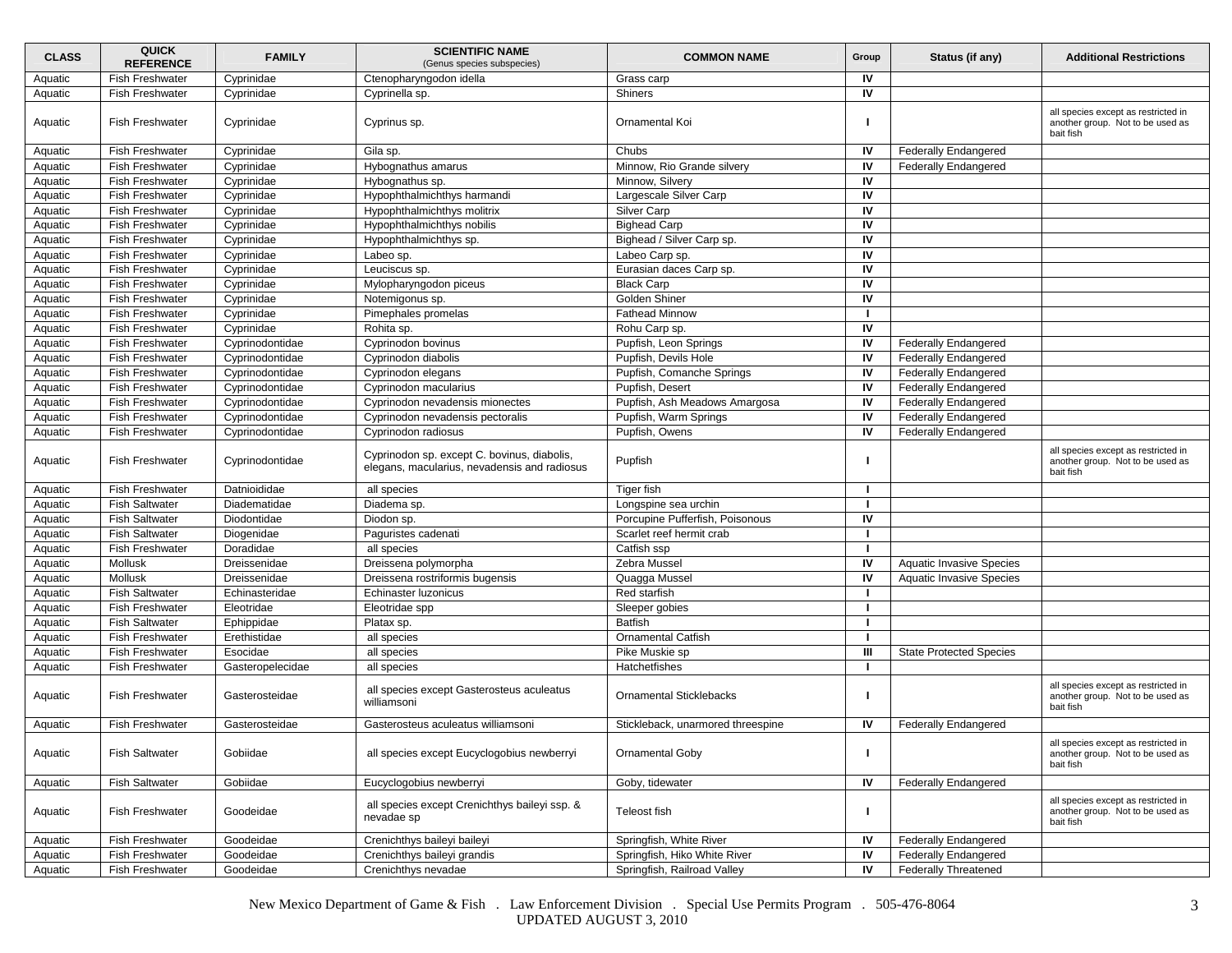| <b>CLASS</b> | <b>QUICK</b><br><b>REFERENCE</b> | <b>FAMILY</b>    | <b>SCIENTIFIC NAME</b><br>(Genus species subspecies)               | <b>COMMON NAME</b>           | Group        | Status (if any)                | <b>Additional Restrictions</b>                                                       |
|--------------|----------------------------------|------------------|--------------------------------------------------------------------|------------------------------|--------------|--------------------------------|--------------------------------------------------------------------------------------|
| Aquatic      | <b>Fish Freshwater</b>           | Goodeidae        | Empetrichthys latos                                                | Poolfish, Pahrump            | IV           | <b>Federally Endangered</b>    |                                                                                      |
| Aquatic      | <b>Fish Saltwater</b>            | Grammatidae      | Gramma loreto                                                      | Gramma                       | л.           |                                |                                                                                      |
| Aquatic      | <b>Fish Freshwater</b>           | Gyrinocheilidae  | Gyrinocheilus aymonieri                                            | Chinese algae eater          |              |                                |                                                                                      |
| Aquatic      | <b>Fish Saltwater</b>            | Haemulidae       | all species                                                        | Sweetlips                    |              |                                |                                                                                      |
| Aquatic      | <b>Fish Saltwater</b>            | Harpacticidae    | Tigriopus sp.                                                      | Nutramar copepod             |              |                                |                                                                                      |
| Aquatic      | Fish Freshwater                  | Helostomatidae   | all species                                                        | Gouramis                     |              |                                |                                                                                      |
| Aquatic      | Fish Freshwater                  | Hemiodontidae    | Hemiodus sp.                                                       | Hemiodus shark               |              |                                |                                                                                      |
| Aquatic      | <b>Fish Freshwater</b>           | Hemiramphidae    | Dermogenys pusilla                                                 | Halfbeak livebearers         | л.           |                                |                                                                                      |
| Aquatic      | <b>Fish Saltwater</b>            | Holocentridae    | Myripristis sp.                                                    | <b>Big-eye Squirrelfish</b>  |              |                                |                                                                                      |
| Aquatic      | <b>Fish Saltwater</b>            | Holocentridae    | Sargocentron sp.                                                   | Squirrelfish                 |              |                                |                                                                                      |
| Aquatic      | Fish Freshwater                  | Ictaluridae      | all species                                                        | Catfish                      | Ш            | <b>State Protected Species</b> |                                                                                      |
| Aquatic      | <b>Fish Saltwater</b>            | Labridae         | all species                                                        | Hogfish Wrasse               |              |                                |                                                                                      |
| Aquatic      | Fish Freshwater                  | Latidae          | Latidae                                                            | Perch                        | л.           |                                |                                                                                      |
| Aquatic      | Fish Freshwater                  | Lebiasinidae     | Lebiasinidae sp                                                    | Pencil fish                  |              |                                |                                                                                      |
| Aquatic      | <b>Fish Freshwater</b>           | Loricariidae     | all species                                                        | Plecostomus                  |              |                                |                                                                                      |
| Aquatic      | <b>Fish Saltwater</b>            | Lutjanidae       | Lutjanus sp.                                                       | Snapper fish                 |              |                                |                                                                                      |
| Aquatic      | <b>Fish Freshwater</b>           | Mastacembelidae  | Macrognathus                                                       | Eel spp                      |              |                                |                                                                                      |
| Aquatic      | <b>Fish Freshwater</b>           | Mastacembelidae  | Mastacembelus                                                      | Eel spp                      |              |                                |                                                                                      |
| Aquatic      | <b>Fish Freshwater</b>           | Melanotaeniidae  | all species                                                        | Rainbowfish                  |              |                                |                                                                                      |
| Aquatic      | Fish Freshwater                  | Mochokidae       | all species                                                        | Squeaker catfish             |              |                                |                                                                                      |
| Aquatic      | <b>Fish Saltwater</b>            | Monacanthidae    | all species                                                        | Filefish                     |              |                                |                                                                                      |
| Aquatic      | Fish Freshwater                  | Monodactylidae   | all species                                                        | Moony fish                   |              |                                |                                                                                      |
| Aquatic      | <b>Fish Freshwater</b>           | Mormyridae       | all species                                                        | Elephantfish                 |              |                                |                                                                                      |
| Aquatic      | <b>Fish Freshwater</b>           | Moronidae        | all species                                                        | <b>Bass</b>                  | Ш            |                                |                                                                                      |
| Aquatic      | <b>Fish Saltwater</b>            | Mullidae         | Parupeneus cyclostomus                                             | Yellow goatfish              |              |                                |                                                                                      |
| Aquatic      | <b>Fish Saltwater</b>            | Muraenidae       | all species                                                        | Eel, large                   |              |                                |                                                                                      |
| Aquatic      | <b>Fish Freshwater</b>           | Nandidae         | all species                                                        | Asian leaffishes             |              |                                |                                                                                      |
| Aquatic      | Fish Freshwater                  | Neritae          | Neritina ssp                                                       | Snail                        |              |                                |                                                                                      |
| Aquatic      | <b>Fish Freshwater</b>           | Notopteridae     | all species                                                        | Clown knifefish              |              |                                |                                                                                      |
| Aquatic      | <b>Fish Saltwater</b>            | Opistognathidae  | Opistognathus                                                      | Jawfish                      |              |                                |                                                                                      |
| Aquatic      | Fish Freshwater                  | Osmeridae        | Hypomesus transpacificus                                           | Smelt, delta                 | IV           | <b>Federally Threatened</b>    |                                                                                      |
| Aquatic      | <b>Fish Freshwater</b>           | Osphronemidae    | all species                                                        | Betta. Gourami               | $\mathbf{I}$ |                                |                                                                                      |
| Aquatic      | <b>Fish Freshwater</b>           | Osteoglossidae   | all species except Scleropages formosus                            | Arowana                      |              |                                | all species except as restricted in<br>another group. Not to be used as<br>bait fish |
| Aquatic      | <b>Fish Freshwater</b>           | Osteoglossidae   | Scleropages formosus                                               | Bonytongue, Asian Arowana    | IV           | <b>Federally Endangered</b>    |                                                                                      |
| Aquatic      | <b>Fish Saltwater</b>            | Ostraciidae      | all species                                                        | Pufferfish, cowfish, boxfish | IV           |                                |                                                                                      |
| Aquatic      | <b>Fish Freshwater</b>           | Pangasiidae      | all species except Pangasianodon gigas &<br>Pangasius santiwongsei | Catfish shark                |              |                                | all species except as restricted in<br>another group. Not to be used as<br>bait fish |
| Aquatic      | Fish Freshwater                  | Pangasiidae      | Pangasianodon gigas                                                | Catfish, Thailand giant      | IV           | <b>Federally Endangered</b>    |                                                                                      |
| Aquatic      | <b>Fish Freshwater</b>           | Pangasiidae      | Pangasius sanitwongsei                                             | Catfish                      | IV           | <b>Federally Endangered</b>    |                                                                                      |
| Aquatic      | <b>Fish Freshwater</b>           | Pantodontidae    | all species                                                        | Butterfly fish spp           |              |                                |                                                                                      |
| Aquatic      | <b>Fish Freshwater</b>           | Percichthyidae   | all species                                                        | Perch sp                     | Ш            | <b>State Protected Species</b> |                                                                                      |
| Aquatic      | Fish Freshwater                  | Percidae         | all species                                                        | Walleye                      | Ш            | <b>State Protected Species</b> |                                                                                      |
| Aquatic      | <b>Fish Freshwater</b>           | Percidae         | Etheostoma sp.                                                     | Darter                       | IV           | <b>Federally Threatened</b>    |                                                                                      |
| Aquatic      | Fish Freshwater                  | Percidae         | Percina sp.                                                        | Darter                       | IV           | <b>Federally Endangered</b>    |                                                                                      |
| Aquatic      | <b>Fish Saltwater</b>            | Pholidichthyidae | Pholidichthys leucotaenia                                          | Engineer goby                | л.           |                                |                                                                                      |
| Aquatic      | Fish Freshwater                  | Pimelodidae      | all species                                                        | Marbled catfish              | л.           |                                |                                                                                      |
| Aquatic      | <b>Fish Saltwater</b>            | Pinguipedidae    | Parapercis schauinslandii                                          | Stripe sleeper blenny        |              |                                |                                                                                      |
| Aquatic      | <b>Fish Saltwater</b>            | Plesiopidae      | Calloplesiops altivelis                                            | Marine betta                 | л.           |                                |                                                                                      |
| Aquatic      | <b>Fish Freshwater</b>           | Poeciliidae      | Gambusia affinis                                                   | Western mosquitofish         |              |                                | all species except as restricted in<br>another group. Not to be used as<br>bait fish |
| Aquatic      | Fish Freshwater                  | Poeciliidae      | Gambusia gaigei                                                    | Gambusia, Big Bend           | IV           | <b>Federally Endangered</b>    |                                                                                      |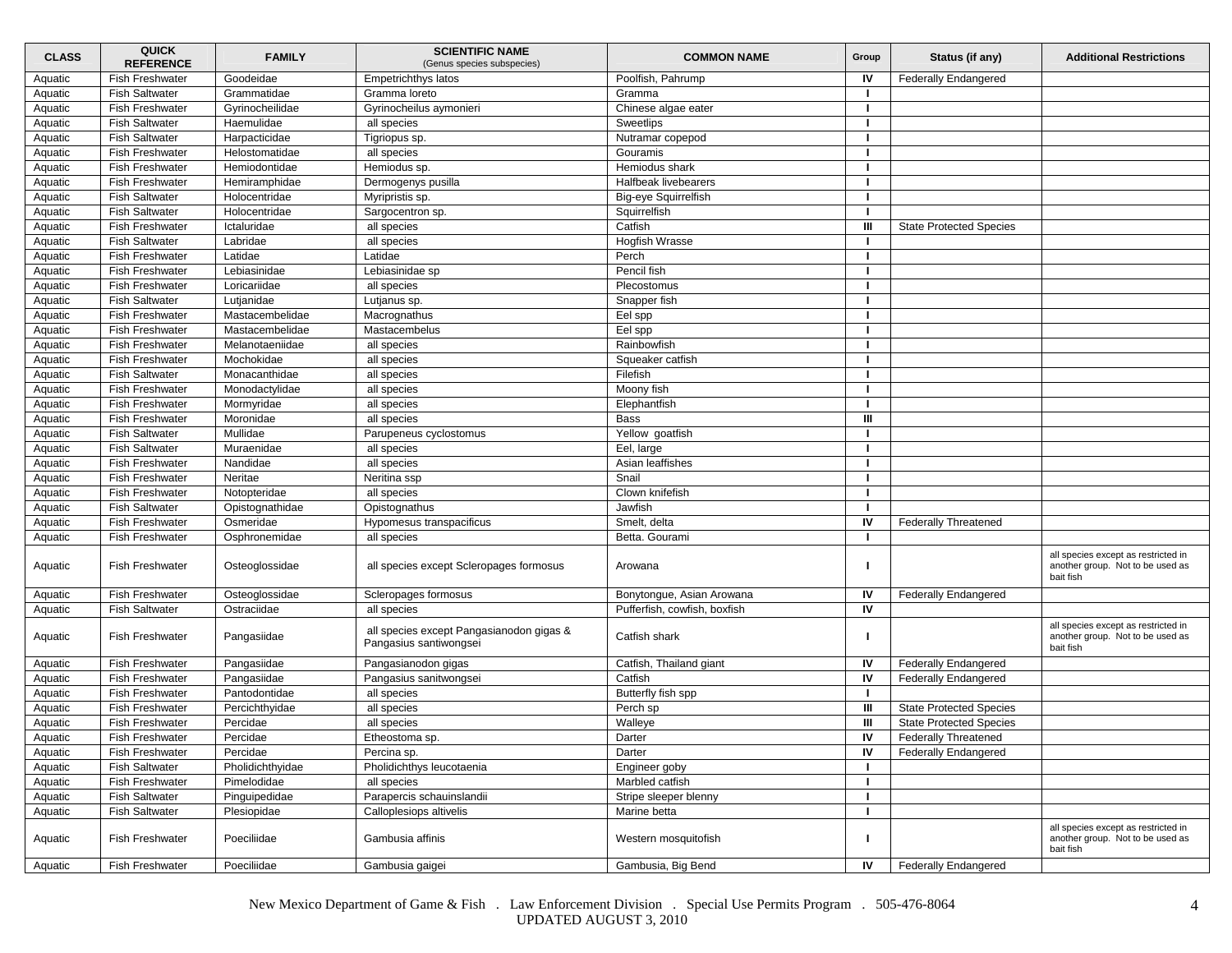| <b>CLASS</b> | <b>QUICK</b><br><b>REFERENCE</b> | <b>FAMILY</b>     | <b>SCIENTIFIC NAME</b><br>(Genus species subspecies) | <b>COMMON NAME</b>             | Group        | Status (if any)                | <b>Additional Restrictions</b>                                                       |
|--------------|----------------------------------|-------------------|------------------------------------------------------|--------------------------------|--------------|--------------------------------|--------------------------------------------------------------------------------------|
| Aquatic      | <b>Fish Freshwater</b>           | Poeciliidae       | Gambusia georgei                                     | Gambusia, San Marcos           | IV           | <b>Federally Endangered</b>    |                                                                                      |
| Aquatic      | Fish Freshwater                  | Poeciliidae       | Gambusia heterochir                                  | Gambusia, Clear Creek          | IV           | <b>Federally Endangered</b>    |                                                                                      |
| Aquatic      | <b>Fish Freshwater</b>           | Poeciliidae       | Gambusia nobilis                                     | Gambusia, Pecos                | IV           | <b>Federally Endangered</b>    |                                                                                      |
| Aquatic      | <b>Fish Freshwater</b>           | Poeciliidae       | Poecilia ssp                                         | Guppy/Molly                    | г            |                                | all species except as restricted in<br>another group. Not to be used as<br>bait fish |
| Aquatic      | <b>Fish Freshwater</b>           | Poeciliidae       | Poeciliopsis occidentalis                            | Topminnow, Gila (incl. Yaqui)  | IV           | <b>Federally Endangered</b>    |                                                                                      |
| Aquatic      | <b>Fish Freshwater</b>           | Poeciliidae       | Xiphophorus ssp                                      | Swordtail                      | т            |                                | all species except as restricted in<br>another group. Not to be used as<br>bait fish |
| Aquatic      | <b>Fish Freshwater</b>           | Poeciliidae       | Xirho ssp                                            | Molly variety                  |              |                                | all species except as restricted in<br>another group. Not to be used as<br>bait fish |
| Aquatic      | <b>Fish Freshwater</b>           | Polypteridae      | Erpetoichthys calabaricus                            | African ropefish               |              |                                |                                                                                      |
| Aquatic      | <b>Fish Freshwater</b>           | Polypteridae      | Polypterus ssp                                       | Poly Pterus, Bichir            |              |                                |                                                                                      |
| Aquatic      | <b>Fish Saltwater</b>            | Pomacanthidae     | all species                                          | Angel, Damsel, Clownfish       |              |                                |                                                                                      |
| Aquatic      | <b>Fish Freshwater</b>           | Pomadasyidae      | all species                                          | Sargo                          | Ш            | <b>State Protected Species</b> |                                                                                      |
| Aquatic      | <b>Fish Saltwater</b>            | Pristidae         | Pristis pectinata                                    | Sawfish, smalltooth            | IV           | <b>Federally Endangered</b>    |                                                                                      |
| Aquatic      | <b>Fish Saltwater</b>            | Pseudochromidae   | all species                                          | Dottyback                      | $\mathbf{I}$ |                                |                                                                                      |
| Aquatic      | <b>Fish Freshwater</b>           | Pseudopimelodidae | Microglanis iheringi                                 | Bumblebee catfish              | п            |                                |                                                                                      |
| Aquatic      | <b>Fish Saltwater</b>            | Ptereleotridae    | all species                                          | Dartfish, firefish             |              |                                |                                                                                      |
| Aquatic      | <b>Fish Freshwater</b>           | Rhamphichthyidae  | all species                                          | Knifefishes                    |              |                                |                                                                                      |
| Aquatic      | <b>Fish Saltwater</b>            | Sabellidae        | all species                                          | <b>Feather Duster</b>          | $\mathbf{I}$ |                                |                                                                                      |
| Aquatic      | <b>Fish Freshwater</b>           | Salmonidae        | all species                                          | Trout, Salmon, Chars           | Ш            | <b>State Protected Species</b> |                                                                                      |
| Aquatic      | <b>Fish Freshwater</b>           | Salmonidae        | Oncorhynchus aguabonita whitei                       | Trout, Little Kern golden      | IV           | <b>Federally Threatened</b>    |                                                                                      |
| Aquatic      | <b>Fish Freshwater</b>           | Salmonidae        | Oncorhynchus apache                                  | Trout, Apache                  | IV           | <b>Federally Threatened</b>    |                                                                                      |
| Aquatic      | <b>Fish Freshwater</b>           | Salmonidae        | Oncorhynchus clarki henshawi                         | Trout, Lahontan cutthroat      | IV           | <b>Federally Threatened</b>    |                                                                                      |
| Aquatic      | <b>Fish Freshwater</b>           | Salmonidae        | Oncorhynchus clarki seleniris                        | Trout, Paiute cutthroat        | IV           | <b>Federally Threatened</b>    |                                                                                      |
| Aquatic      | <b>Fish Freshwater</b>           | Salmonidae        | Oncorhynchus clarki stomias                          | Trout, greenback cutthroat     | IV           | <b>Federally Threatened</b>    |                                                                                      |
| Aquatic      | Fish Freshwater                  | Salmonidae        | Oncorhynchus gilae                                   | Trout, Gila                    | IV           | <b>Federally Threatened</b>    |                                                                                      |
| Aquatic      | <b>Fish Freshwater</b>           | Salmonidae        | Oncorhynchus keta (=Salmo)                           | Salmon, chum                   | IV           | <b>Federally Threatened</b>    |                                                                                      |
| Aquatic      | Fish Freshwater                  | Salmonidae        | Oncorhynchus kisutch (=Salmo)                        | Salmon, coho                   | IV           | <b>Federally Threatened</b>    |                                                                                      |
| Aquatic      | <b>Fish Freshwater</b>           | Salmonidae        | Oncorhynchus mykiss (=Salmo)                         | Steelhead                      | IV           | <b>Federally Endangered</b>    |                                                                                      |
| Aquatic      | <b>Fish Freshwater</b>           | Salmonidae        | Oncorhynchus nerka (=Salmo)                          | Salmon, sockeye                | IV           | <b>Federally Threatened</b>    |                                                                                      |
| Aquatic      | Fish Freshwater                  | Salmonidae        | Oncorhynchus tshawytscha (=Salmo)                    | Salmon, chinook                | IV           | <b>Federally Endangered</b>    |                                                                                      |
| Aquatic      | <b>Fish Freshwater</b>           | Salmonidae        | Salmo platycephalus                                  | Ala balik (trout)              | IV           | <b>Federally Endangered</b>    |                                                                                      |
| Aquatic      | <b>Fish Freshwater</b>           | Salmonidae        | Salmo salar                                          | Salmon, Atlantic               | IV           | <b>Federally Endangered</b>    |                                                                                      |
| Aquatic      | <b>Fish Freshwater</b>           | Salmonidae        | Salvelinus confluentus                               | Trout, bull                    | IV           | <b>Federally Threatened</b>    |                                                                                      |
| Aquatic      | <b>Fish Saltwater</b>            | Scaridae          | Scarus sp.                                           | Parrotfish                     |              |                                |                                                                                      |
| Aquatic      | <b>Fish Freshwater</b>           | Scatophagidae     | all species                                          | Scat fish                      | -1           |                                |                                                                                      |
| Aquatic      | <b>Fish Freshwater</b>           | Schilbeidae       | all species                                          | Catfish, Butter                | -1           |                                |                                                                                      |
| Aquatic      | <b>Fish Saltwater</b>            | Sciaenidae        | Cynoscion macdonaldi                                 | Totoaba (seatrout or weakfish) | IV           | <b>Federally Endangered</b>    |                                                                                      |
| Aquatic      | <b>Fish Saltwater</b>            | Sciaenidae        | Equetus sp.                                          | High hat                       | Ш            |                                | Except Cynoscion madonaldi                                                           |
| Aquatic      | <b>Fish Saltwater</b>            | Sciaenidae        | Pareques sp.                                         | High hat                       | Ш            |                                | Except Cynoscion madonaldi                                                           |
| Aquatic      | <b>Fish Saltwater</b>            | Serpulidae        | all species                                          | Christmas tree rock            |              |                                |                                                                                      |
| Aquatic      | <b>Fish Saltwater</b>            | Serranidae        | all species                                          | Grouper                        |              |                                |                                                                                      |
| Aquatic      | <b>Fish Freshwater</b>           | Serrasalmidae     | Metynnis sp                                          | Silver Dollar                  | л.           |                                |                                                                                      |
| Aquatic      | <b>Fish Saltwater</b>            | Siganidae         | Siganus sp.                                          | Rabbitfish, foxface            | $\mathbf{I}$ |                                |                                                                                      |
| Aquatic      | Fish Freshwater                  | Siluridae         | Clarias batrachus (Silurus)                          | <b>Walking Catfish</b>         | IV           |                                |                                                                                      |
| Aquatic      | <b>Fish Freshwater</b>           | Siluridae         | Kryptopterus cryptopterus                            | Krypto catfish                 | п            |                                |                                                                                      |
| Aquatic      | Fish Freshwater                  | Siluridae         | Ompok bimaculatus                                    | Knife catfish                  |              |                                |                                                                                      |
| Aquatic      | Fish Freshwater                  | Sisoridae         | Hara hara                                            | Hara hara catfish              | -1           |                                |                                                                                      |
| Aquatic      | <b>Fish Saltwater</b>            | Soleidae          | all species                                          | Flounder                       | п.           |                                |                                                                                      |
| Aquatic      | <b>Fish Saltwater</b>            | Strombidae        | Strombus alatus                                      | Florida fighting conch         | л.           |                                |                                                                                      |
| Aquatic      | Fish Freshwater                  | Syngnathidae      | all species                                          | Seahorse, Pipefish             | $\mathbf{I}$ |                                |                                                                                      |
|              |                                  |                   |                                                      |                                |              |                                |                                                                                      |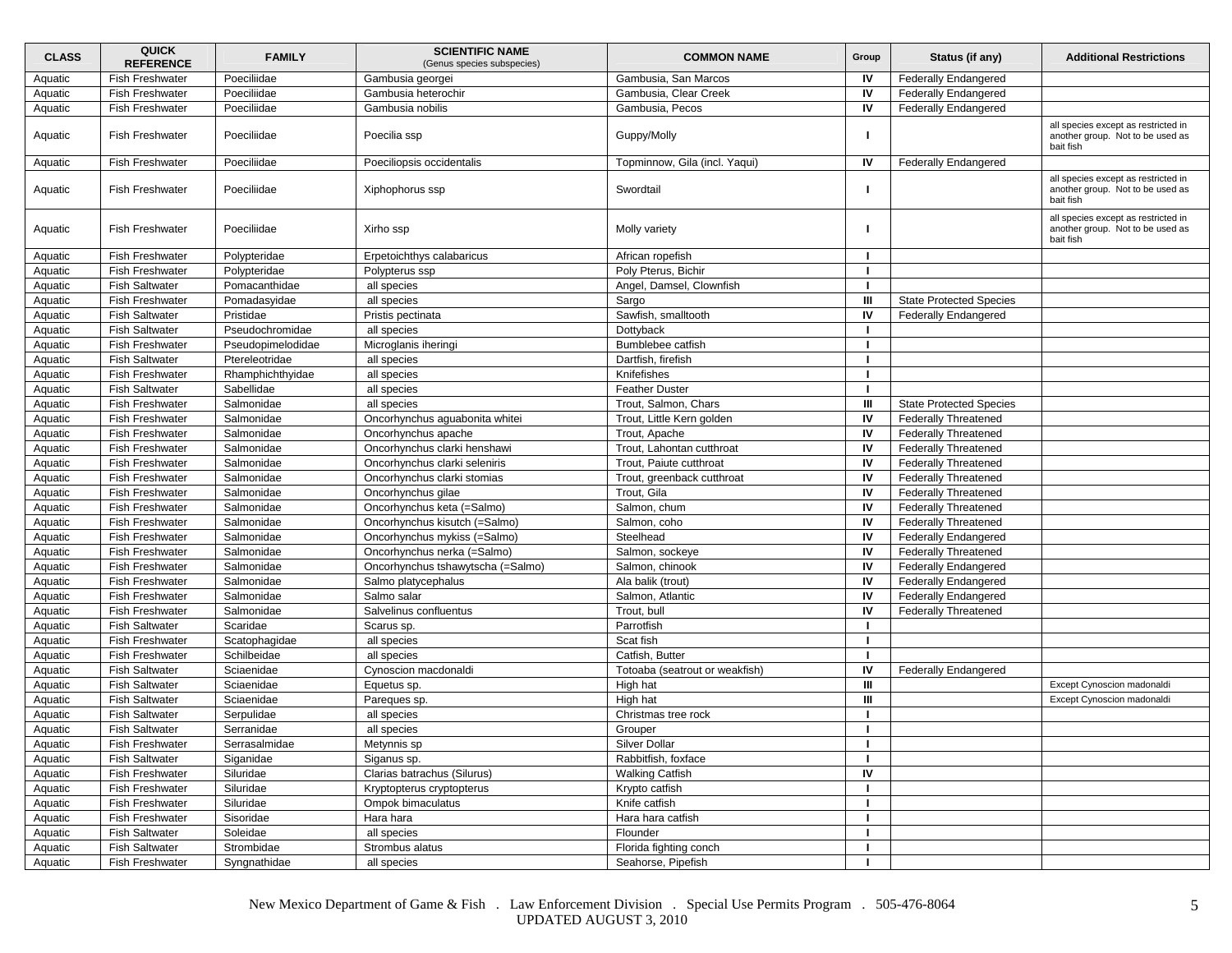| <b>CLASS</b> | <b>QUICK</b><br><b>REFERENCE</b> | <b>FAMILY</b>  | <b>SCIENTIFIC NAME</b><br>(Genus species subspecies) | <b>COMMON NAME</b>            | Group | Status (if any)             | <b>Additional Restrictions</b>                       |
|--------------|----------------------------------|----------------|------------------------------------------------------|-------------------------------|-------|-----------------------------|------------------------------------------------------|
| Aquatic      | Fish Freshwater                  | Terapontidae   | Terapon jarbua                                       | Target fish                   |       |                             |                                                      |
| Aquatic      | <b>Fish Saltwater</b>            | Tetraodontidae | Arothron sp.                                         | Pufferfish                    |       |                             | all species except as restricted in<br>another group |
| Aquatic      | <b>Fish Saltwater</b>            | Tetraodontidae | Auriglobus sp.                                       | Pufferfish                    |       |                             | all species except as restricted in<br>another group |
| Aquatic      | <b>Fish Saltwater</b>            | Tetraodontidae | Canthigaster sp.                                     | Pufferfish                    |       |                             | all species except as restricted in<br>another group |
| Aquatic      | <b>Fish Saltwater</b>            | Tetraodontidae | Carinotetraodon sp.                                  | Pufferfish                    |       |                             | all species except as restricted in<br>another group |
| Aquatic      | <b>Fish Saltwater</b>            | Tetraodontidae | Chelonodon sp.                                       | Pufferfish                    |       |                             | all species except as restricted in<br>another group |
| Aquatic      | <b>Fish Saltwater</b>            | Tetraodontidae | Colomesus sp.                                        | Pufferfish                    |       |                             | all species except as restricted in<br>another group |
| Aquatic      | <b>Fish Saltwater</b>            | Tetraodontidae | Contusus sp.                                         | Pufferfish                    |       |                             | all species except as restricted in<br>another group |
| Aquatic      | <b>Fish Saltwater</b>            | Tetraodontidae | Ephippion sp.                                        | Pufferfish                    |       |                             | all species except as restricted in<br>another group |
| Aquatic      | <b>Fish Saltwater</b>            | Tetraodontidae | Feroxodon sp.                                        | Pufferfish                    |       |                             | all species except as restricted in<br>another group |
| Aquatic      | <b>Fish Saltwater</b>            | Tetraodontidae | Fugu sp.                                             | Fugu Pufferfish               | IV    |                             |                                                      |
| Aquatic      | <b>Fish Saltwater</b>            | Tetraodontidae | Gastrophysus sp.                                     | Pufferfish                    |       |                             | all species except as restricted in<br>another group |
| Aquatic      | <b>Fish Saltwater</b>            | Tetraodontidae | Javichthys sp.                                       | Pufferfish                    |       |                             | all species except as restricted in<br>another group |
| Aquatic      | <b>Fish Saltwater</b>            | Tetraodontidae | Lagocephalus sp.                                     | Pufferfish                    | IV    |                             |                                                      |
| Aquatic      | <b>Fish Saltwater</b>            | Tetraodontidae | Liosaccus sp.                                        | Pufferfish                    |       |                             | all species except as restricted in<br>another group |
| Aquatic      | <b>Fish Saltwater</b>            | Tetraodontidae | Marilyna sp.                                         | Pufferfish                    |       |                             | all species except as restricted in<br>another group |
| Aquatic      | <b>Fish Saltwater</b>            | Tetraodontidae | Monotretus sp.                                       | Pufferfish                    |       |                             | all species except as restricted in<br>another group |
| Aquatic      | <b>Fish Saltwater</b>            | Tetraodontidae | Omegaphora sp.                                       | Pufferfish                    |       |                             | all species except as restricted in<br>another group |
| Aquatic      | <b>Fish Saltwater</b>            | Tetraodontidae | Pelagocephalus sp.                                   | Pufferfish                    |       |                             | all species except as restricted in<br>another group |
| Aquatic      | <b>Fish Saltwater</b>            | Tetraodontidae | Polyspina sp.                                        | Pufferfish                    |       |                             | all species except as restricted in<br>another group |
| Aquatic      | <b>Fish Saltwater</b>            | Tetraodontidae | Reicheltia sp.                                       | Pufferfish                    |       |                             | all species except as restricted in<br>another group |
| Aquatic      | <b>Fish Saltwater</b>            | Tetraodontidae | Sphoeroides sp.                                      | Pufferfish                    | IV    |                             |                                                      |
| Aquatic      | <b>Fish Saltwater</b>            | Tetraodontidae | Takifugu sp.                                         | Pufferfish                    | IV    |                             |                                                      |
| Aquatic      | <b>Fish Saltwater</b>            | Tetraodontidae | Tetractenos sp.                                      | Pufferfish                    |       |                             | all species except as restricted in<br>another group |
| Aquatic      | <b>Fish Saltwater</b>            | Tetraodontidae | Tetraodon sp.                                        | Pufferfish                    |       |                             | all species except as restricted in<br>another group |
| Aquatic      | <b>Fish Saltwater</b>            | Tetraodontidae | Torquigener sp.                                      | Pufferfish                    |       |                             | all species except as restricted in<br>another group |
| Aquatic      | <b>Fish Saltwater</b>            | Tetraodontidae | Tylerius sp.                                         | Pufferfish                    |       |                             | all species except as restricted in<br>another group |
| Aquatic      | Fish Saltwater                   | Tetraodontidae | Xenopterus sp.                                       | Pufferfish                    |       |                             | all species except as restricted in<br>another group |
| Aquatic      | <b>Fish Freshwater</b>           | Toxotidae      | Toxotes sp.                                          | Archer                        | п.    |                             |                                                      |
| Aquatic      | <b>Fish Freshwater</b>           | Triopsidae     | Lepidurus packardi                                   | Tadpole shrimp, vernal pool   | IV    | <b>Federally Endangered</b> |                                                      |
| Bird         | Hawks, Eagles                    | Accipitridae   | all species                                          | Hawks, Eagles                 | IV    | <b>Federally Protected</b>  |                                                      |
| <b>Bird</b>  | Eagle                            | Accipitridae   | Aquila heliaca adalberti                             | Eagle, Spanish imperial       | IV    | <b>Federally Endangered</b> |                                                      |
| Bird         | Eagle                            | Accipitridae   | Eutriorchis astur                                    | Eagle, Madagascar serpent     | IV    | <b>Federally Endangered</b> |                                                      |
| <b>Bird</b>  | Eagle                            | Accipitridae   | Haliaeetus albicilla groenlandicus                   | Eagle, Greenland white-tailed | IV    | <b>Federally Endangered</b> |                                                      |
| Bird         | Eagle                            | Accipitridae   | Haliaeetus leucocephalus                             | Eagle, Bald                   | IV    | <b>Federally Threatened</b> |                                                      |
| Bird         | Eagle                            | Accipitridae   | Haliaeetus vociferoides                              | Eagle, Madagascar sea         | 1V    | <b>Federally Endangered</b> |                                                      |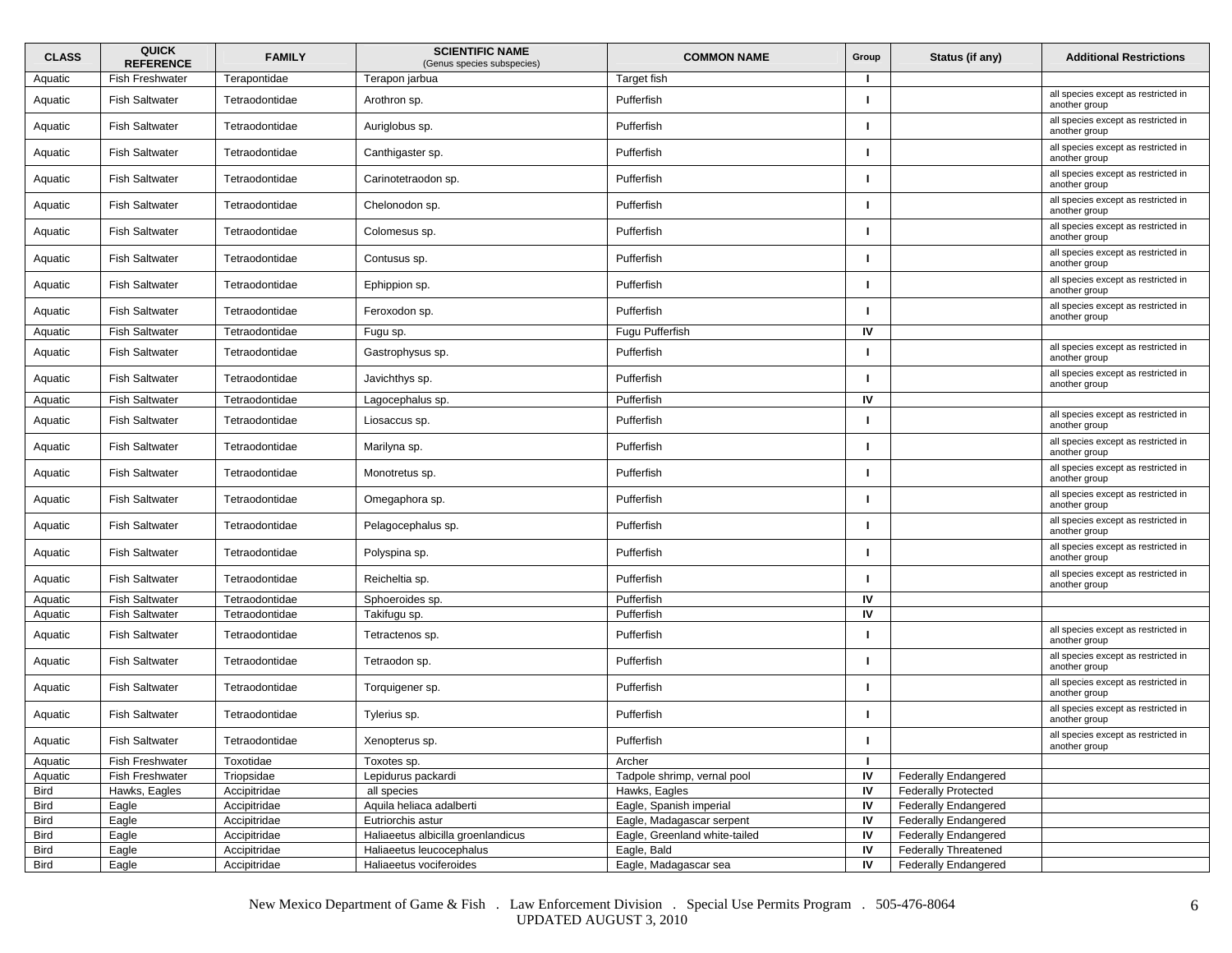| <b>CLASS</b> | <b>QUICK</b><br><b>REFERENCE</b> | <b>FAMILY</b> | <b>SCIENTIFIC NAME</b><br>(Genus species subspecies) | <b>COMMON NAME</b>                    | Group | Status (if any)                | <b>Additional Restrictions</b> |
|--------------|----------------------------------|---------------|------------------------------------------------------|---------------------------------------|-------|--------------------------------|--------------------------------|
| <b>Bird</b>  | Eagle                            | Accipitridae  | Harpia harpyja                                       | Eagle, Harpy                          | IV    | <b>Federally Endangered</b>    |                                |
| <b>Bird</b>  | Eagle                            | Accipitridae  | Pithecophaga jefferyi                                | Eagle, Philippine                     | IV    | <b>Federally Endangered</b>    |                                |
| <b>Bird</b>  | Waterfowl                        | Anatidae      | all wild species                                     | Geese, Swans, Ducks                   | Ш     | <b>State Protected Species</b> |                                |
| Bird         | Waterfowl                        | Anatidae      | Anas aucklandica nesiotis                            | Duck Teal, Campbell Island flightless | IV    | <b>Federally Endangered</b>    |                                |
| <b>Bird</b>  | Waterfowl                        | Anatidae      | Anas laysanensis                                     | Duck, Laysan                          | IV    | <b>Federally Endangered</b>    |                                |
| <b>Bird</b>  | Waterfowl                        | Anatidae      | Anas wyvilliana                                      | Duck, Hawaiian (=koloa)               | IV    | <b>Federally Endangered</b>    |                                |
| <b>Bird</b>  | Waterfowl                        | Anatidae      | Aythya innotata                                      | Duck, Pochard Madagascar              | IV    | <b>Federally Endangered</b>    |                                |
| <b>Bird</b>  | Waterfowl                        | Anatidae      | Branta sandvicensis (Nesochen)                       | Goose, Hawaiian Nene                  | IV    | <b>Federally Endangered</b>    |                                |
| Bird         | Waterfowl                        | Anatidae      | Cairina scutulata                                    | Duck, white-winged wood               | IV    | <b>Federally Endangered</b>    |                                |
| Bird         | Duck                             | Anatidae      | Polysticta stelleri                                  | Eider, Steller's                      | IV    | <b>Federally Threatened</b>    |                                |
| <b>Bird</b>  | Duck                             | Anatidae      | Rhodonessa caryophyllacea                            | Duck, pink-headed                     | IV    | Federally Endangered           |                                |
| <b>Bird</b>  | Duck                             | Anatidae      | Somateria fischeri                                   | Eider, spectacled                     | IV    | <b>Federally Threatened</b>    |                                |
| <b>Bird</b>  | Egret                            | Ardeidae      | Egretta eulophotes                                   | Egret, Chinese                        | IV    | <b>Federally Endangered</b>    |                                |
| <b>Bird</b>  | Cockatoo                         | Cacatuidae    | Cacatua sp.                                          | Cockatoos                             | -1    |                                |                                |
| <b>Bird</b>  | Cockatoo                         | Cacatuidae    | Callocephalon sp.                                    | Cockatoo, Gang-Gang                   |       |                                |                                |
| Bird         | Cockatoo                         | Cacatuidae    | Calyptorhynchus sp.                                  | Cockatoos                             | -1    |                                |                                |
| <b>Bird</b>  | Cockatoo                         | Cacatuidae    | Eolophus sp.                                         | Cockatoo, Rose Breasted               |       |                                |                                |
| <b>Bird</b>  | Cockatoos                        | Cacatuidae    | Nymphicus sp.                                        | Cockatiel, Quarrion Weiro             |       |                                |                                |
| <b>Bird</b>  | Cockatoos                        | Cacatuidae    | Probosciger sp.                                      | Cockatoo, Palm                        |       |                                |                                |
| <b>Bird</b>  | Emu                              | Casuariidae   |                                                      | Emu                                   |       | NM Livestock Board             |                                |
| Bird         | Finch                            | Coliidae      | Dromaius sp.                                         | Finch, Mousebird                      | -1    |                                |                                |
|              |                                  | Columbidae    | Colius sp.                                           |                                       | -1    |                                |                                |
| Bird         | Pigeon                           |               | Columba domestica                                    | Pigeon, Domestic                      |       |                                |                                |
| <b>Bird</b>  | Pigeon                           | Columbidae    | Columba inornata wetmorei                            | Pigeon, Puerto Rican plain            | IV    | <b>Federally Endangered</b>    |                                |
| <b>Bird</b>  | Pigeon                           | Columbidae    | Columba junoniae                                     | Pigeon, white-tailed laurel           | IV    | <b>Federally Threatened</b>    |                                |
| <b>Bird</b>  | Pigeon                           | Columbidae    | Columba livia                                        | Pigeon, Rock (Dove)                   |       |                                |                                |
| <b>Bird</b>  | Pigeon                           | Columbidae    | Columba mayeri                                       | Pigeon, pink                          | IV    | <b>Federally Endangered</b>    |                                |
| <b>Bird</b>  | Pigeon                           | Columbidae    | Columba palumbus azorica                             | Pigeon, Azores wood                   | IV    | <b>Federally Endangered</b>    |                                |
| Bird         | Dove                             | Columbidae    | Drepanoptila holosericea                             | Dove, cloven-feathered                | IV    | <b>Federally Endangered</b>    |                                |
| <b>Bird</b>  | Pigeon                           | Columbidae    | Ducula mindorensis                                   | Pigeon, Mindoro imperial              | IV    | <b>Federally Endangered</b>    |                                |
| <b>Bird</b>  | Pigeon                           | Columbidae    | Hemiphaga novaeseelandiae chathamensis               | Pigeon, Chatham Island                | IV    | <b>Federally Endangered</b>    |                                |
| <b>Bird</b>  | Dove                             | Columbidae    | Leptotila rufaxilla wellsi                           | Dove, Grenada gray-fronted            | IV    | <b>Federally Endangered</b>    |                                |
| <b>Bird</b>  | Dove                             | Columbidae    | Streptopelia picturata rostrata                      | Turtle dove, Seychelles               | IV    | <b>Federally Endangered</b>    |                                |
| <b>Bird</b>  | Dove                             | Columbidae    | Geopelia cuneata                                     | Dove, Diamond                         |       |                                |                                |
| Bird         | Crow                             | Corvidae      | Corvus sp.                                           | Crow variety                          | IV    |                                |                                |
| <b>Bird</b>  | Finch                            | Emberizidae   | all species                                          | Finch Tanager variety                 |       |                                |                                |
| <b>Bird</b>  | Finch                            | Estrildidae   | all species                                          | Finch variety                         |       |                                |                                |
| <b>Bird</b>  | Falcons                          | Falconidae    | all species                                          | Falcons                               | IV    |                                |                                |
| <b>Bird</b>  | Finch                            | Fringillidae  | Carduelis cannabina                                  | Linnet                                | -1    |                                |                                |
| Bird         | Finch                            | Fringillidae  | Carduelis cardeulis                                  | Finch, European goldfinch             |       |                                |                                |
| Bird         | Finch                            | Fringillidae  | Carduelis cucullata                                  | Finch, Red Siskin                     | IV    | <b>Federally Endangered</b>    |                                |
| <b>Bird</b>  | Finch                            | Fringillidae  | Carduelis yarrellii                                  | Finch, Yellow-faced Siskin            |       |                                |                                |
| <b>Bird</b>  | Finch                            | Fringillidae  | Leucosticte sp.                                      | Finch, Rosy-rump                      |       |                                |                                |
| <b>Bird</b>  | Finch                            | Fringillidae  | Paroreomyza flammea                                  | Creeper, Molokai                      | IV    | <b>Federally Endangered</b>    |                                |
| <b>Bird</b>  | Finch                            | Fringillidae  | Paroreomyza maculata                                 | Creeper, Oahu                         | IV    | <b>Federally Endangered</b>    |                                |
| Bird         | Finch                            | Fringillidae  | Pyrrhula pyrrhula murina                             | Bullfinch, Sao Miguel (finch)         | IV    | <b>Federally Endangered</b>    |                                |
| <b>Bird</b>  | Finch                            | Fringillidae  | Serinus alario                                       | Canary, Black Headed                  |       |                                |                                |
| <b>Bird</b>  | Finch / Canary                   | Fringillidae  | Serinus canaria                                      | Finch, Canary                         |       |                                |                                |
| <b>Bird</b>  | Finch                            | Fringillidae  | Serinus leucopygius                                  | Finch, Grey singer                    |       |                                |                                |
| <b>Bird</b>  | Finch                            | Fringillidae  | Serinus mozambicus                                   | Finch, Green Singer                   |       |                                |                                |
| Bird         | Finch                            | Fringillidae  | Serinus Sulphuratus                                  | Canary, Brimstone                     | -1    |                                |                                |
| <b>Bird</b>  | Finch                            | Fringillidae  | Telespyza cantans                                    | Finch, Laysan (honeycreeper)          | IV    | <b>Federally Endangered</b>    |                                |
| <b>Bird</b>  | Finch                            | Fringillidae  | Telespyza ultima                                     | Finch, Nihoa (honeycreeper)           | IV    | <b>Federally Endangered</b>    |                                |
| <b>Bird</b>  | Cranes                           | Gruidae       | all species                                          | Crane                                 | IV    | <b>State Protected Species</b> |                                |
|              |                                  |               |                                                      |                                       |       |                                |                                |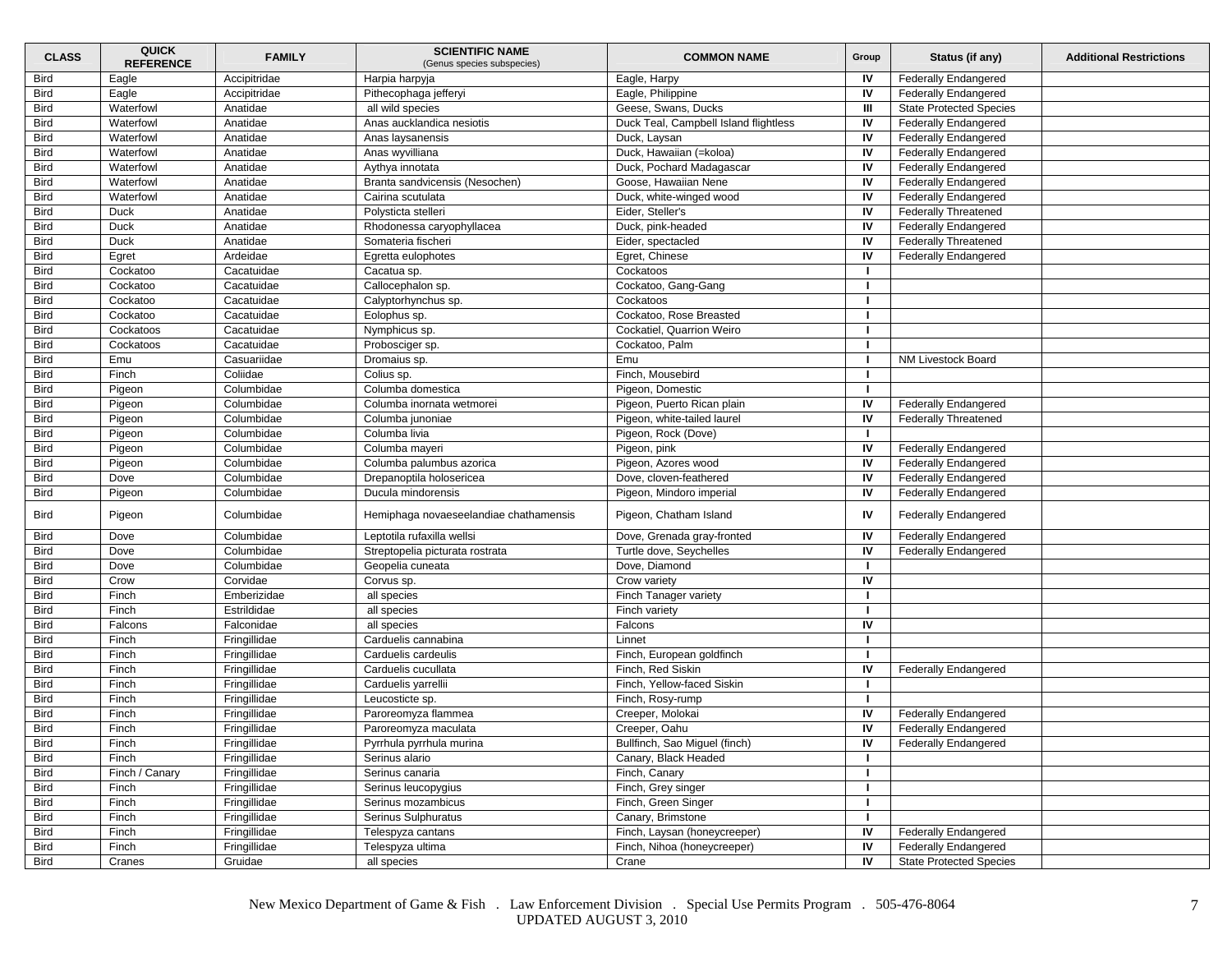| <b>CLASS</b> | <b>QUICK</b><br><b>REFERENCE</b> | <b>FAMILY</b>  | <b>SCIENTIFIC NAME</b><br>(Genus species subspecies) | <b>COMMON NAME</b>                  | Group        | Status (if any)                                                                             | <b>Additional Restrictions</b>                       |
|--------------|----------------------------------|----------------|------------------------------------------------------|-------------------------------------|--------------|---------------------------------------------------------------------------------------------|------------------------------------------------------|
| Bird         | Turkey, Domestic                 | Meleagrididae  | Meleagris (common livestock)                         | Turkey, Common (White)              |              |                                                                                             | all species except as restricted in<br>another group |
| Bird         | Turkey, Wild                     | Meleagrididae  | Meleagris (wild)                                     | Turkey, wild variety                | Ш            | <b>State Protected Species</b>                                                              |                                                      |
| <b>Bird</b>  | Turkey, Wild                     | Meleagrididae  | Meleagris gallopavo gallopavo                        | Turkey, South Mexican               | Ш            | <b>State Protected Species</b>                                                              |                                                      |
| <b>Bird</b>  | Turkey, Wild                     | Meleagrididae  | Meleagris gallopavo intermedia                       | Turkey, Rio Grande                  | Ш            | <b>State Protected Species</b>                                                              |                                                      |
| Bird         | Turkey, Wild                     | Meleagrididae  | Meleagris gallopavo merriami                         | Turkey, Merriam's                   | Ш            | <b>State Protected Species</b>                                                              |                                                      |
| <b>Bird</b>  | Turkey, Wild                     | Meleagrididae  | Meleagris gallopavo mexicana                         | Turkey, Gould's                     | Ш            | <b>State Protected Species</b>                                                              |                                                      |
| <b>Bird</b>  | Turkey, Wild                     | Meleagrididae  | Meleagris gallopavo osceola                          | Turkey, Osceola or Florida          | Ш            | <b>State Protected Species</b>                                                              |                                                      |
| <b>Bird</b>  | Turkey, Wild                     | Meleagrididae  | Meleagris gallopavo silvestris                       | Turkey, Eastern Wild                | Ш            | <b>State Protected Species</b>                                                              |                                                      |
| <b>Bird</b>  | Turkey, Wild                     | Meleagrididae  | Meleagris ocellata                                   | Turkey, Ocellated                   | Ш            | <b>State Protected Species</b>                                                              |                                                      |
| <b>Bird</b>  | Guinea Fowl                      | Numididae      | Agelastes meleagrides                                | Guineafowl, white-breasted          | IV           | <b>Federally Threatened</b>                                                                 |                                                      |
| Bird         | Guinea Fowl                      | Numididae      | Numida meleagris                                     | Guineahen or Guinea Fowl            | Ш            |                                                                                             |                                                      |
| <b>Bird</b>  | Quail                            | Odontophoridae | Cyrtonyx montezumae merriami                         | Quail, Merriam's Montezuma          | IV           | <b>Federally Endangered</b>                                                                 |                                                      |
| <b>Bird</b>  | Finch                            | Passeridae     | Emblema guttata                                      | Finch, Diamond sparrow              |              |                                                                                             |                                                      |
| Bird         | Finch                            | Passeridae     | Lonchura domestica                                   | Finch, Society                      |              |                                                                                             |                                                      |
| <b>Bird</b>  | Phalaropes                       | Phalaropodidae | all species                                          | Phalaropes Sandpipers               | Ш            | <b>State Protected Species</b>                                                              |                                                      |
| <b>Bird</b>  | Pheasants                        | Phasianidae    | all species                                          | Pheasant, Game Bird variety         | Ш            | <b>State Protected Species</b>                                                              |                                                      |
| Bird         | Chukar                           | Phasianidae    | Alectoris sp.                                        | Chukar Partridge, Game Bird variety | Ш            | <b>State Protected Species</b>                                                              |                                                      |
| <b>Bird</b>  | Quail                            | Phasianidae    | Coturnix (sp variety)                                | Quail, Game Bird variety            | Ш            | <b>State Protected Species</b>                                                              |                                                      |
| Bird         | Chicken                          | Phasianidae    | Gallus gallus domesticus                             | Chicken, common livestock           |              |                                                                                             | all species except as restricted in<br>another group |
| Bird         | Peacock                          | Phasianidae    | Pavo cristatus                                       | Peacock Peafowl, Common Blue        | Ш            | <b>State Protected Species</b>                                                              |                                                      |
| Bird         | Weaver                           | Ploceidae      | Euplectes orix                                       | Weaver, Red Bishop                  |              | Except Foudia flavicans,<br>rubra, sechellarum;<br>Malimbus ibadanensis,<br>Ploceus golandi |                                                      |
| Bird         | Weaver                           | Ploceidae      | Foudia flavicans                                     | Fody, Rodrigues                     | IV           | <b>Federally Endangered</b>                                                                 |                                                      |
| <b>Bird</b>  | Weaver                           | Ploceidae      | Foudia rubra                                         | Fody, Mauritius                     | IV           | <b>Federally Endangered</b>                                                                 |                                                      |
| <b>Bird</b>  | Weaver                           | Ploceidae      | Foudia sechellarum                                   | Fody, Seychelles (weaver-finch)     | IV           | <b>Federally Endangered</b>                                                                 |                                                      |
| <b>Bird</b>  | Weaver                           | Ploceidae      | Malimbus ibadanensis                                 | Malimbe, Ibadan                     | IV           | <b>Federally Endangered</b>                                                                 |                                                      |
| <b>Bird</b>  | Weaver                           | Ploceidae      | Ploceus golandi                                      | Weaver, Clarke's                    | IV           | <b>Federally Endangered</b>                                                                 |                                                      |
| Bird         | Lovebird                         | Psittacidae    | Agapornis sp.                                        | Lovebirds                           |              |                                                                                             |                                                      |
| <b>Bird</b>  | Parrot                           | Psittacidae    | Alisterus                                            | Parrot                              | $\mathbf{I}$ |                                                                                             |                                                      |
| Bird         | Parrot                           | Psittacidae    | Amazona sp.                                          | Parrot, Amazons                     |              |                                                                                             | all species except as restricted in<br>another group |
| Bird         | Parrot                           | Psittacidae    | Amazona arausiaca                                    | Parrot, red-necked jaco             | IV           | <b>Federally Endangered</b>                                                                 |                                                      |
| <b>Bird</b>  | Parrot                           | Psittacidae    | Amazona brasiliensis                                 | Parrot, red-tailed                  | IV           | <b>Federally Endangered</b>                                                                 |                                                      |
| <b>Bird</b>  | Parrot                           | Psittacidae    | Amazona guildingii                                   | Parrot, St Vincent                  | IV           | Federally Endangered                                                                        |                                                      |
| <b>Bird</b>  | Parrot                           | Psittacidae    | Amazona imperialis                                   | Parrot, imperial                    | IV           | <b>Federally Endangered</b>                                                                 |                                                      |
| <b>Bird</b>  | Parrot                           | Psittacidae    | Amazona leucocephala                                 | Parrot, Bahaman or Cuban            | IV           | <b>Federally Endangered</b>                                                                 |                                                      |
| <b>Bird</b>  | Parrot                           | Psittacidae    | Amazona pretrei                                      | Parrot, red-spectacled              | IV           | <b>Federally Endangered</b>                                                                 |                                                      |
| Bird         | Parrot                           | Psittacidae    | Amazona rhodocorytha                                 | Parrot, red-browed                  | IV           | <b>Federally Endangered</b>                                                                 |                                                      |
| <b>Bird</b>  | Parrot                           | Psittacidae    | Amazona versicolor                                   | Parrot, St. Lucia                   | IV           | Federally Endangered                                                                        |                                                      |
| <b>Bird</b>  | Parrot                           | Psittacidae    | Amazona vinacea                                      | Parrot, vinaceous-breasted          | IV           | <b>Federally Endangered</b>                                                                 |                                                      |
| Bird         | Parrot                           | Psittacidae    | Amazona vittata                                      | Parrot, Puerto Rican                | IV           | <b>Federally Endangered</b>                                                                 |                                                      |
| Bird         | Macaw                            | Psittacidae    | Anodorhynchus glaucus                                | Macaw, glaucous                     | IV           | <b>Federally Endangered</b>                                                                 |                                                      |
| Rird         | Macaw                            | Psittacidae    | Anodorhynchus hyacinthus                             | Macaw, Hyacinth                     | л.           |                                                                                             |                                                      |
| Bird         | Macaw                            | Psittacidae    | Anodorhynchus leari                                  | Macaw, Indigo                       | IV           | <b>Federally Endangered</b>                                                                 |                                                      |
| <b>Bird</b>  | Parrot                           | Psittacidae    | Aprosmictus sp.                                      | Parrot                              |              |                                                                                             |                                                      |
| <b>Bird</b>  | Macaw                            | Psittacidae    | Ara ambigua                                          | Macaw, Great Green Buffon           |              |                                                                                             |                                                      |
| <b>Bird</b>  | Macaw                            | Psittacidae    | Ara ambiguus                                         | Macaw, Great Military               |              |                                                                                             |                                                      |
| <b>Bird</b>  | Macaw                            | Psittacidae    | Ara ararauna                                         | Macaw, Blue Gold                    |              |                                                                                             |                                                      |
| Bird         | Macaw                            | Psittacidae    | Ara aurucollis                                       | Macaw, Yellow Collared              |              |                                                                                             |                                                      |
| Bird         | Macaw                            | Psittacidae    | Ara caninde (renamed Ara glaucogularis)              | Macaw, Blue-throated                |              |                                                                                             |                                                      |
| Bird         | Macaw                            | Psittacidae    | Ara chloroptera                                      | Macaw, Green Wing                   |              |                                                                                             |                                                      |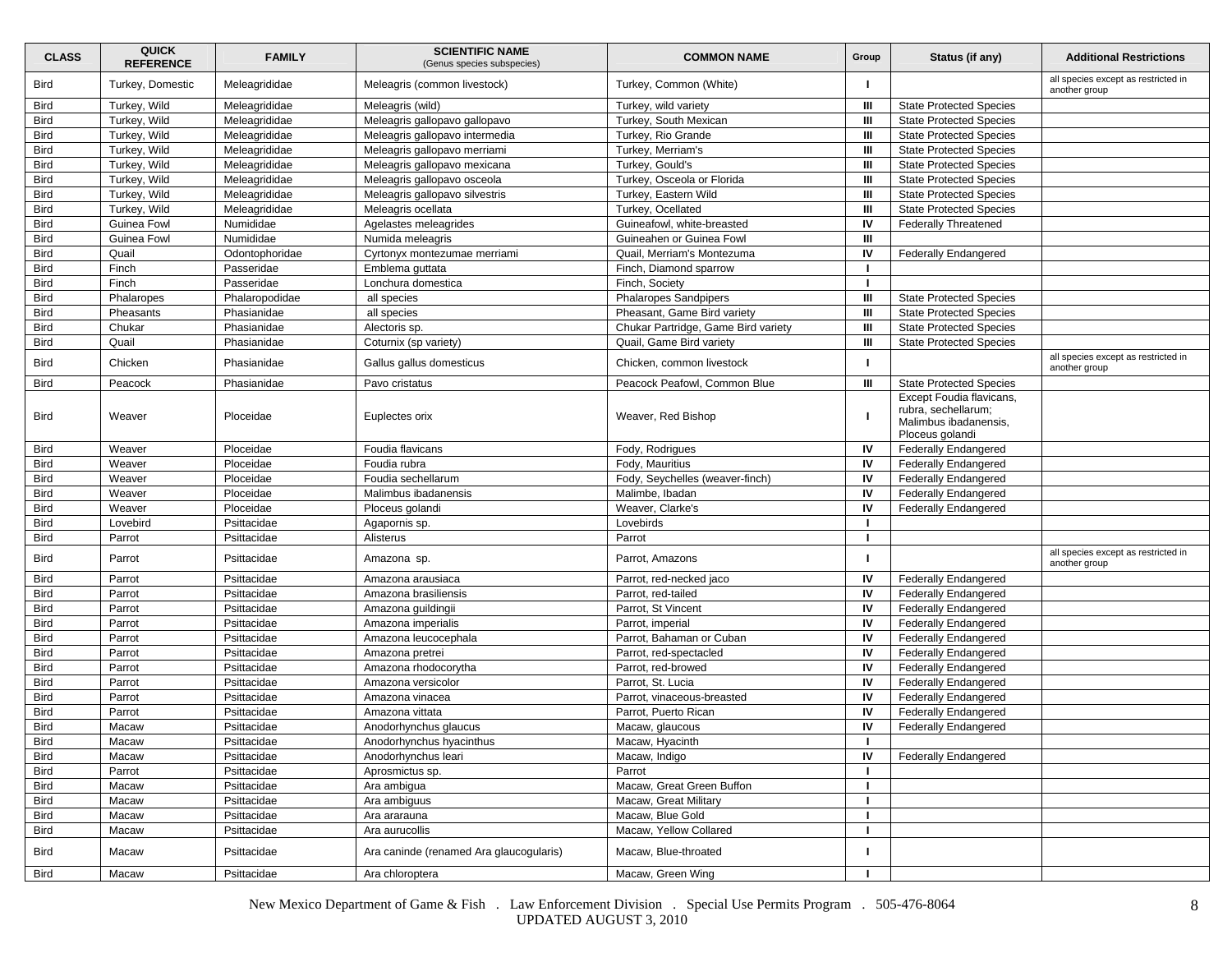| <b>CLASS</b> | <b>QUICK</b><br><b>REFERENCE</b> | <b>FAMILY</b> | <b>SCIENTIFIC NAME</b><br>(Genus species subspecies) | <b>COMMON NAME</b>             | Group | Status (if any)             | <b>Additional Restrictions</b>                       |
|--------------|----------------------------------|---------------|------------------------------------------------------|--------------------------------|-------|-----------------------------|------------------------------------------------------|
| <b>Bird</b>  | Macaw                            | Psittacidae   | Ara glaucogularis (prev. Ara caninde)                | Macaw, Blue-throated           |       |                             |                                                      |
| <b>Bird</b>  | Macaw                            | Psittacidae   | Ara macao                                            | Macaw, Scarlet                 |       |                             |                                                      |
| <b>Bird</b>  | Macaw                            | Psittacidae   | Ara manilata                                         | Macaw, Red bellied             |       |                             |                                                      |
| Bird         | Macaw                            | Psittacidae   | Ara militaris                                        | Macaw. Military                |       |                             |                                                      |
| Bird         | Macaw                            | Psittacidae   | Ara nobilis                                          | Macaw, Red Shouldered          |       |                             |                                                      |
| <b>Bird</b>  | Macaw                            | Psittacidae   | Ara rubrogenys                                       | Macaw, Red-fronted             |       |                             |                                                      |
| <b>Bird</b>  | Macaw                            | Psittacidae   | Ara severa                                           | Macaw, Severe/Chestnut fronted |       |                             |                                                      |
| <b>Bird</b>  | Conure                           | Psittacidae   | Aratinga guarouba                                    | Conure, Golden Parakeet        | IV    | <b>Federally Endangered</b> |                                                      |
| <b>Bird</b>  | Conure                           | Psittacidae   | Aratinga sp.                                         | Conures                        |       |                             | all species except as restricted in<br>another group |
| <b>Bird</b>  | Parakeet                         | Psittacidae   | Barnardius sp.                                       | Parakeet                       |       |                             |                                                      |
| <b>Bird</b>  | Parakeet                         | Psittacidae   | Bolbopsittacus lunulatus                             | Parakeet, Guaiabero            |       |                             |                                                      |
| <b>Bird</b>  | Parakeet                         | Psittacidae   | Bolborhynchus sp.                                    | Parakeet                       |       |                             |                                                      |
| <b>Bird</b>  | Parakeet                         | Psittacidae   | Brotogeris sp.                                       | Parakeet                       |       |                             |                                                      |
| Bird         | Lorikeet                         | Psittacidae   | Chalcopsitta sp.                                     | Lory                           |       |                             |                                                      |
| <b>Bird</b>  | Lorikeet                         | Psittacidae   | Charmosyna sp.                                       | Lorikeet                       |       |                             |                                                      |
| <b>Bird</b>  | Parrot                           | Psittacidae   | Coracopsis sp.                                       | Parrot                         |       |                             | all species except as restricted in<br>another group |
| Bird         | Parrot                           | Psittacidae   | Coracopsis nigra barklyi                             | Parrot, Seychelles lesser vasa | IV    | <b>Federally Endangered</b> |                                                      |
| <b>Bird</b>  | Conure                           | Psittacidae   | Cyanoliseus sp.                                      | Conure, Patagonian             |       |                             |                                                      |
| <b>Bird</b>  | Macaw                            | Psittacidae   | Cyanopsitta spixii                                   | Macaw, Spix little blue        | IV    | <b>Federally Endangered</b> |                                                      |
| <b>Bird</b>  | Parakeet                         | Psittacidae   | Cyanoramphus sp.                                     | Parakeet                       |       |                             | all species except as restricted in<br>another group |
| <b>Bird</b>  | Parakeet                         | Psittacidae   | Cyanoramphus auriceps forbesi                        | Parakeet, Forbes'              | IV    | <b>Federally Endangered</b> |                                                      |
| <b>Bird</b>  | Parakeet                         | Psittacidae   | Cyanoramphus cookii                                  | Parakeet, Norfolk Island Red   | IV    | <b>Federally Endangered</b> |                                                      |
| <b>Bird</b>  | Parrot                           | Psittacidae   | Cyclopsitta sp.                                      | Parrot, Figs                   |       |                             |                                                      |
| <b>Bird</b>  | Parrot                           | Psittacidae   | Deroptyus accipitrinus                               | Parrot, Hawk headed            |       |                             |                                                      |
| Bird         | Parrot                           | Psittacidae   | Eclectus roratus sp.                                 | Parrot, Eclectus               |       |                             |                                                      |
| Bird         | Conure                           | Psittacidae   | Enicognathus sp.                                     | Conure, Slenderbill            |       |                             |                                                      |
| <b>Bird</b>  | Lorikeet                         | Psittacidae   | Eos sp.                                              | Lory                           |       |                             |                                                      |
| <b>Bird</b>  | Parakeet                         | Psittacidae   | Eunymphicus cornutus                                 | Parakeet, Horned               |       |                             |                                                      |
| <b>Bird</b>  | Parrot                           | Psittacidae   | Forpus sp.                                           | Parrotlets                     |       |                             |                                                      |
| Bird         | Parrot                           | Psittacidae   | Geoffroyus sp.                                       | Parrot                         |       |                             |                                                      |
| <b>Bird</b>  | Parrot                           | Psittacidae   | Geopsittacus occidentalis                            | Parrot, Night (Australian)     | IV    | <b>Federally Endangered</b> |                                                      |
| Bird         | Lorikeet                         | Psittacidae   | Glossopsitta sp.                                     | Lorikeet                       |       |                             |                                                      |
| <b>Bird</b>  | Parrot                           | Psittacidae   | Graydidascalus brachyurus                            | Parrot, Short tailed           |       |                             |                                                      |
| <b>Bird</b>  | Parakeet                         | Psittacidae   | Guarouba guarouba                                    | Parakeet, Golden Conure        | IV    | <b>Federally Endangered</b> |                                                      |
| <b>Bird</b>  | Parrot                           | Psittacidae   | Gypopsitta vulturina                                 | Parrot, Vulturine              |       |                             |                                                      |
| <b>Bird</b>  | Parrot                           | Psittacidae   | Hapalopsittaca sp.                                   | Parrot                         |       |                             |                                                      |
| Bird         | Parakeet                         | Psittacidae   | Lathamus discolor                                    | Parrot, Red-shouldered Swift   |       |                             |                                                      |
| Bird         | Conure                           | Psittacidae   | Leptosittaca sp.                                     | Conure, Golden Plumed          |       |                             |                                                      |
| <b>Bird</b>  | Parrot                           | Psittacidae   | Loriculus sp.                                        | Parrot                         |       |                             |                                                      |
| <b>Bird</b>  | Lorikeet                         | Psittacidae   | Lorius sp.                                           | Lory                           |       |                             |                                                      |
| <b>Bird</b>  | Parakeet                         | Psittacidae   | Melopsittacus undulatus                              | Parakeet, Common (Budgie)      |       |                             |                                                      |
| <b>Bird</b>  | Parrot                           | Psittacidae   | Micropsitta sp.                                      | Parrot, Pygmy                  |       |                             |                                                      |
| <b>Bird</b>  | Parakeet                         | Psittacidae   | Mviopsitta monachus                                  | Parakeet, Quaker Monk          |       |                             |                                                      |
| <b>Bird</b>  | Conure                           | Psittacidae   | Nandayus sp.                                         | Conure, Nanday                 |       |                             |                                                      |
| <b>Bird</b>  | Parrot                           | Psittacidae   | Nannopsittaca panychlora                             | Parrotlet, Tepui               |       |                             |                                                      |
| <b>Bird</b>  | Parakeet                         | Psittacidae   | Neophema chrysogaster                                | Parakeet, orange bellied       | IV    | <b>Federally Endangered</b> |                                                      |
| <b>Bird</b>  | Parakeet                         | Psittacidae   | Neophema pulchella                                   | Parakeet, turquoise            | IV    | Federally Endangered        |                                                      |
| <b>Bird</b>  | Parakeet                         | Psittacidae   | Neophema sp.                                         | Parakeet                       |       |                             | all species except as restricted in<br>another group |
| Bird         | Parakeet                         | Psittacidae   | Neophema splendida                                   | Parakeet, scarlet chested      | IV    | <b>Federally Endangered</b> |                                                      |
| <b>Bird</b>  | Parakeet                         | Psittacidae   | Neopsittacus sp.                                     | Lorikeet                       |       |                             |                                                      |
| <b>Bird</b>  | Conure                           | Psittacidae   | Ognorhynchus sp.                                     | Conure, Yellow Eared           |       |                             |                                                      |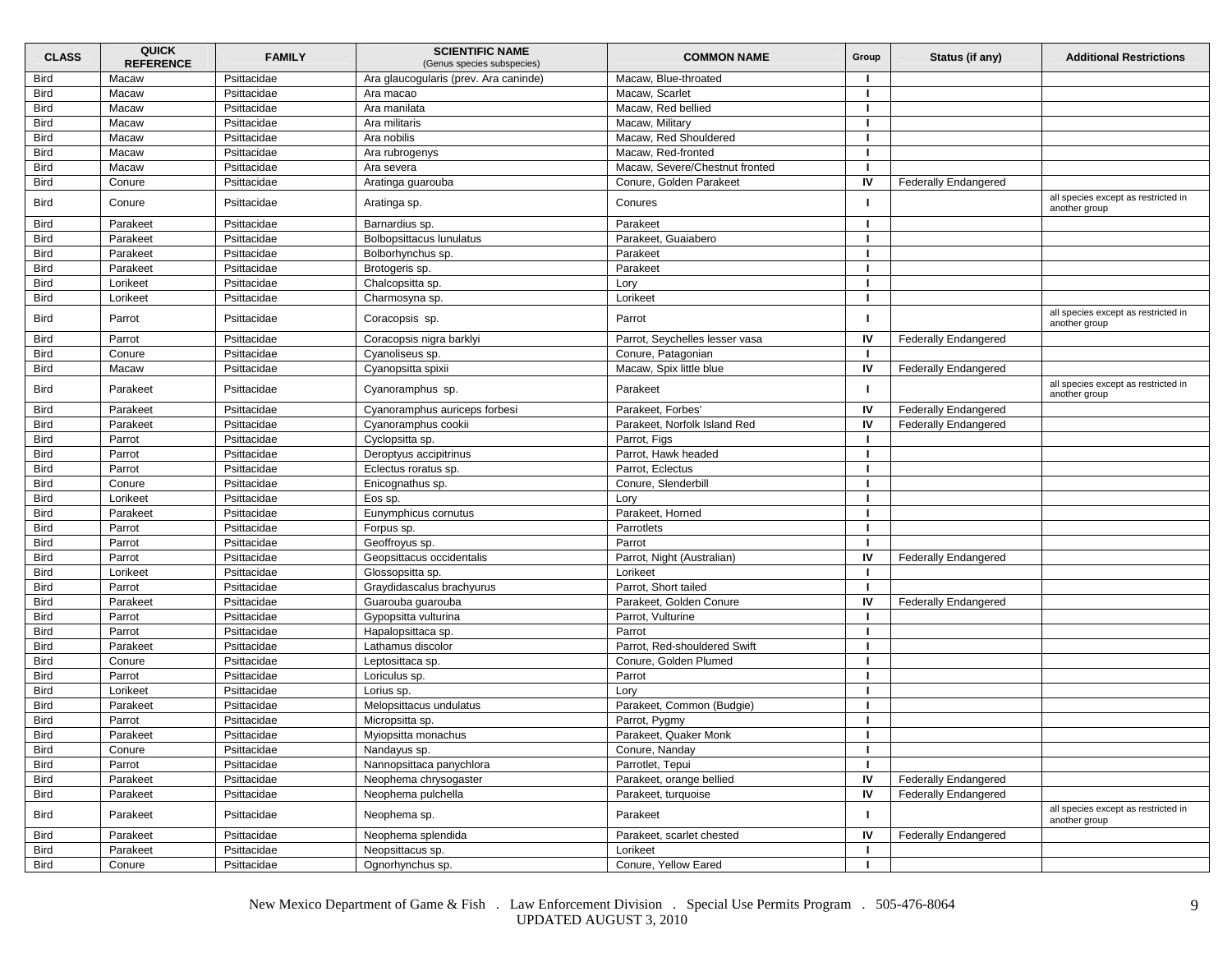| <b>CLASS</b> | <b>QUICK</b><br><b>REFERENCE</b> | <b>FAMILY</b>    | <b>SCIENTIFIC NAME</b><br>(Genus species subspecies) | <b>COMMON NAME</b>           | Group | Status (if any)                | <b>Additional Restrictions</b>                       |
|--------------|----------------------------------|------------------|------------------------------------------------------|------------------------------|-------|--------------------------------|------------------------------------------------------|
| <b>Bird</b>  | Parrot                           | Psittacidae      | Opopsitta sp.                                        | Parrot, Figs                 |       |                                |                                                      |
| <b>Bird</b>  | Lorikeet                         | Psittacidae      | Oreopsittacus arfaki                                 | <b>Whiskered Lorikeet</b>    | -1    |                                |                                                      |
| <b>Bird</b>  | Parrot                           | Psittacidae      | Pezoporus occidentalis                               | Parrot, Night                | IV    | <b>Federally Endangered</b>    |                                                      |
| Bird         | Parrot                           | Psittacidae      | Pezoporus wallicus                                   | Parrot, Ground               | IV    | <b>Federally Endangered</b>    |                                                      |
| Bird         | Lorikeet                         | Psittacidae      | Phigys solitarius                                    | <b>Collared Lory</b>         |       |                                |                                                      |
| <b>Bird</b>  | Parrot                           | Psittacidae      | Pionites leucogaster                                 | Parrot, White bellied caique |       |                                |                                                      |
| <b>Bird</b>  | Parrot                           | Psittacidae      | Pionites melanocephala                               | Parrot, Black headed caique  |       |                                |                                                      |
| <b>Bird</b>  | Parrot                           | Psittacidae      | Pionopsitta pileata                                  | Parrot, Pileated Red Capped  | IV    | <b>Federally Endangered</b>    |                                                      |
| <b>Bird</b>  | Parrot                           | Psittacidae      | Pionopsitta sp.                                      | Parrot                       |       |                                | all species except as restricted in<br>another group |
| <b>Bird</b>  | Parrot                           | Psittacidae      | Pionus sp.                                           | Parrots                      |       |                                |                                                      |
| <b>Bird</b>  | Parakeet                         | Psittacidae      | Platycercus sp.                                      | Rosella                      |       |                                |                                                      |
| <b>Bird</b>  | Parrot                           | Psittacidae      | Poicephalus sp.                                      | Parrots                      |       |                                |                                                      |
| <b>Bird</b>  | Parakeet                         | Psittacidae      | Polytelis sp.                                        | Parakeet                     |       |                                |                                                      |
| Bird         | Macaw                            | Psittacidae      | Primolius couloni                                    | Macaw, Blue-headed Coulon    |       |                                |                                                      |
| <b>Bird</b>  | Macaw                            | Psittacidae      | Primolius maracana                                   | Macaw, Blue-winged Illiger   |       |                                |                                                      |
| <b>Bird</b>  | Parrot                           | Psittacidae      | Prioniturus                                          | Parrots, Racket-tailed       |       |                                |                                                      |
| Bird         | Parrot                           | Psittacidae      | Prosopeia                                            | Parrots, Shining             |       |                                |                                                      |
| <b>Bird</b>  | Parrot                           | Psittacidae      | Psephotus chrysopterygius                            | Parakeet, Golden Shoulder    | IV    | <b>Federally Endangered</b>    |                                                      |
| Bird         | Parrot                           | Psittacidae      | Psephotus pulcherrimus                               | Parakeet, Paradise           | IV    | <b>Federally Endangered</b>    |                                                      |
| <b>Bird</b>  | Parrot                           | Psittacidae      | Psephotus varius                                     | Mulga Parakeet               |       |                                | all species except as restricted in<br>another group |
| <b>Bird</b>  | Lorikeet                         | Psittacidae      | Pseudeo fuscata                                      | Lorikeet, Dusky lory         |       |                                |                                                      |
| Bird         | Parakeet                         | Psittacidae      | Psiitinus cyanurus                                   | <b>Blue-rumped Parrot</b>    | -1    |                                |                                                      |
| Bird         | Parakeet                         | Psittacidae      | Psittacula echo                                      | Parakeet. Mauritius          | IV    | <b>Federally Endangered</b>    |                                                      |
| <b>Bird</b>  | Parakeet                         | Psittacidae      | Psittacula sp. except Psittacula echo                | Parakeet                     |       | Except Psittacula echo         |                                                      |
| <b>Bird</b>  | Parrot                           | Psittacidae      | Psittaculirostris                                    | Parrot, Figs                 |       |                                |                                                      |
| <b>Bird</b>  | Parrot                           | Psittacidae      | Psittacus sp.                                        | Parrots, African Greys       | -1    |                                |                                                      |
| <b>Bird</b>  | Lorikeet                         | Psittacidae      | Psitteuteles goldiei                                 | Lorikeet, Goldies            |       |                                |                                                      |
| Bird         | Parrot                           | Psittacidae      | Psittrichas fulgidus                                 | Pesquet's Parrot             | п     |                                |                                                      |
| Bird         | Parrot                           | Psittacidae      | Purpureicephalus spurius                             | Red-capped Parrot            |       |                                |                                                      |
| <b>Bird</b>  | Parakeet                         | Psittacidae      | Pyrrhura cruentata                                   | Parakeet, Ochre Blue throat  | IV    | <b>Federally Endangered</b>    |                                                      |
| <b>Bird</b>  | Conure                           | Psittacidae      | Pyrrhura sp.                                         | Conure                       | п.    |                                | all species except as restricted in<br>another group |
| Bird         | Parrot                           | Psittacidae      | Rhynchopsitta pachyrhyncha                           | Parrot, thick-billed         | IV    | <b>Federally Endangered</b>    |                                                      |
| <b>Bird</b>  | Parrot                           | Psittacidae      | Tanygnathus sp.                                      | Parrot                       |       |                                |                                                      |
| <b>Bird</b>  | Parrot                           | Psittacidae      | Touit sp.                                            | Parrotlets                   |       |                                |                                                      |
| Bird         | Parrot                           | Psittacidae      | Trichoglossus sp.                                    | Lorikeets                    |       |                                |                                                      |
| <b>Bird</b>  | Parrot                           | Psittacidae      | Triclaria malachitacea                               | Parrot, Purple bellied       |       |                                |                                                      |
| Bird         | Lorikeet                         | Psittacidae      | Vini sp.                                             | Lory                         | п     |                                |                                                      |
| Bird         | Rails                            | Rallidae         | all species                                          | Coots, Rails, Gallinules     | Ш     | <b>State Protected Species</b> |                                                      |
| <b>Bird</b>  | Toucans                          | Ramphastidae     | Andigena cucullata                                   | Toucan, Hooded Mountain      |       |                                |                                                      |
| Bird         | Toucans                          | Ramphastidae     | Andigena hypolauca                                   | Toucan, Grey breasted Mtn    |       |                                |                                                      |
| <b>Bird</b>  | Toucans                          | Ramphastidae     | Andigena laminirostris                               | Toucan. Plate billed Mtn     | -1    |                                |                                                      |
| <b>Bird</b>  | Toucans                          | Ramphastidae     | Andigena nigrirostris                                | Toucan, Black billed Mtn     |       |                                |                                                      |
| <b>Bird</b>  | Toucans                          | Ramphastidae     | Aulacorhynchus sp.                                   | Toucanets                    |       |                                |                                                      |
| <b>Bird</b>  | Toucans                          | Ramphastidae     | Aulacorhynchus sp.                                   | Toucanets                    |       |                                |                                                      |
| <b>Bird</b>  | Toucans                          | Ramphastidae     | Baillonius bailloni                                  | Toucanet, Saffron            |       |                                |                                                      |
| <b>Bird</b>  | Toucans                          | Ramphastidae     | Pteroglossus sp.                                     | Aracaris                     |       |                                |                                                      |
| <b>Bird</b>  | Toucans                          | Ramphastidae     | Ramphastos sp.                                       | Toucans                      | п.    |                                |                                                      |
| <b>Bird</b>  | Toucans                          | Ramphastidae     | Selenidera sp.                                       | Toucanets                    |       |                                |                                                      |
| <b>Bird</b>  | Stilt                            | Recurvirostridae | Himantopus mexicanus knudseni                        | Stilt, Hawaiian              | IV    | <b>Federally Endangered</b>    |                                                      |
| <b>Bird</b>  | Stilt                            | Recurvirostridae | Himantopus novaezelandiae                            | Stilt, black                 | IV    | <b>Federally Endangered</b>    |                                                      |
| <b>Bird</b>  | Rheas                            | Rheidae          | Rhea americana                                       | Rhea, Greater American Grey  |       | NM Livestock Board             |                                                      |
| <b>Bird</b>  | Sea Bird                         | Scolopacidae     | Numenius borealis                                    | Curlew, Eskimo sea bird      | IV    | Federally Endangered           |                                                      |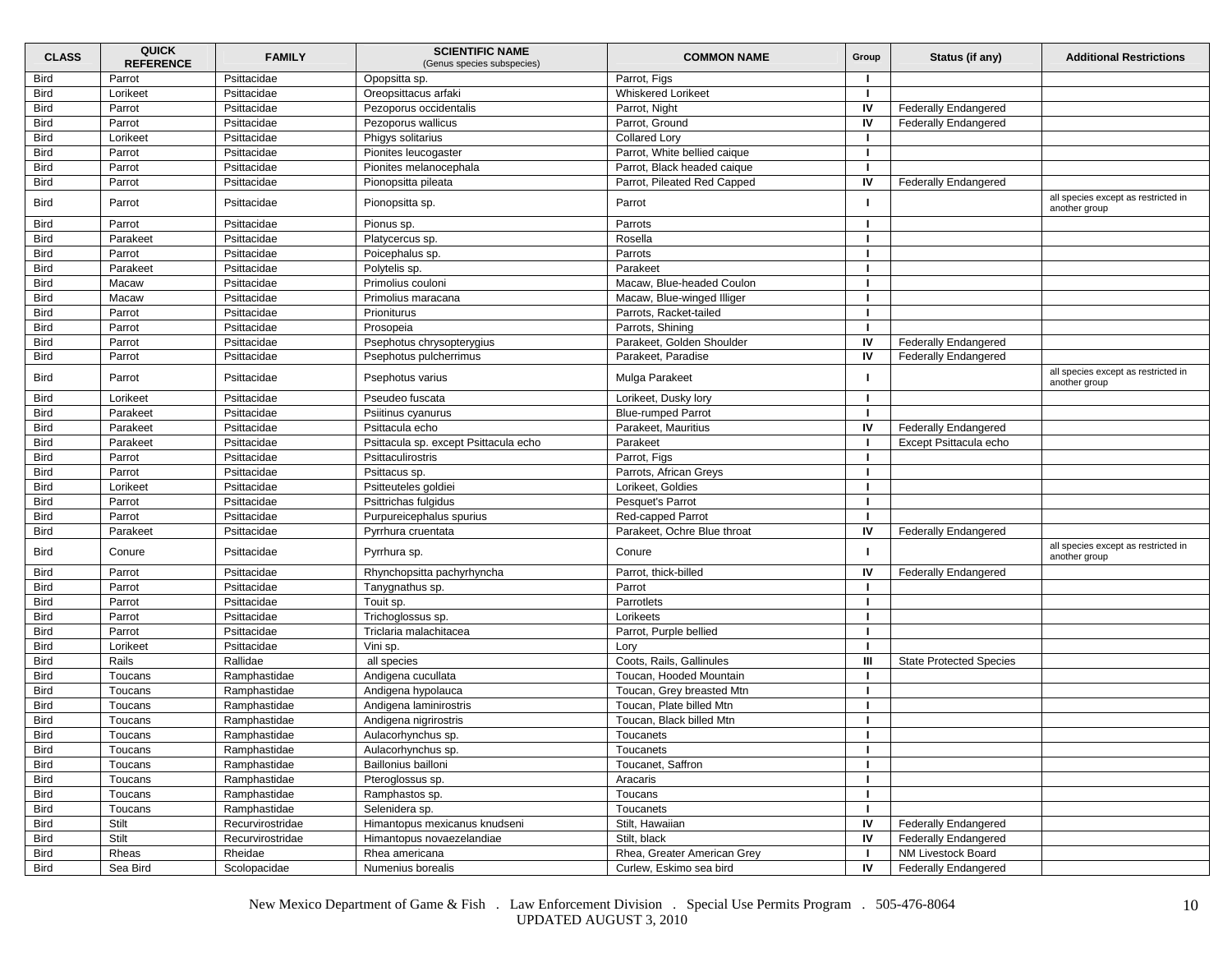| <b>Bird</b><br>Sea Bird<br>IV<br>Scolopacidae<br>Tringa guttifer<br>Greenshank, Nordmann's Sea Bird<br><b>Federally Endangered</b><br>IV<br><b>Bird</b><br>Spheniscus mendiculus<br><b>Federally Endangered</b><br>Penguins<br>Spheniscidae<br>Penguin, Galapagos<br>IV<br><b>Bird</b><br><b>Federally Protected</b><br>Owls<br>Strigidae<br>all species<br>Owls<br><b>Bird</b><br>Parrot<br>Nestor meridionalis<br>Kaka<br>Strigopidae<br><b>Bird</b><br>Parrot<br>Strigopidae<br>Nestor notabilis<br>Kea<br><b>Bird</b><br>Parrot<br>Strigopidae<br>Nestor productus<br>Norfolk Island Kaka<br><b>Bird</b><br>Parrot, True<br>Strigopidae<br>Strigops habroptilus<br>Kakapo, Night Parrot<br>IV<br><b>Federally Endangered</b><br><b>Bird</b><br>Ostrich<br>Struthionidae<br>NM Livestock Board<br>Struthio spp.<br>Ostrich<br><b>Bird</b><br>Finch<br>Sturnidae<br>Acridotheres tristis<br>Mynah, Common<br><b>Bird</b><br>Mynah, Hill<br>Finch<br>Sturnidae<br>Gracula religiosa<br><b>Bird</b><br>Finch<br>Sturnidae<br>Mynah, Yellow Faced<br>Mino dumontii<br><b>Bird</b><br>Sylviidae<br>Finch<br>Aidemosyne modesta<br>Finch, Cherry<br><b>Bird</b><br>Finch<br>Sylviidae<br>Amidina faciata<br>Finch, Cutthroat<br>Finch, Silver Bill<br><b>Bird</b><br>Finch<br>Sylviidae<br>Euodice malabarca<br><b>Bird</b><br>Finch<br>Sylviidae<br>Leiothrix lutea<br>Finch, Pekin robin<br><b>Bird</b><br>Finch<br>Sylviidae<br>Finch, African Quail<br>Ortygospiza atricollis<br><b>Bird</b><br>Ш<br>Tetraonidae<br><b>State Protected Species</b><br>Grouse<br>all species<br>Grouse, Ptarmigan<br><b>Bird</b><br>Finch<br>Viduidae<br>Vidua chalybeata<br>Finch, Combassou<br>Viduidae<br><b>Bird</b><br>Finch<br>Vidua macroura<br>Finch, Pintail whydah<br>Ш<br>Mammal<br>Pronghorn<br>Antilocapridae<br><b>State Protected Species</b><br>all species<br>Pronghorn Antelope<br>Primate (non-<br>IV<br>Mammal<br>Aotidae<br>all species<br>Monkeys, Night<br>human)<br>Beaver<br>Aplodontiidae<br>Beaver, Mountain Point Arena<br>IV<br><b>Federally Endangered</b><br>Mammal<br>Aplodontia rufa nigra<br>Primate (non-<br>IV<br><b>Federally Threatened</b><br>Atelidae<br>Monkey, howler<br>Mammal<br>Alouatta sp.<br>human)<br>Primate (non-<br>Atelidae<br>IV<br><b>Federally Endangered</b><br>Mammal<br>Monkey, spider<br>Ateles sp.<br>human)<br>Primate (non-<br>Atelidae<br>IV<br>Mammal<br>Brachyteles arachnoides<br>Monkey, woolly spider<br><b>Federally Endangered</b><br>human)<br>Primate (non-<br>IV<br>Atelidae<br>Lagothrix flavicauda<br>Monkey, yellow-tailed woolly<br><b>Federally Endangered</b><br>Mammal<br>human)<br>Primate (non-<br>IV<br>Atelidae<br>Oreonax flavicauda<br>Mammal<br>Monkey, Howler/prehensile-tailed<br>human)<br>Addax, Desert Antelope<br>IV<br><b>Federally Endangered</b><br>Mammal<br>Ungulates<br><b>Bovidae</b><br>Addax nasomaculatus<br>IV<br>Mammal<br>Bovidae<br>Impala, black-faced<br><b>Federally Endangered</b><br>Ungulates<br>Aepyceros melampus petersi<br>Hartebeest, Swayne's<br>IV<br><b>Federally Endangered</b><br>Mammal<br>Ungulates<br>Bovidae<br>Alcelaphus buselaphus swaynei<br>IV<br>Bovidae<br>Hartebeest, Tora<br><b>Federally Endangered</b><br>Mammal<br>Ungulates<br>Alcelaphus buselaphus tora<br>IV<br>Mammal<br>Bovidae<br>Ammodorcas clarkei<br>Gazelle, Clark's Dibatag<br><b>Federally Endangered</b><br>Ungulates<br>IV<br>Aoudad, Barbary Sheep<br><b>State Protected Species</b><br>Mammal<br>Ungulates<br>Bovidae<br>Ammotragus ssp.<br>Except where raised in<br>captivity for domestic or<br>IV<br>Ungulates<br>Bovidae<br>Bison bison<br>Bison, American Buffalo<br>Mammal<br>commercial meat<br>production<br>Ungulates<br>Bovidae<br>Bison, Wood Canada<br>IV<br><b>Federally Endangered</b><br>Mammal<br>Bison bison athabascae<br>IV<br>Seledang<br><b>Federally Endangered</b><br>Mammal<br>Ungulates<br>Bovidae<br>Bos gaurus<br>Yak<br>NM Livestock Board<br>Mammal<br>Ungulates<br><b>Bovidae</b><br>Bos grunniens<br>Yak, Wild (Large Himalayan)<br>IV<br><b>Federally Endangered</b><br>Bovidae<br>Mammal<br>Ungulates<br>Bos grunniens mutus<br>Mammal<br>Ungulates<br>Bovidae<br>Bos javanicus<br>Cattle, Wild Banteng<br>IV.<br><b>Federally Endangered</b><br>IV<br>Bovidae<br><b>Federally Endangered</b><br>Mammal<br>Ungulates<br>Bos sauveli<br>Ox, Grey Kouprey<br>Bos taurus or Bos indicus<br>Mammal<br>Ungulates<br>Bovidae<br>Cattle, common livestock<br>NM Livestock Board<br>IV<br>Ungulates<br>Bovidae<br><b>Federally Endangered</b><br>Mammal<br>Bubalus depressicornis<br>Buffalo, Dwarf Anoa lowland<br>IV<br><b>Federally Endangered</b><br>Mammal<br>Ungulates<br>Bovidae<br><b>Bubalus mindorensis</b><br>Tamaraw<br>Ungulates<br>Bubalus quarlesi<br>Anoa, mountain<br>IV<br><b>Federally Endangered</b><br>Mammal<br>Bovidae<br>Ungulates<br>Bovidae<br>Capra aegagrus (wild sp.)<br>IV<br><b>State Protected Species</b><br>Mammal<br>Ibex, Persian<br>Goat, common livestock<br>NM Livestock Board<br>Mammal<br>Ungulates<br>Bovidae<br>Capra aegagrus hircus | <b>CLASS</b> | <b>QUICK</b><br><b>REFERENCE</b> | <b>FAMILY</b> | <b>SCIENTIFIC NAME</b><br>(Genus species subspecies) | <b>COMMON NAME</b> | Group | Status (if any)             | <b>Additional Restrictions</b> |
|---------------------------------------------------------------------------------------------------------------------------------------------------------------------------------------------------------------------------------------------------------------------------------------------------------------------------------------------------------------------------------------------------------------------------------------------------------------------------------------------------------------------------------------------------------------------------------------------------------------------------------------------------------------------------------------------------------------------------------------------------------------------------------------------------------------------------------------------------------------------------------------------------------------------------------------------------------------------------------------------------------------------------------------------------------------------------------------------------------------------------------------------------------------------------------------------------------------------------------------------------------------------------------------------------------------------------------------------------------------------------------------------------------------------------------------------------------------------------------------------------------------------------------------------------------------------------------------------------------------------------------------------------------------------------------------------------------------------------------------------------------------------------------------------------------------------------------------------------------------------------------------------------------------------------------------------------------------------------------------------------------------------------------------------------------------------------------------------------------------------------------------------------------------------------------------------------------------------------------------------------------------------------------------------------------------------------------------------------------------------------------------------------------------------------------------------------------------------------------------------------------------------------------------------------------------------------------------------------------------------------------------------------------------------------------------------------------------------------------------------------------------------------------------------------------------------------------------------------------------------------------------------------------------------------------------------------------------------------------------------------------------------------------------------------------------------------------------------------------------------------------------------------------------------------------------------------------------------------------------------------------------------------------------------------------------------------------------------------------------------------------------------------------------------------------------------------------------------------------------------------------------------------------------------------------------------------------------------------------------------------------------------------------------------------------------------------------------------------------------------------------------------------------------------------------------------------------------------------------------------------------------------------------------------------------------------------------------------------------------------------------------------------------------------------------------------------------------------------------------------------------------------------------------------------------------------------------------------------------------------------------------------------------------------------------------------------------------------------------------------------------------------------------------------------------------------------------------------------------------------------------------------------------------------------------------------------------------------------------------------------------------------------------------------------------------------------------------------------------------------------------------------------------------------------------------------------------------------------------------------------------------------------------------------------------------------------------------------------------------------------------------------------------------------------------------------------------------------------------|--------------|----------------------------------|---------------|------------------------------------------------------|--------------------|-------|-----------------------------|--------------------------------|
|                                                                                                                                                                                                                                                                                                                                                                                                                                                                                                                                                                                                                                                                                                                                                                                                                                                                                                                                                                                                                                                                                                                                                                                                                                                                                                                                                                                                                                                                                                                                                                                                                                                                                                                                                                                                                                                                                                                                                                                                                                                                                                                                                                                                                                                                                                                                                                                                                                                                                                                                                                                                                                                                                                                                                                                                                                                                                                                                                                                                                                                                                                                                                                                                                                                                                                                                                                                                                                                                                                                                                                                                                                                                                                                                                                                                                                                                                                                                                                                                                                                                                                                                                                                                                                                                                                                                                                                                                                                                                                                                                                                                                                                                                                                                                                                                                                                                                                                                                                                                                                                                                                         |              |                                  |               |                                                      |                    |       |                             |                                |
|                                                                                                                                                                                                                                                                                                                                                                                                                                                                                                                                                                                                                                                                                                                                                                                                                                                                                                                                                                                                                                                                                                                                                                                                                                                                                                                                                                                                                                                                                                                                                                                                                                                                                                                                                                                                                                                                                                                                                                                                                                                                                                                                                                                                                                                                                                                                                                                                                                                                                                                                                                                                                                                                                                                                                                                                                                                                                                                                                                                                                                                                                                                                                                                                                                                                                                                                                                                                                                                                                                                                                                                                                                                                                                                                                                                                                                                                                                                                                                                                                                                                                                                                                                                                                                                                                                                                                                                                                                                                                                                                                                                                                                                                                                                                                                                                                                                                                                                                                                                                                                                                                                         |              |                                  |               |                                                      |                    |       |                             |                                |
|                                                                                                                                                                                                                                                                                                                                                                                                                                                                                                                                                                                                                                                                                                                                                                                                                                                                                                                                                                                                                                                                                                                                                                                                                                                                                                                                                                                                                                                                                                                                                                                                                                                                                                                                                                                                                                                                                                                                                                                                                                                                                                                                                                                                                                                                                                                                                                                                                                                                                                                                                                                                                                                                                                                                                                                                                                                                                                                                                                                                                                                                                                                                                                                                                                                                                                                                                                                                                                                                                                                                                                                                                                                                                                                                                                                                                                                                                                                                                                                                                                                                                                                                                                                                                                                                                                                                                                                                                                                                                                                                                                                                                                                                                                                                                                                                                                                                                                                                                                                                                                                                                                         |              |                                  |               |                                                      |                    |       |                             |                                |
|                                                                                                                                                                                                                                                                                                                                                                                                                                                                                                                                                                                                                                                                                                                                                                                                                                                                                                                                                                                                                                                                                                                                                                                                                                                                                                                                                                                                                                                                                                                                                                                                                                                                                                                                                                                                                                                                                                                                                                                                                                                                                                                                                                                                                                                                                                                                                                                                                                                                                                                                                                                                                                                                                                                                                                                                                                                                                                                                                                                                                                                                                                                                                                                                                                                                                                                                                                                                                                                                                                                                                                                                                                                                                                                                                                                                                                                                                                                                                                                                                                                                                                                                                                                                                                                                                                                                                                                                                                                                                                                                                                                                                                                                                                                                                                                                                                                                                                                                                                                                                                                                                                         |              |                                  |               |                                                      |                    |       |                             |                                |
|                                                                                                                                                                                                                                                                                                                                                                                                                                                                                                                                                                                                                                                                                                                                                                                                                                                                                                                                                                                                                                                                                                                                                                                                                                                                                                                                                                                                                                                                                                                                                                                                                                                                                                                                                                                                                                                                                                                                                                                                                                                                                                                                                                                                                                                                                                                                                                                                                                                                                                                                                                                                                                                                                                                                                                                                                                                                                                                                                                                                                                                                                                                                                                                                                                                                                                                                                                                                                                                                                                                                                                                                                                                                                                                                                                                                                                                                                                                                                                                                                                                                                                                                                                                                                                                                                                                                                                                                                                                                                                                                                                                                                                                                                                                                                                                                                                                                                                                                                                                                                                                                                                         |              |                                  |               |                                                      |                    |       |                             |                                |
|                                                                                                                                                                                                                                                                                                                                                                                                                                                                                                                                                                                                                                                                                                                                                                                                                                                                                                                                                                                                                                                                                                                                                                                                                                                                                                                                                                                                                                                                                                                                                                                                                                                                                                                                                                                                                                                                                                                                                                                                                                                                                                                                                                                                                                                                                                                                                                                                                                                                                                                                                                                                                                                                                                                                                                                                                                                                                                                                                                                                                                                                                                                                                                                                                                                                                                                                                                                                                                                                                                                                                                                                                                                                                                                                                                                                                                                                                                                                                                                                                                                                                                                                                                                                                                                                                                                                                                                                                                                                                                                                                                                                                                                                                                                                                                                                                                                                                                                                                                                                                                                                                                         |              |                                  |               |                                                      |                    |       |                             |                                |
|                                                                                                                                                                                                                                                                                                                                                                                                                                                                                                                                                                                                                                                                                                                                                                                                                                                                                                                                                                                                                                                                                                                                                                                                                                                                                                                                                                                                                                                                                                                                                                                                                                                                                                                                                                                                                                                                                                                                                                                                                                                                                                                                                                                                                                                                                                                                                                                                                                                                                                                                                                                                                                                                                                                                                                                                                                                                                                                                                                                                                                                                                                                                                                                                                                                                                                                                                                                                                                                                                                                                                                                                                                                                                                                                                                                                                                                                                                                                                                                                                                                                                                                                                                                                                                                                                                                                                                                                                                                                                                                                                                                                                                                                                                                                                                                                                                                                                                                                                                                                                                                                                                         |              |                                  |               |                                                      |                    |       |                             |                                |
|                                                                                                                                                                                                                                                                                                                                                                                                                                                                                                                                                                                                                                                                                                                                                                                                                                                                                                                                                                                                                                                                                                                                                                                                                                                                                                                                                                                                                                                                                                                                                                                                                                                                                                                                                                                                                                                                                                                                                                                                                                                                                                                                                                                                                                                                                                                                                                                                                                                                                                                                                                                                                                                                                                                                                                                                                                                                                                                                                                                                                                                                                                                                                                                                                                                                                                                                                                                                                                                                                                                                                                                                                                                                                                                                                                                                                                                                                                                                                                                                                                                                                                                                                                                                                                                                                                                                                                                                                                                                                                                                                                                                                                                                                                                                                                                                                                                                                                                                                                                                                                                                                                         |              |                                  |               |                                                      |                    |       |                             |                                |
|                                                                                                                                                                                                                                                                                                                                                                                                                                                                                                                                                                                                                                                                                                                                                                                                                                                                                                                                                                                                                                                                                                                                                                                                                                                                                                                                                                                                                                                                                                                                                                                                                                                                                                                                                                                                                                                                                                                                                                                                                                                                                                                                                                                                                                                                                                                                                                                                                                                                                                                                                                                                                                                                                                                                                                                                                                                                                                                                                                                                                                                                                                                                                                                                                                                                                                                                                                                                                                                                                                                                                                                                                                                                                                                                                                                                                                                                                                                                                                                                                                                                                                                                                                                                                                                                                                                                                                                                                                                                                                                                                                                                                                                                                                                                                                                                                                                                                                                                                                                                                                                                                                         |              |                                  |               |                                                      |                    |       |                             |                                |
|                                                                                                                                                                                                                                                                                                                                                                                                                                                                                                                                                                                                                                                                                                                                                                                                                                                                                                                                                                                                                                                                                                                                                                                                                                                                                                                                                                                                                                                                                                                                                                                                                                                                                                                                                                                                                                                                                                                                                                                                                                                                                                                                                                                                                                                                                                                                                                                                                                                                                                                                                                                                                                                                                                                                                                                                                                                                                                                                                                                                                                                                                                                                                                                                                                                                                                                                                                                                                                                                                                                                                                                                                                                                                                                                                                                                                                                                                                                                                                                                                                                                                                                                                                                                                                                                                                                                                                                                                                                                                                                                                                                                                                                                                                                                                                                                                                                                                                                                                                                                                                                                                                         |              |                                  |               |                                                      |                    |       |                             |                                |
|                                                                                                                                                                                                                                                                                                                                                                                                                                                                                                                                                                                                                                                                                                                                                                                                                                                                                                                                                                                                                                                                                                                                                                                                                                                                                                                                                                                                                                                                                                                                                                                                                                                                                                                                                                                                                                                                                                                                                                                                                                                                                                                                                                                                                                                                                                                                                                                                                                                                                                                                                                                                                                                                                                                                                                                                                                                                                                                                                                                                                                                                                                                                                                                                                                                                                                                                                                                                                                                                                                                                                                                                                                                                                                                                                                                                                                                                                                                                                                                                                                                                                                                                                                                                                                                                                                                                                                                                                                                                                                                                                                                                                                                                                                                                                                                                                                                                                                                                                                                                                                                                                                         |              |                                  |               |                                                      |                    |       |                             |                                |
|                                                                                                                                                                                                                                                                                                                                                                                                                                                                                                                                                                                                                                                                                                                                                                                                                                                                                                                                                                                                                                                                                                                                                                                                                                                                                                                                                                                                                                                                                                                                                                                                                                                                                                                                                                                                                                                                                                                                                                                                                                                                                                                                                                                                                                                                                                                                                                                                                                                                                                                                                                                                                                                                                                                                                                                                                                                                                                                                                                                                                                                                                                                                                                                                                                                                                                                                                                                                                                                                                                                                                                                                                                                                                                                                                                                                                                                                                                                                                                                                                                                                                                                                                                                                                                                                                                                                                                                                                                                                                                                                                                                                                                                                                                                                                                                                                                                                                                                                                                                                                                                                                                         |              |                                  |               |                                                      |                    |       |                             |                                |
|                                                                                                                                                                                                                                                                                                                                                                                                                                                                                                                                                                                                                                                                                                                                                                                                                                                                                                                                                                                                                                                                                                                                                                                                                                                                                                                                                                                                                                                                                                                                                                                                                                                                                                                                                                                                                                                                                                                                                                                                                                                                                                                                                                                                                                                                                                                                                                                                                                                                                                                                                                                                                                                                                                                                                                                                                                                                                                                                                                                                                                                                                                                                                                                                                                                                                                                                                                                                                                                                                                                                                                                                                                                                                                                                                                                                                                                                                                                                                                                                                                                                                                                                                                                                                                                                                                                                                                                                                                                                                                                                                                                                                                                                                                                                                                                                                                                                                                                                                                                                                                                                                                         |              |                                  |               |                                                      |                    |       |                             |                                |
|                                                                                                                                                                                                                                                                                                                                                                                                                                                                                                                                                                                                                                                                                                                                                                                                                                                                                                                                                                                                                                                                                                                                                                                                                                                                                                                                                                                                                                                                                                                                                                                                                                                                                                                                                                                                                                                                                                                                                                                                                                                                                                                                                                                                                                                                                                                                                                                                                                                                                                                                                                                                                                                                                                                                                                                                                                                                                                                                                                                                                                                                                                                                                                                                                                                                                                                                                                                                                                                                                                                                                                                                                                                                                                                                                                                                                                                                                                                                                                                                                                                                                                                                                                                                                                                                                                                                                                                                                                                                                                                                                                                                                                                                                                                                                                                                                                                                                                                                                                                                                                                                                                         |              |                                  |               |                                                      |                    |       |                             |                                |
|                                                                                                                                                                                                                                                                                                                                                                                                                                                                                                                                                                                                                                                                                                                                                                                                                                                                                                                                                                                                                                                                                                                                                                                                                                                                                                                                                                                                                                                                                                                                                                                                                                                                                                                                                                                                                                                                                                                                                                                                                                                                                                                                                                                                                                                                                                                                                                                                                                                                                                                                                                                                                                                                                                                                                                                                                                                                                                                                                                                                                                                                                                                                                                                                                                                                                                                                                                                                                                                                                                                                                                                                                                                                                                                                                                                                                                                                                                                                                                                                                                                                                                                                                                                                                                                                                                                                                                                                                                                                                                                                                                                                                                                                                                                                                                                                                                                                                                                                                                                                                                                                                                         |              |                                  |               |                                                      |                    |       |                             |                                |
|                                                                                                                                                                                                                                                                                                                                                                                                                                                                                                                                                                                                                                                                                                                                                                                                                                                                                                                                                                                                                                                                                                                                                                                                                                                                                                                                                                                                                                                                                                                                                                                                                                                                                                                                                                                                                                                                                                                                                                                                                                                                                                                                                                                                                                                                                                                                                                                                                                                                                                                                                                                                                                                                                                                                                                                                                                                                                                                                                                                                                                                                                                                                                                                                                                                                                                                                                                                                                                                                                                                                                                                                                                                                                                                                                                                                                                                                                                                                                                                                                                                                                                                                                                                                                                                                                                                                                                                                                                                                                                                                                                                                                                                                                                                                                                                                                                                                                                                                                                                                                                                                                                         |              |                                  |               |                                                      |                    |       |                             |                                |
|                                                                                                                                                                                                                                                                                                                                                                                                                                                                                                                                                                                                                                                                                                                                                                                                                                                                                                                                                                                                                                                                                                                                                                                                                                                                                                                                                                                                                                                                                                                                                                                                                                                                                                                                                                                                                                                                                                                                                                                                                                                                                                                                                                                                                                                                                                                                                                                                                                                                                                                                                                                                                                                                                                                                                                                                                                                                                                                                                                                                                                                                                                                                                                                                                                                                                                                                                                                                                                                                                                                                                                                                                                                                                                                                                                                                                                                                                                                                                                                                                                                                                                                                                                                                                                                                                                                                                                                                                                                                                                                                                                                                                                                                                                                                                                                                                                                                                                                                                                                                                                                                                                         |              |                                  |               |                                                      |                    |       |                             |                                |
|                                                                                                                                                                                                                                                                                                                                                                                                                                                                                                                                                                                                                                                                                                                                                                                                                                                                                                                                                                                                                                                                                                                                                                                                                                                                                                                                                                                                                                                                                                                                                                                                                                                                                                                                                                                                                                                                                                                                                                                                                                                                                                                                                                                                                                                                                                                                                                                                                                                                                                                                                                                                                                                                                                                                                                                                                                                                                                                                                                                                                                                                                                                                                                                                                                                                                                                                                                                                                                                                                                                                                                                                                                                                                                                                                                                                                                                                                                                                                                                                                                                                                                                                                                                                                                                                                                                                                                                                                                                                                                                                                                                                                                                                                                                                                                                                                                                                                                                                                                                                                                                                                                         |              |                                  |               |                                                      |                    |       |                             |                                |
|                                                                                                                                                                                                                                                                                                                                                                                                                                                                                                                                                                                                                                                                                                                                                                                                                                                                                                                                                                                                                                                                                                                                                                                                                                                                                                                                                                                                                                                                                                                                                                                                                                                                                                                                                                                                                                                                                                                                                                                                                                                                                                                                                                                                                                                                                                                                                                                                                                                                                                                                                                                                                                                                                                                                                                                                                                                                                                                                                                                                                                                                                                                                                                                                                                                                                                                                                                                                                                                                                                                                                                                                                                                                                                                                                                                                                                                                                                                                                                                                                                                                                                                                                                                                                                                                                                                                                                                                                                                                                                                                                                                                                                                                                                                                                                                                                                                                                                                                                                                                                                                                                                         |              |                                  |               |                                                      |                    |       |                             |                                |
|                                                                                                                                                                                                                                                                                                                                                                                                                                                                                                                                                                                                                                                                                                                                                                                                                                                                                                                                                                                                                                                                                                                                                                                                                                                                                                                                                                                                                                                                                                                                                                                                                                                                                                                                                                                                                                                                                                                                                                                                                                                                                                                                                                                                                                                                                                                                                                                                                                                                                                                                                                                                                                                                                                                                                                                                                                                                                                                                                                                                                                                                                                                                                                                                                                                                                                                                                                                                                                                                                                                                                                                                                                                                                                                                                                                                                                                                                                                                                                                                                                                                                                                                                                                                                                                                                                                                                                                                                                                                                                                                                                                                                                                                                                                                                                                                                                                                                                                                                                                                                                                                                                         |              |                                  |               |                                                      |                    |       |                             |                                |
|                                                                                                                                                                                                                                                                                                                                                                                                                                                                                                                                                                                                                                                                                                                                                                                                                                                                                                                                                                                                                                                                                                                                                                                                                                                                                                                                                                                                                                                                                                                                                                                                                                                                                                                                                                                                                                                                                                                                                                                                                                                                                                                                                                                                                                                                                                                                                                                                                                                                                                                                                                                                                                                                                                                                                                                                                                                                                                                                                                                                                                                                                                                                                                                                                                                                                                                                                                                                                                                                                                                                                                                                                                                                                                                                                                                                                                                                                                                                                                                                                                                                                                                                                                                                                                                                                                                                                                                                                                                                                                                                                                                                                                                                                                                                                                                                                                                                                                                                                                                                                                                                                                         |              |                                  |               |                                                      |                    |       |                             |                                |
|                                                                                                                                                                                                                                                                                                                                                                                                                                                                                                                                                                                                                                                                                                                                                                                                                                                                                                                                                                                                                                                                                                                                                                                                                                                                                                                                                                                                                                                                                                                                                                                                                                                                                                                                                                                                                                                                                                                                                                                                                                                                                                                                                                                                                                                                                                                                                                                                                                                                                                                                                                                                                                                                                                                                                                                                                                                                                                                                                                                                                                                                                                                                                                                                                                                                                                                                                                                                                                                                                                                                                                                                                                                                                                                                                                                                                                                                                                                                                                                                                                                                                                                                                                                                                                                                                                                                                                                                                                                                                                                                                                                                                                                                                                                                                                                                                                                                                                                                                                                                                                                                                                         |              |                                  |               |                                                      |                    |       |                             |                                |
|                                                                                                                                                                                                                                                                                                                                                                                                                                                                                                                                                                                                                                                                                                                                                                                                                                                                                                                                                                                                                                                                                                                                                                                                                                                                                                                                                                                                                                                                                                                                                                                                                                                                                                                                                                                                                                                                                                                                                                                                                                                                                                                                                                                                                                                                                                                                                                                                                                                                                                                                                                                                                                                                                                                                                                                                                                                                                                                                                                                                                                                                                                                                                                                                                                                                                                                                                                                                                                                                                                                                                                                                                                                                                                                                                                                                                                                                                                                                                                                                                                                                                                                                                                                                                                                                                                                                                                                                                                                                                                                                                                                                                                                                                                                                                                                                                                                                                                                                                                                                                                                                                                         |              |                                  |               |                                                      |                    |       |                             |                                |
|                                                                                                                                                                                                                                                                                                                                                                                                                                                                                                                                                                                                                                                                                                                                                                                                                                                                                                                                                                                                                                                                                                                                                                                                                                                                                                                                                                                                                                                                                                                                                                                                                                                                                                                                                                                                                                                                                                                                                                                                                                                                                                                                                                                                                                                                                                                                                                                                                                                                                                                                                                                                                                                                                                                                                                                                                                                                                                                                                                                                                                                                                                                                                                                                                                                                                                                                                                                                                                                                                                                                                                                                                                                                                                                                                                                                                                                                                                                                                                                                                                                                                                                                                                                                                                                                                                                                                                                                                                                                                                                                                                                                                                                                                                                                                                                                                                                                                                                                                                                                                                                                                                         |              |                                  |               |                                                      |                    |       |                             |                                |
|                                                                                                                                                                                                                                                                                                                                                                                                                                                                                                                                                                                                                                                                                                                                                                                                                                                                                                                                                                                                                                                                                                                                                                                                                                                                                                                                                                                                                                                                                                                                                                                                                                                                                                                                                                                                                                                                                                                                                                                                                                                                                                                                                                                                                                                                                                                                                                                                                                                                                                                                                                                                                                                                                                                                                                                                                                                                                                                                                                                                                                                                                                                                                                                                                                                                                                                                                                                                                                                                                                                                                                                                                                                                                                                                                                                                                                                                                                                                                                                                                                                                                                                                                                                                                                                                                                                                                                                                                                                                                                                                                                                                                                                                                                                                                                                                                                                                                                                                                                                                                                                                                                         |              |                                  |               |                                                      |                    |       |                             |                                |
|                                                                                                                                                                                                                                                                                                                                                                                                                                                                                                                                                                                                                                                                                                                                                                                                                                                                                                                                                                                                                                                                                                                                                                                                                                                                                                                                                                                                                                                                                                                                                                                                                                                                                                                                                                                                                                                                                                                                                                                                                                                                                                                                                                                                                                                                                                                                                                                                                                                                                                                                                                                                                                                                                                                                                                                                                                                                                                                                                                                                                                                                                                                                                                                                                                                                                                                                                                                                                                                                                                                                                                                                                                                                                                                                                                                                                                                                                                                                                                                                                                                                                                                                                                                                                                                                                                                                                                                                                                                                                                                                                                                                                                                                                                                                                                                                                                                                                                                                                                                                                                                                                                         |              |                                  |               |                                                      |                    |       |                             |                                |
|                                                                                                                                                                                                                                                                                                                                                                                                                                                                                                                                                                                                                                                                                                                                                                                                                                                                                                                                                                                                                                                                                                                                                                                                                                                                                                                                                                                                                                                                                                                                                                                                                                                                                                                                                                                                                                                                                                                                                                                                                                                                                                                                                                                                                                                                                                                                                                                                                                                                                                                                                                                                                                                                                                                                                                                                                                                                                                                                                                                                                                                                                                                                                                                                                                                                                                                                                                                                                                                                                                                                                                                                                                                                                                                                                                                                                                                                                                                                                                                                                                                                                                                                                                                                                                                                                                                                                                                                                                                                                                                                                                                                                                                                                                                                                                                                                                                                                                                                                                                                                                                                                                         |              |                                  |               |                                                      |                    |       |                             |                                |
|                                                                                                                                                                                                                                                                                                                                                                                                                                                                                                                                                                                                                                                                                                                                                                                                                                                                                                                                                                                                                                                                                                                                                                                                                                                                                                                                                                                                                                                                                                                                                                                                                                                                                                                                                                                                                                                                                                                                                                                                                                                                                                                                                                                                                                                                                                                                                                                                                                                                                                                                                                                                                                                                                                                                                                                                                                                                                                                                                                                                                                                                                                                                                                                                                                                                                                                                                                                                                                                                                                                                                                                                                                                                                                                                                                                                                                                                                                                                                                                                                                                                                                                                                                                                                                                                                                                                                                                                                                                                                                                                                                                                                                                                                                                                                                                                                                                                                                                                                                                                                                                                                                         |              |                                  |               |                                                      |                    |       |                             |                                |
|                                                                                                                                                                                                                                                                                                                                                                                                                                                                                                                                                                                                                                                                                                                                                                                                                                                                                                                                                                                                                                                                                                                                                                                                                                                                                                                                                                                                                                                                                                                                                                                                                                                                                                                                                                                                                                                                                                                                                                                                                                                                                                                                                                                                                                                                                                                                                                                                                                                                                                                                                                                                                                                                                                                                                                                                                                                                                                                                                                                                                                                                                                                                                                                                                                                                                                                                                                                                                                                                                                                                                                                                                                                                                                                                                                                                                                                                                                                                                                                                                                                                                                                                                                                                                                                                                                                                                                                                                                                                                                                                                                                                                                                                                                                                                                                                                                                                                                                                                                                                                                                                                                         |              |                                  |               |                                                      |                    |       |                             |                                |
|                                                                                                                                                                                                                                                                                                                                                                                                                                                                                                                                                                                                                                                                                                                                                                                                                                                                                                                                                                                                                                                                                                                                                                                                                                                                                                                                                                                                                                                                                                                                                                                                                                                                                                                                                                                                                                                                                                                                                                                                                                                                                                                                                                                                                                                                                                                                                                                                                                                                                                                                                                                                                                                                                                                                                                                                                                                                                                                                                                                                                                                                                                                                                                                                                                                                                                                                                                                                                                                                                                                                                                                                                                                                                                                                                                                                                                                                                                                                                                                                                                                                                                                                                                                                                                                                                                                                                                                                                                                                                                                                                                                                                                                                                                                                                                                                                                                                                                                                                                                                                                                                                                         |              |                                  |               |                                                      |                    |       |                             |                                |
|                                                                                                                                                                                                                                                                                                                                                                                                                                                                                                                                                                                                                                                                                                                                                                                                                                                                                                                                                                                                                                                                                                                                                                                                                                                                                                                                                                                                                                                                                                                                                                                                                                                                                                                                                                                                                                                                                                                                                                                                                                                                                                                                                                                                                                                                                                                                                                                                                                                                                                                                                                                                                                                                                                                                                                                                                                                                                                                                                                                                                                                                                                                                                                                                                                                                                                                                                                                                                                                                                                                                                                                                                                                                                                                                                                                                                                                                                                                                                                                                                                                                                                                                                                                                                                                                                                                                                                                                                                                                                                                                                                                                                                                                                                                                                                                                                                                                                                                                                                                                                                                                                                         |              |                                  |               |                                                      |                    |       |                             |                                |
|                                                                                                                                                                                                                                                                                                                                                                                                                                                                                                                                                                                                                                                                                                                                                                                                                                                                                                                                                                                                                                                                                                                                                                                                                                                                                                                                                                                                                                                                                                                                                                                                                                                                                                                                                                                                                                                                                                                                                                                                                                                                                                                                                                                                                                                                                                                                                                                                                                                                                                                                                                                                                                                                                                                                                                                                                                                                                                                                                                                                                                                                                                                                                                                                                                                                                                                                                                                                                                                                                                                                                                                                                                                                                                                                                                                                                                                                                                                                                                                                                                                                                                                                                                                                                                                                                                                                                                                                                                                                                                                                                                                                                                                                                                                                                                                                                                                                                                                                                                                                                                                                                                         |              |                                  |               |                                                      |                    |       |                             |                                |
|                                                                                                                                                                                                                                                                                                                                                                                                                                                                                                                                                                                                                                                                                                                                                                                                                                                                                                                                                                                                                                                                                                                                                                                                                                                                                                                                                                                                                                                                                                                                                                                                                                                                                                                                                                                                                                                                                                                                                                                                                                                                                                                                                                                                                                                                                                                                                                                                                                                                                                                                                                                                                                                                                                                                                                                                                                                                                                                                                                                                                                                                                                                                                                                                                                                                                                                                                                                                                                                                                                                                                                                                                                                                                                                                                                                                                                                                                                                                                                                                                                                                                                                                                                                                                                                                                                                                                                                                                                                                                                                                                                                                                                                                                                                                                                                                                                                                                                                                                                                                                                                                                                         |              |                                  |               |                                                      |                    |       |                             |                                |
|                                                                                                                                                                                                                                                                                                                                                                                                                                                                                                                                                                                                                                                                                                                                                                                                                                                                                                                                                                                                                                                                                                                                                                                                                                                                                                                                                                                                                                                                                                                                                                                                                                                                                                                                                                                                                                                                                                                                                                                                                                                                                                                                                                                                                                                                                                                                                                                                                                                                                                                                                                                                                                                                                                                                                                                                                                                                                                                                                                                                                                                                                                                                                                                                                                                                                                                                                                                                                                                                                                                                                                                                                                                                                                                                                                                                                                                                                                                                                                                                                                                                                                                                                                                                                                                                                                                                                                                                                                                                                                                                                                                                                                                                                                                                                                                                                                                                                                                                                                                                                                                                                                         |              |                                  |               |                                                      |                    |       |                             |                                |
|                                                                                                                                                                                                                                                                                                                                                                                                                                                                                                                                                                                                                                                                                                                                                                                                                                                                                                                                                                                                                                                                                                                                                                                                                                                                                                                                                                                                                                                                                                                                                                                                                                                                                                                                                                                                                                                                                                                                                                                                                                                                                                                                                                                                                                                                                                                                                                                                                                                                                                                                                                                                                                                                                                                                                                                                                                                                                                                                                                                                                                                                                                                                                                                                                                                                                                                                                                                                                                                                                                                                                                                                                                                                                                                                                                                                                                                                                                                                                                                                                                                                                                                                                                                                                                                                                                                                                                                                                                                                                                                                                                                                                                                                                                                                                                                                                                                                                                                                                                                                                                                                                                         |              |                                  |               |                                                      |                    |       |                             |                                |
|                                                                                                                                                                                                                                                                                                                                                                                                                                                                                                                                                                                                                                                                                                                                                                                                                                                                                                                                                                                                                                                                                                                                                                                                                                                                                                                                                                                                                                                                                                                                                                                                                                                                                                                                                                                                                                                                                                                                                                                                                                                                                                                                                                                                                                                                                                                                                                                                                                                                                                                                                                                                                                                                                                                                                                                                                                                                                                                                                                                                                                                                                                                                                                                                                                                                                                                                                                                                                                                                                                                                                                                                                                                                                                                                                                                                                                                                                                                                                                                                                                                                                                                                                                                                                                                                                                                                                                                                                                                                                                                                                                                                                                                                                                                                                                                                                                                                                                                                                                                                                                                                                                         |              |                                  |               |                                                      |                    |       |                             |                                |
|                                                                                                                                                                                                                                                                                                                                                                                                                                                                                                                                                                                                                                                                                                                                                                                                                                                                                                                                                                                                                                                                                                                                                                                                                                                                                                                                                                                                                                                                                                                                                                                                                                                                                                                                                                                                                                                                                                                                                                                                                                                                                                                                                                                                                                                                                                                                                                                                                                                                                                                                                                                                                                                                                                                                                                                                                                                                                                                                                                                                                                                                                                                                                                                                                                                                                                                                                                                                                                                                                                                                                                                                                                                                                                                                                                                                                                                                                                                                                                                                                                                                                                                                                                                                                                                                                                                                                                                                                                                                                                                                                                                                                                                                                                                                                                                                                                                                                                                                                                                                                                                                                                         |              |                                  |               |                                                      |                    |       |                             |                                |
|                                                                                                                                                                                                                                                                                                                                                                                                                                                                                                                                                                                                                                                                                                                                                                                                                                                                                                                                                                                                                                                                                                                                                                                                                                                                                                                                                                                                                                                                                                                                                                                                                                                                                                                                                                                                                                                                                                                                                                                                                                                                                                                                                                                                                                                                                                                                                                                                                                                                                                                                                                                                                                                                                                                                                                                                                                                                                                                                                                                                                                                                                                                                                                                                                                                                                                                                                                                                                                                                                                                                                                                                                                                                                                                                                                                                                                                                                                                                                                                                                                                                                                                                                                                                                                                                                                                                                                                                                                                                                                                                                                                                                                                                                                                                                                                                                                                                                                                                                                                                                                                                                                         |              |                                  |               |                                                      |                    |       |                             |                                |
|                                                                                                                                                                                                                                                                                                                                                                                                                                                                                                                                                                                                                                                                                                                                                                                                                                                                                                                                                                                                                                                                                                                                                                                                                                                                                                                                                                                                                                                                                                                                                                                                                                                                                                                                                                                                                                                                                                                                                                                                                                                                                                                                                                                                                                                                                                                                                                                                                                                                                                                                                                                                                                                                                                                                                                                                                                                                                                                                                                                                                                                                                                                                                                                                                                                                                                                                                                                                                                                                                                                                                                                                                                                                                                                                                                                                                                                                                                                                                                                                                                                                                                                                                                                                                                                                                                                                                                                                                                                                                                                                                                                                                                                                                                                                                                                                                                                                                                                                                                                                                                                                                                         |              |                                  |               |                                                      |                    |       |                             |                                |
|                                                                                                                                                                                                                                                                                                                                                                                                                                                                                                                                                                                                                                                                                                                                                                                                                                                                                                                                                                                                                                                                                                                                                                                                                                                                                                                                                                                                                                                                                                                                                                                                                                                                                                                                                                                                                                                                                                                                                                                                                                                                                                                                                                                                                                                                                                                                                                                                                                                                                                                                                                                                                                                                                                                                                                                                                                                                                                                                                                                                                                                                                                                                                                                                                                                                                                                                                                                                                                                                                                                                                                                                                                                                                                                                                                                                                                                                                                                                                                                                                                                                                                                                                                                                                                                                                                                                                                                                                                                                                                                                                                                                                                                                                                                                                                                                                                                                                                                                                                                                                                                                                                         |              |                                  |               |                                                      |                    |       |                             |                                |
|                                                                                                                                                                                                                                                                                                                                                                                                                                                                                                                                                                                                                                                                                                                                                                                                                                                                                                                                                                                                                                                                                                                                                                                                                                                                                                                                                                                                                                                                                                                                                                                                                                                                                                                                                                                                                                                                                                                                                                                                                                                                                                                                                                                                                                                                                                                                                                                                                                                                                                                                                                                                                                                                                                                                                                                                                                                                                                                                                                                                                                                                                                                                                                                                                                                                                                                                                                                                                                                                                                                                                                                                                                                                                                                                                                                                                                                                                                                                                                                                                                                                                                                                                                                                                                                                                                                                                                                                                                                                                                                                                                                                                                                                                                                                                                                                                                                                                                                                                                                                                                                                                                         |              |                                  |               |                                                      |                    |       |                             |                                |
|                                                                                                                                                                                                                                                                                                                                                                                                                                                                                                                                                                                                                                                                                                                                                                                                                                                                                                                                                                                                                                                                                                                                                                                                                                                                                                                                                                                                                                                                                                                                                                                                                                                                                                                                                                                                                                                                                                                                                                                                                                                                                                                                                                                                                                                                                                                                                                                                                                                                                                                                                                                                                                                                                                                                                                                                                                                                                                                                                                                                                                                                                                                                                                                                                                                                                                                                                                                                                                                                                                                                                                                                                                                                                                                                                                                                                                                                                                                                                                                                                                                                                                                                                                                                                                                                                                                                                                                                                                                                                                                                                                                                                                                                                                                                                                                                                                                                                                                                                                                                                                                                                                         |              |                                  |               |                                                      |                    |       |                             |                                |
|                                                                                                                                                                                                                                                                                                                                                                                                                                                                                                                                                                                                                                                                                                                                                                                                                                                                                                                                                                                                                                                                                                                                                                                                                                                                                                                                                                                                                                                                                                                                                                                                                                                                                                                                                                                                                                                                                                                                                                                                                                                                                                                                                                                                                                                                                                                                                                                                                                                                                                                                                                                                                                                                                                                                                                                                                                                                                                                                                                                                                                                                                                                                                                                                                                                                                                                                                                                                                                                                                                                                                                                                                                                                                                                                                                                                                                                                                                                                                                                                                                                                                                                                                                                                                                                                                                                                                                                                                                                                                                                                                                                                                                                                                                                                                                                                                                                                                                                                                                                                                                                                                                         |              |                                  |               |                                                      |                    |       |                             |                                |
|                                                                                                                                                                                                                                                                                                                                                                                                                                                                                                                                                                                                                                                                                                                                                                                                                                                                                                                                                                                                                                                                                                                                                                                                                                                                                                                                                                                                                                                                                                                                                                                                                                                                                                                                                                                                                                                                                                                                                                                                                                                                                                                                                                                                                                                                                                                                                                                                                                                                                                                                                                                                                                                                                                                                                                                                                                                                                                                                                                                                                                                                                                                                                                                                                                                                                                                                                                                                                                                                                                                                                                                                                                                                                                                                                                                                                                                                                                                                                                                                                                                                                                                                                                                                                                                                                                                                                                                                                                                                                                                                                                                                                                                                                                                                                                                                                                                                                                                                                                                                                                                                                                         |              |                                  |               |                                                      |                    |       |                             |                                |
|                                                                                                                                                                                                                                                                                                                                                                                                                                                                                                                                                                                                                                                                                                                                                                                                                                                                                                                                                                                                                                                                                                                                                                                                                                                                                                                                                                                                                                                                                                                                                                                                                                                                                                                                                                                                                                                                                                                                                                                                                                                                                                                                                                                                                                                                                                                                                                                                                                                                                                                                                                                                                                                                                                                                                                                                                                                                                                                                                                                                                                                                                                                                                                                                                                                                                                                                                                                                                                                                                                                                                                                                                                                                                                                                                                                                                                                                                                                                                                                                                                                                                                                                                                                                                                                                                                                                                                                                                                                                                                                                                                                                                                                                                                                                                                                                                                                                                                                                                                                                                                                                                                         |              |                                  |               |                                                      |                    |       |                             |                                |
|                                                                                                                                                                                                                                                                                                                                                                                                                                                                                                                                                                                                                                                                                                                                                                                                                                                                                                                                                                                                                                                                                                                                                                                                                                                                                                                                                                                                                                                                                                                                                                                                                                                                                                                                                                                                                                                                                                                                                                                                                                                                                                                                                                                                                                                                                                                                                                                                                                                                                                                                                                                                                                                                                                                                                                                                                                                                                                                                                                                                                                                                                                                                                                                                                                                                                                                                                                                                                                                                                                                                                                                                                                                                                                                                                                                                                                                                                                                                                                                                                                                                                                                                                                                                                                                                                                                                                                                                                                                                                                                                                                                                                                                                                                                                                                                                                                                                                                                                                                                                                                                                                                         |              |                                  |               |                                                      |                    |       |                             |                                |
|                                                                                                                                                                                                                                                                                                                                                                                                                                                                                                                                                                                                                                                                                                                                                                                                                                                                                                                                                                                                                                                                                                                                                                                                                                                                                                                                                                                                                                                                                                                                                                                                                                                                                                                                                                                                                                                                                                                                                                                                                                                                                                                                                                                                                                                                                                                                                                                                                                                                                                                                                                                                                                                                                                                                                                                                                                                                                                                                                                                                                                                                                                                                                                                                                                                                                                                                                                                                                                                                                                                                                                                                                                                                                                                                                                                                                                                                                                                                                                                                                                                                                                                                                                                                                                                                                                                                                                                                                                                                                                                                                                                                                                                                                                                                                                                                                                                                                                                                                                                                                                                                                                         | Mammal       | Ungulates                        | Bovidae       | Capra aegragrus chiltanensis                         | Ibex, Markhor      | IV    | <b>Federally Endangered</b> |                                |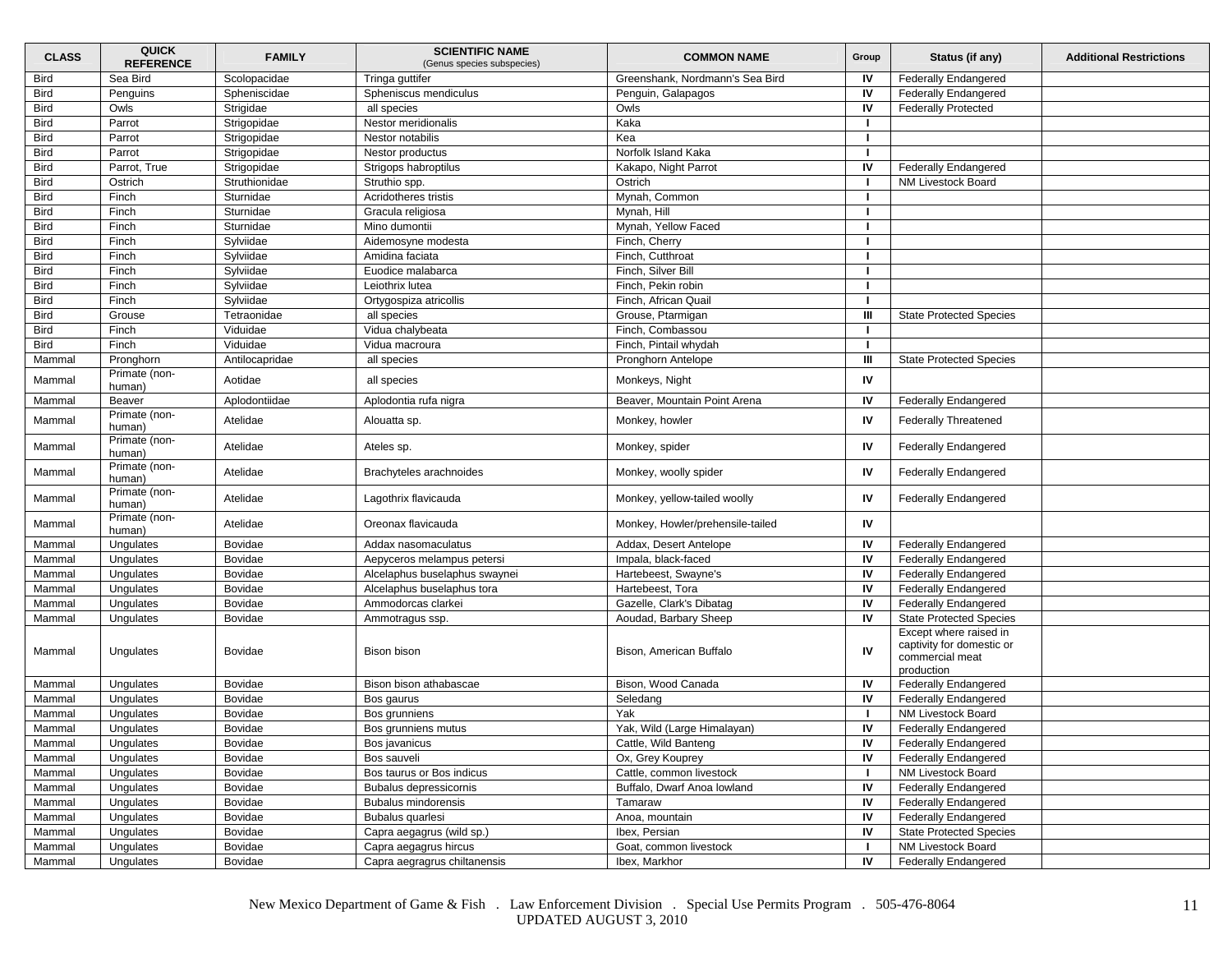| <b>CLASS</b> | <b>QUICK</b><br><b>REFERENCE</b> | <b>FAMILY</b>  | <b>SCIENTIFIC NAME</b><br>(Genus species subspecies) | <b>COMMON NAME</b>            | Group                   | Status (if any)                | <b>Additional Restrictions</b>                       |
|--------------|----------------------------------|----------------|------------------------------------------------------|-------------------------------|-------------------------|--------------------------------|------------------------------------------------------|
| Mammal       | Ungulates                        | Bovidae        | Capra falconeri jerdoni                              | Ibex, Markhor straight-horned | IV                      | <b>Federally Endangered</b>    |                                                      |
| Mammal       | Ungulates                        | Bovidae        | Capra falconeri megaceros                            | Ibex, Markhor Kabul           | IV                      | <b>Federally Endangered</b>    |                                                      |
| Mammal       | Ungulates                        | Bovidae        | Capra hircus                                         | Goat, common livestock        | п.                      | NM Livestock Board             |                                                      |
| Mammal       | Ungulates                        | Bovidae        | Capra pyrenaica pyrenaica                            | Ibex, Pyrenean                | IV                      | <b>Federally Endangered</b>    |                                                      |
| Mammal       | Ungulates                        | Bovidae        | Capra sibirica                                       | Ibex, Siberian                | IV                      | <b>State Protected Species</b> |                                                      |
| Mammal       | Ungulates                        | Bovidae        | Capra walie                                          | Ibex, Walia                   | IV                      | <b>Federally Endangered</b>    |                                                      |
| Mammal       | Ungulates                        | Bovidae        | Cephalophus jentinki                                 | Duiker, Jentink's             | IV                      | <b>Federally Endangered</b>    |                                                      |
| Mammal       | Ungulates                        | Bovidae        | Damaliscus pygarus dorcas                            | Bontebok, Antelope            | IV                      | <b>Federally Endangered</b>    |                                                      |
| Mammal       | Ungulates                        | Bovidae        | Gazella cuvieri                                      | Gazelle, mountain (=Cuvier's) | IV                      | <b>Federally Endangered</b>    |                                                      |
| Mammal       | Ungulates                        | Bovidae        | Gazella dama                                         | Gazelle, dama                 | IV                      | <b>Federally Endangered</b>    |                                                      |
| Mammal       | Ungulates                        | Bovidae        | Gazella dama lozanoi                                 | Gazelle. Rio de Oro Dama      | IV                      | <b>Federally Endangered</b>    |                                                      |
| Mammal       | Ungulates                        | Bovidae        | Gazella dama mhorr                                   | Gazelle, Mhorr                | IV                      | <b>Federally Endangered</b>    |                                                      |
| Mammal       | Ungulates                        | Bovidae        | Gazella dorcas massaesyla                            | Gazelle, Moroccan             | IV                      | <b>Federally Endangered</b>    |                                                      |
| Mammal       | Ungulates                        | Bovidae        | Gazella dorcas pelzelni                              | Gazelle, Pelzeln's            | IV                      | <b>Federally Endangered</b>    |                                                      |
| Mammal       | Ungulates                        | Bovidae        | Gazella dorcas saudiya                               | Gazelle, Saudi Arabian        | IV                      | <b>Federally Endangered</b>    |                                                      |
| Mammal       | Ungulates                        | Bovidae        | Gazella gazella                                      | Gazelle, Arabian              | IV                      | <b>Federally Endangered</b>    |                                                      |
| Mammal       | Ungulates                        | Bovidae        | Gazella leptoceros                                   | Gazelle, slender-horned       | IV                      | <b>Federally Endangered</b>    |                                                      |
| Mammal       | Ungulates                        | Bovidae        | Gazella subgutturosa marica                          | Gazelle, sand                 | IV                      | <b>Federally Endangered</b>    |                                                      |
| Mammal       | Ungulates                        | Bovidae        | Hemitragus jayakari                                  | Tahr, Arabian                 | IV                      | <b>Federally Endangered</b>    |                                                      |
| Mammal       | Ungulates                        | Bovidae        | Hippotragus niger variani                            | Antelope, giant sable         | IV                      | <b>Federally Endangered</b>    |                                                      |
| Mammal       | Ungulates                        | Bovidae        | Kobus leche                                          | Lechwe, Red Antelope          | IV                      | <b>Federally Threatened</b>    |                                                      |
| Mammal       | Unqulates                        | Bovidae        | Naemorhedus goral                                    | Goral, Himalayan              | IV                      | <b>Federally Endangered</b>    |                                                      |
| Mammal       | Ungulates                        | Bovidae        | Naemorhedus sumatraensis (=Capricornis)              | Serow                         | IV                      | <b>Federally Endangered</b>    |                                                      |
| Mammal       | Ungulates                        | Bovidae        | Neotragus moschatus moschatus                        | Suni, Zanzibar                | IV                      | <b>Federally Endangered</b>    |                                                      |
| Mammal       | Ungulates                        | Bovidae        | Oryx beisa                                           | Oryx, East African            | IV                      | <b>State Protected Species</b> |                                                      |
| Mammal       | Ungulates                        | Bovidae        | Oryx dammah                                          | Oryx, scimitar-horned         | IV                      | <b>Federally Endangered</b>    |                                                      |
| Mammal       | Ungulates                        | Bovidae        | Oryx gazella                                         | Oryx, Gemsbok                 | IV                      | <b>State Protected Species</b> |                                                      |
| Mammal       | Ungulates                        | Bovidae        | Oryx leucoryx                                        | Oryx, Arabian                 | IV                      | <b>Federally Endangered</b>    |                                                      |
| Mammal       | Ungulates                        | Bovidae        | Ovis ammon                                           | Sheep, Argali                 | IV                      | <b>Federally Threatened</b>    |                                                      |
| Mammal       | Ungulates                        | Bovidae        | Ovis aries                                           | Sheep, common livestock       |                         | NM Livestock Board             |                                                      |
| Mammal       | Ungulates                        | Bovidae        | Ovis canadensis                                      | Sheep, Desert Bighorn         | IV                      | <b>State Protected Species</b> |                                                      |
| Mammal       | Ungulates                        | Bovidae        | Ovis canadensis mexicana                             | Sheep, Desert Bighorn         | IV                      | <b>State Protected Species</b> |                                                      |
| Mammal       | Ungulates                        | Bovidae        | Ovis canadensis nelsoni                              | Sheep, Peninsular bighorn     | IV                      | <b>Federally Endangered</b>    |                                                      |
| Mammal       | Ungulates                        | Bovidae        | Ovis canadensis sierrae                              | Sheep, Sierra Nevada bighorn  | IV                      | <b>Federally Endangered</b>    |                                                      |
| Mammal       | Ungulates                        | Bovidae        | Ovis musimon ophion                                  | Urial                         | IV                      | <b>Federally Endangered</b>    |                                                      |
| Mammal       | Ungulates                        | Bovidae        | Ovis vignei vignei                                   | Shapo                         | IV                      | <b>Federally Endangered</b>    |                                                      |
| Mammal       | Ungulates                        | Bovidae        | Pantholops hodgsonii                                 | Antelope, Tibetan             | IV                      | <b>Federally Endangered</b>    |                                                      |
| Mammal       | Ungulates                        | Bovidae        | Rupicapra rupicapra ornata                           | Chamois, Apennine             | IV                      | <b>Federally Endangered</b>    |                                                      |
| Mammal       | Ungulates                        | Bovidae        | Saiga tatarica mongolica                             | Saiga, Mongolian (antelope)   | IV                      | <b>Federally Endangered</b>    |                                                      |
| Mammal       | Unqulates                        | Bovidae        | Taurotragus derbianus derbianus                      | Eland, western giant          | IV                      | <b>Federally Endangered</b>    |                                                      |
| Mammal       | Ungulates                        | Bovidae        | Tragelaphus ssp.                                     | Kudu                          | IV                      | <b>State Protected Species</b> |                                                      |
| Mammal       | Sloth                            | Bradypodidae   | <b>Bradypus torquatus</b>                            | Sloth, Brazilian three-toed   | IV                      | <b>Federally Endangered</b>    |                                                      |
| Mammal       | Primate (non-<br>human)          | Callitrichidae | all species                                          | Marmoset                      | IV                      | <b>Federally Endangered</b>    |                                                      |
| Mammal       | Ungulates                        | Camelidae      | Camelus bactrianus                                   | Camel, Bactrian               | $\overline{\mathsf{z}}$ | <b>Federally Endangered</b>    |                                                      |
| Mammal       | Ungulates                        | Camelidae      | Camelus dromedarius                                  | Camel Dromedary Arabian       |                         | NM Livestock Board             | all species except as restricted in<br>another group |
| Mammal       | Ungulates                        | Camelidae      | Lama glama                                           | Llama Alpaca                  |                         | NM Livestock Board             |                                                      |
| Mammal       | Dog                              | Canidae        | Canis familiaris                                     | Dog, Common & Hybrids         | п                       |                                | all species except as restricted in<br>another group |
| Mammal       | Dog, wild                        | Canidae        | Canis latrans                                        | Coyote                        | IV                      |                                |                                                      |
| Mammal       | Dog, wild                        | Canidae        | Canis lupus                                          | Wolf, gray                    | IV                      | <b>Federally Endangered</b>    |                                                      |
| Mammal       | Dog, wild                        | Canidae        | Canis rufus                                          | Wolf, red                     | IV                      | <b>Federally Endangered</b>    |                                                      |
| Mammal       | Dog, wild                        | Canidae        | Canis simensis                                       | Fox, Simien                   | IV                      | <b>Federally Endangered</b>    |                                                      |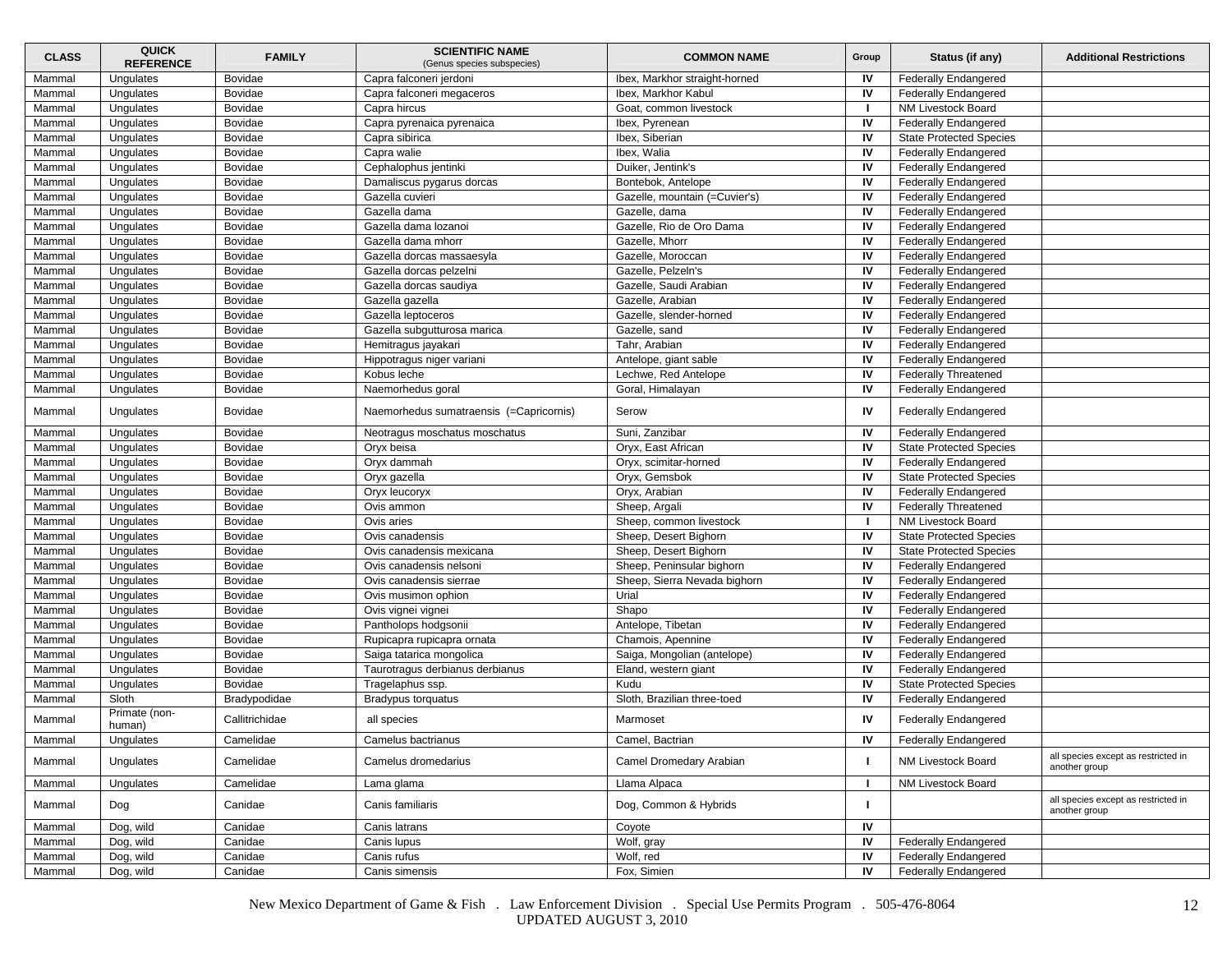| <b>CLASS</b> | <b>QUICK</b><br><b>REFERENCE</b> | <b>FAMILY</b>   | <b>SCIENTIFIC NAME</b><br>(Genus species subspecies) | <b>COMMON NAME</b>                      | Group        | Status (if any)                             | <b>Additional Restrictions</b>                       |
|--------------|----------------------------------|-----------------|------------------------------------------------------|-----------------------------------------|--------------|---------------------------------------------|------------------------------------------------------|
| Mammal       | Dog, wild                        | Canidae         | Chrysocyon brachyurus                                | Wolf, Maned Bushed Dog                  | IV           | <b>Federally Endangered</b>                 |                                                      |
| Mammal       | Dog, wild                        | Canidae         | Cuon alpinus                                         | Dog, Dhole (wild)                       | IV           | <b>Federally Endangered</b>                 |                                                      |
| Mammal       | Dog, wild                        | Canidae         | Lycalopex sp.                                        | Fox, South American                     | IV           | <b>State Protected Species</b>              |                                                      |
| Mammal       | Dog, wild                        | Canidae         | Lycaon pictus                                        | Dog, African wild                       | IV           | <b>Federally Endangered</b>                 |                                                      |
| Mammal       | Dog, wild                        | Canidae         | Urocyon littoralis                                   | Fox, Island                             | IV           | <b>Federally Endangered</b>                 |                                                      |
| Mammal       | Dog, wild                        | Canidae         | Vulpes (sp.variety)                                  | Fox (any type)                          | IV           | <b>State Protected Species</b>              |                                                      |
| Mammal       | Rodent                           | Capromyidae     | Capromys angelcabrerai                               | Hutia, Cabrera's                        | IV           | <b>Federally Endangered</b>                 |                                                      |
| Mammal       | Rodent                           | Capromyidae     | Capromys auritus                                     | Hutia, large-eared                      | IV           | <b>Federally Endangered</b>                 |                                                      |
| Mammal       | Rodent                           | Capromyidae     | Capromys nana                                        | Hutia, dwarf                            | IV           | <b>Federally Endangered</b>                 |                                                      |
| Mammal       | Rodent                           | Capromyidae     | Capromys sanfelipensis                               | Hutia. little earth                     | IV           | <b>Federally Endangered</b>                 |                                                      |
| Mammal       | Rodent                           | Castoridae      | Castor fiber birulai                                 | Beaver (Mongolian)                      | IV           | <b>Federally Endangered</b>                 |                                                      |
| Mammal       | Pocket Pet                       | Caviidae        | Cavia porcellus                                      | Guinea pig                              |              | <b>Captive Bred</b>                         |                                                      |
| Mammal       | Primate (non-<br>human)          | Cebidae         | all species                                          | Monkeys                                 | IV           | <b>Federally Endangered</b>                 |                                                      |
| Mammal       | Primate (non-<br>human)          | Cercopithecidae | all species                                          | Monkeys, Old World                      | IV           | <b>Federally Endangered</b>                 |                                                      |
| Mammal       | Ungulates                        | Cervidea        | all species                                          | Caribou Raindeer (any type)             | IV           | <b>State Protected Species</b>              |                                                      |
| Mammal       | Ungulates                        | Cervidea        | all species                                          | Deer (any type)                         | IV           | <b>State Protected Species</b>              |                                                      |
| Mammal       | Ungulates                        | Cervidea        | all species                                          | Elk (any type)                          | IV           | <b>State Protected Species</b>              |                                                      |
| Mammal       | Ungulates                        | Cervidea        | all species                                          | Moose (any type)                        | IV           | <b>State Protected Species</b>              |                                                      |
| Mammal       | Primate (non-<br>human)          | Cheirogaleidae  | Cheirogaleidae spp.                                  | Dwarf lemurs                            | IV           |                                             |                                                      |
| Mammal       | Rodent                           | Chinchillidae   | Chinchilla brevicaudata boliviana                    | Chinchilla, Short-tailed                | IV           | <b>Federally Endangered</b>                 |                                                      |
| Mammal       | Rodent                           | Chinchillidae   | Chinchilla laniger                                   | Chinchilla, Long-tailed                 |              | Except Chinchilla<br>brevicaudata boliviana |                                                      |
| Mammal       | Rodent                           | Cricetidae      | Cricetulus griseus                                   | Hamster, Chinese dwarf                  | $\mathbf{I}$ | <b>Captive Bred</b>                         |                                                      |
| Mammal       | Rodent                           | Cricetidae      | Microtus californicus scirpensis                     | Vole, Amargosa                          | IV           | <b>Federally Endangered</b>                 |                                                      |
| Mammal       | Rodent                           | Cricetidae      | Microtus mexicanus hualpaiensis                      | Vole, Hualapai Mexican                  | IV           | <b>Federally Endangered</b>                 |                                                      |
| Mammal       | Rodent                           | Cricetidae      | Microtus montanus arizonensis                        | Vole, Montane (Arizona)                 | IV           | <b>State Protected Species</b>              |                                                      |
| Mammal       | Rodent                           | Cricetidae      | Microtus pennsylvanicus dukecampbelli                | Vole, Florida salt marsh                | IV           | <b>Federally Endangered</b>                 |                                                      |
| Mammal       | Rodent                           | Cricetidae      | Neotoma floridana smalli                             | Woodrat, Key Largo                      | IV           | <b>Federally Endangered</b>                 |                                                      |
| Mammal       | Rodent                           | Cricetidae      | Neotoma fuscipes riparia                             | Woodrat, riparian (=San Joaquin Valley) | IV           | <b>Federally Endangered</b>                 |                                                      |
| Mammal       | Rodent                           | Cricetidae      | Ondatra zibethicus                                   | Muskrat                                 | IV           | <b>State Protected Species</b>              |                                                      |
| Mammal       | Rodent                           | Cricetidae      | Oryzomys palustris natator                           | Rice rat                                | IV           | <b>Federally Endangered</b>                 |                                                      |
| Mammal       | Rodent                           | Cricetidae      | Peromyscus gossypinus allapaticola                   | Mouse, Key Largo cotton                 | IV           | <b>Federally Endangered</b>                 |                                                      |
| Mammal       | Rodent                           | Cricetidae      | Peromyscus polionotus allophrys                      | Mouse, Choctawhatchee beach             | IV           | <b>Federally Endangered</b>                 |                                                      |
| Mammal       | Rodent                           | Cricetidae      | Peromyscus polionotus ammobates                      | Mouse, Alabama beach                    | IV           | <b>Federally Endangered</b>                 |                                                      |
| Mammal       | Rodent                           | Cricetidae      | Peromyscus polionotus niveiventris                   | Mouse, southeastern beach               | IV           | <b>Federally Threatened</b>                 |                                                      |
| Mammal       | Rodent                           | Cricetidae      | Peromyscus polionotus peninsularis                   | Mouse, St. Andrew beach                 | IV           | <b>Federally Endangered</b>                 |                                                      |
| Mammal       | Rodent                           | Cricetidae      | Peromyscus polionotus phasma                         | Mouse, Anastasia Island beach           | IV           | Federally Endangered                        |                                                      |
| Mammal       | Rodent                           | Cricetidae      | Peromyscus polionotus trissyllepsis                  | Mouse, Perdido Key beach                | IV           | <b>Federally Endangered</b>                 |                                                      |
| Mammal       | Rodent                           | Cricetidae      | Reithrodontomys raviventris                          | Mouse, salt marsh harvest               | IV           | <b>Federally Endangered</b>                 |                                                      |
| Mammal       | Rodent                           | Cuniculidae     | Cuniculus paca                                       | Paca                                    | IV           |                                             |                                                      |
| Mammal       | Armadillos                       | Dasypodidae     | Chaetophractus nationi                               | Armadillos                              | IV           |                                             |                                                      |
| Mammal       | Primate (non-<br>human)          | Daubentoniidae  | Daubentonia madagascariensis                         | Lemur, Aye-aye                          | IV           | <b>Federally Endangered</b>                 |                                                      |
| Mammal       | Marsupial                        | Didelphidae     | Monodelphis domestica                                | Short tail Oppossum                     | Ш            | <b>Captive Bred</b>                         |                                                      |
| Mammal       | Rodent                           | Dipodidae       | Zapus hudsonius preblei                              | Mouse, Preble's meadow jumping          | IV           | <b>Federally Threatened</b>                 |                                                      |
| Mammal       | Elephant                         | Elephantidae    | Elephas maximus                                      | Elephant, Asian                         | IV           | <b>Federally Endangered</b>                 |                                                      |
| Mammal       | Elephant                         | Elephantidae    | Loxodonta africana                                   | Elephant, African                       | IV           | <b>Federally Threatened</b>                 |                                                      |
| Mammal       | Equine                           | Equidae         | Equus africanus asinus                               | Donkey common livestock                 | J.           | NM Livestock Board                          | all species except as restricted in<br>another group |
| Mammal       | Equine                           | Equidae         | Equus asinus                                         | Donkey, African wild                    | IV           | <b>Federally Endangered</b>                 |                                                      |
| Mammal       | Equine                           | Equidae         | Equus caballus                                       | Horse, common livestock                 |              | <b>NM Livestock Board</b>                   |                                                      |
| Mammal       | Equine                           | Equidae         | Equus grevyi                                         | Zebra, Grevy's                          | IV           | <b>Federally Threatened</b>                 |                                                      |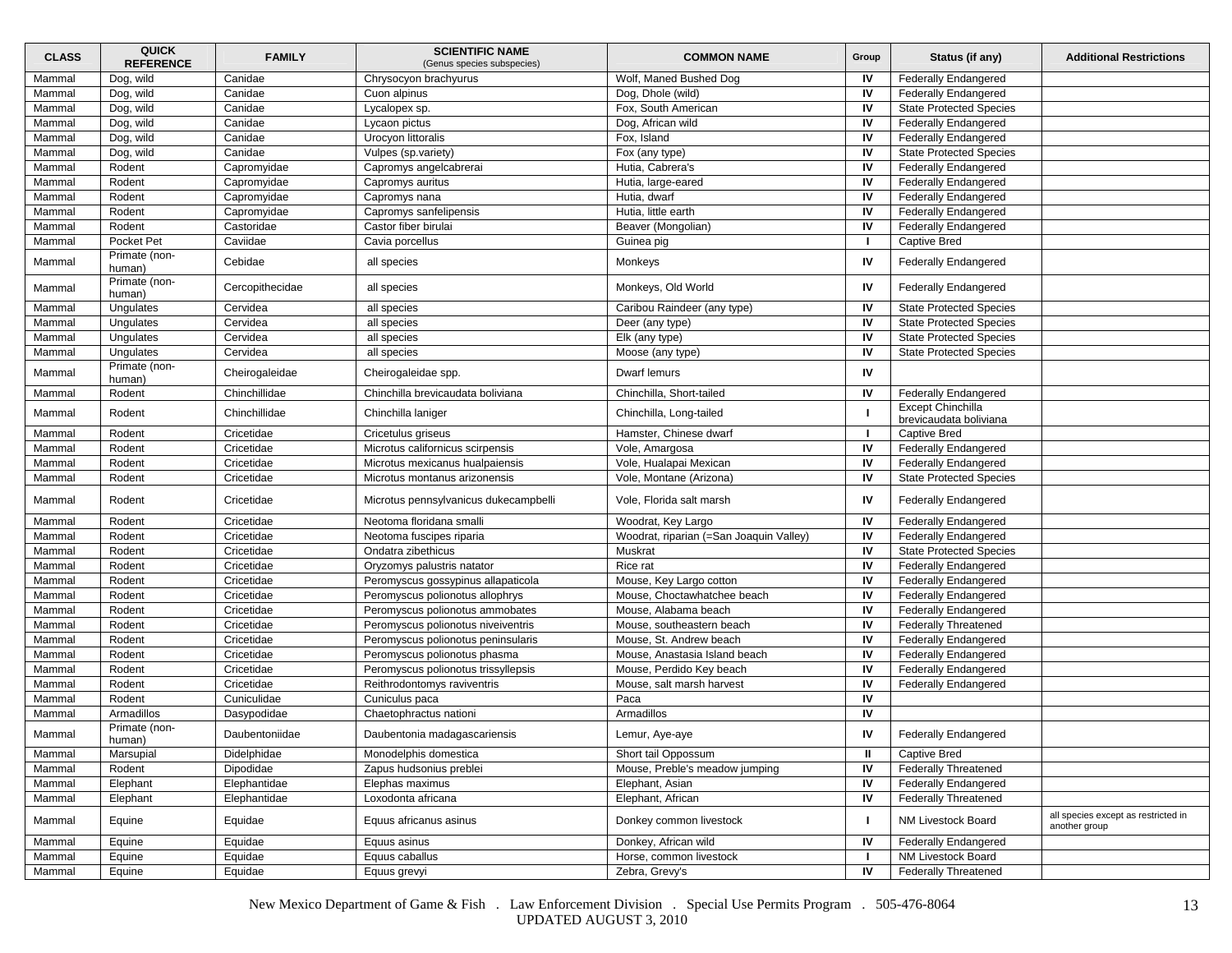| <b>CLASS</b> | <b>QUICK</b><br><b>REFERENCE</b> | <b>FAMILY</b>  | <b>SCIENTIFIC NAME</b><br>(Genus species subspecies) | <b>COMMON NAME</b>               | Group | Status (if any)             | <b>Additional Restrictions</b> |
|--------------|----------------------------------|----------------|------------------------------------------------------|----------------------------------|-------|-----------------------------|--------------------------------|
| Mammal       | Equine                           | Equidae        | Equus hemionus                                       | Ass, Asian wild                  | IV    | <b>Federally Endangered</b> |                                |
| Mammal       | Equine                           | Equidae        | Equus przewalskii                                    | Horse, Przewalski's              | IV    | <b>Federally Endangered</b> |                                |
| Mammal       | Equine                           | Equidae        | Equus zebra hartmannae                               | Zebra, Hartmann's mountain       | IV    | <b>Federally Threatened</b> |                                |
| Mammal       | Equine                           | Equidae        | Equus zebra zebra                                    | Zebra, mountain                  | IV    | <b>Federally Endangered</b> |                                |
| Mammal       | Rodent                           | Erethizontidae | Chaetomys subspinosus                                | Porcupine, thin-spined           | IV    | <b>Federally Endangered</b> |                                |
| Mammal       | Porcupine                        | Erethizontidae | Sphiggurus ssp                                       | Porcupines                       | IV    |                             |                                |
| Mammal       | Hedgehog                         | Erinaceidae    | Atelerix ssp                                         | Hedgehog (Common)                |       |                             |                                |
| Mammal       | Civet                            | Eupleridae     | all species                                          | Civet, Fossa, falanouc, Malagasy | IV    |                             |                                |
| Mammal       | Cat, wild                        | Felidae        | Acinonyx jubatus                                     | Cheetah                          | IV    | <b>Federally Endangered</b> |                                |
| Mammal       | Cat, wild                        | Felidae        | Caracal caracal                                      | Caracal                          | IV    |                             |                                |
| Mammal       | Cat, wild                        | Felidae        | Catopuma (=Felis) temminckii                         | Cat, Asian golden (=Temmnick's)  | IV    | <b>Federally Endangered</b> |                                |
| Mammal       | Cat, wild                        | Felidae        | Catopuma temminckii                                  | Asian golden cat                 | IV    |                             |                                |
| Mammal       | Cat                              | Felidae        | Felis catus                                          | Common house cat & hybrids       |       |                             |                                |
| Mammal       | Cat, wild                        | Felidae        | Felis concolor coryi                                 | Panther, Florida                 | IV    |                             |                                |
| Mammal       | Cat, wild                        | Felidae        | Felis jacobita                                       | Cat, Andean                      | IV    | <b>Federally Endangered</b> |                                |
| Mammal       | Cat, wild                        | Felidae        | Felis margarita scheffeli                            | Cat, Pakistan sand               | IV    | Federally Endangered        |                                |
| Mammal       | Cat, wild                        | Felidae        | Felis nigripes                                       | Cat, black-footed                | IV    | <b>Federally Endangered</b> |                                |
| Mammal       | Cat, wild                        | Felidae        | Felis pardalis                                       | Ocelot                           | IV    | <b>Federally Endangered</b> |                                |
| Mammal       | Cat, wild                        | Felidae        | Felis pardina                                        | Lynx, Spanish                    | IV    | <b>Federally Endangered</b> |                                |
| Mammal       | Cat, wild                        | Felidae        | Herpailurus yagouaroundi cacomitli (=Felis)          | Jaguarundi, Gulf Coast           | IV    | <b>Federally Endangered</b> |                                |
| Mammal       | Cat, wild                        | Felidae        | Herpailurus yagouaroundi fossata (=Felis)            | Jaguarundi, Guatemalan           | IV    | <b>Federally Endangered</b> |                                |
| Mammal       | Cat, wild                        | Felidae        | Herpailurus yagouaroundi panamensis (=Felis)         | Jaguarundi, Panamanian           | IV    | <b>Federally Endangered</b> |                                |
| Mammal       | Cat, wild                        | Felidae        | Herpailurus yagouaroundi tolteca (=Felis)            | Jaguarundi, Sinaloan             | IV    | <b>Federally Endangered</b> |                                |
| Mammal       | Cat, wild                        | Felidae        | Leopardus geoffroyi                                  | Geoffroy's cat                   | IV    |                             |                                |
| Mammal       | Cat, wild                        | Felidae        | Leopardus jacobitus                                  | Andean Mountain cat              | IV    |                             |                                |
| Mammal       | Cat, wild                        | Felidae        | Leopardus pardalis (=Felis)                          | Ocelot                           | IV    | <b>Federally Endangered</b> |                                |
| Mammal       | Cat, wild                        | Felidae        | Leopardus tigrinus (=Felis)                          | <b>Tiger Cat</b>                 | IV    | <b>Federally Endangered</b> |                                |
| Mammal       | Cat, wild                        | Felidae        | Leopardus wiedii (=Felis)                            | Margay                           | IV    | <b>Federally Endangered</b> |                                |
| Mammal       | Cat, wild                        | Felidae        | Leptailurus serval                                   | Serval                           | IV    |                             |                                |
| Mammal       | Cat, wild                        | Felidae        | Leptailurus serval constantina (=Felis)              | Serval, Barbary                  | IV    | <b>Federally Endangered</b> |                                |
| Mammal       | Cat, wild                        | Felidae        | Lynx canadensis                                      | Lynx, Canada                     | IV    | <b>Federally Threatened</b> |                                |
| Mammal       | Cat, wild                        | Felidae        | Lynx rufus escuinapae (=Felis)                       | Bobcat, Mexican                  | IV    | <b>Federally Endangered</b> |                                |
| Mammal       | Cat, wild                        | Felidae        | Neofelis nebulosa                                    | Leopard, clouded                 | IV    | <b>Federally Endangered</b> |                                |
| Mammal       | Cat, wild                        | Felidae        | Panthera leo persica                                 | Lion, Asiatic                    | IV    | <b>Federally Endangered</b> |                                |
| Mammal       | Cat, wild                        | Felidae        | Panthera onca                                        | Jaguar                           | IV    | <b>Federally Endangered</b> |                                |
| Mammal       | Cat, wild                        | Felidae        | Panthera pardus                                      | Leopard                          | IV    | <b>Federally Endangered</b> |                                |
| Mammal       | Cat, wild                        | Felidae        | Panthera tigris                                      | Tiger                            | IV    | <b>Federally Endangered</b> |                                |
| Mammal       | Cat, wild                        | Felidae        | Panthera uncia                                       | Leopard, snow                    | IV    | <b>Federally Endangered</b> |                                |
| Mammal       | Cat, wild                        | Felidae        | Pardofelis marmorata (=Felis)                        | Cat, marbled                     | IV    | Federally Endangered        |                                |
| Mammal       | Cat, wild                        | Felidae        | Prionailurus bengalensis bengalensis (=Felis)        | Cat, leopard                     | IV    | <b>Federally Endangered</b> |                                |
| Mammal       | Cat, wild                        | Felidae        | Prionailurus bengalensis iriomotensis (=Felis)       | Cat, Iriomote                    | IV    | <b>Federally Endangered</b> |                                |
| Mammal       | Cat, wild                        | Felidae        | Prionailurus planiceps (=Felis)                      | Cat, flat-headed                 | IV    | <b>Federally Endangered</b> |                                |
| Mammal       | Cat, wild                        | Felidae        | Prionailurus rubiginosus                             | Cat, Rusty Spotted               | IV    |                             |                                |
| Mammal       | Cat, wild                        | Felidae        | Puma concolor (all subsp)                            | Mountain Lion, Puma              | IV    | <b>Federally Threatened</b> |                                |
| Mammal       | Cat, wild                        | Felidae        | Puma concolor coryi                                  | Panther, Florida                 | IV    | <b>Federally Endangered</b> |                                |
| Mammal       | Cat, wild                        | Felidae        | Puma concolor costaricensis                          | Cougar, Costa Rican Puma         | IV    | <b>Federally Endangered</b> |                                |
| Mammal       | Cat, wild                        | Felidae        | Puma concolor couguar                                | Cougar, Eastern Puma             | IV    | <b>Federally Endangered</b> |                                |
| Mammal       | Cat, wild                        | Felidae        | Puma yagouaroundi                                    | Jaguar, American                 | IV    |                             |                                |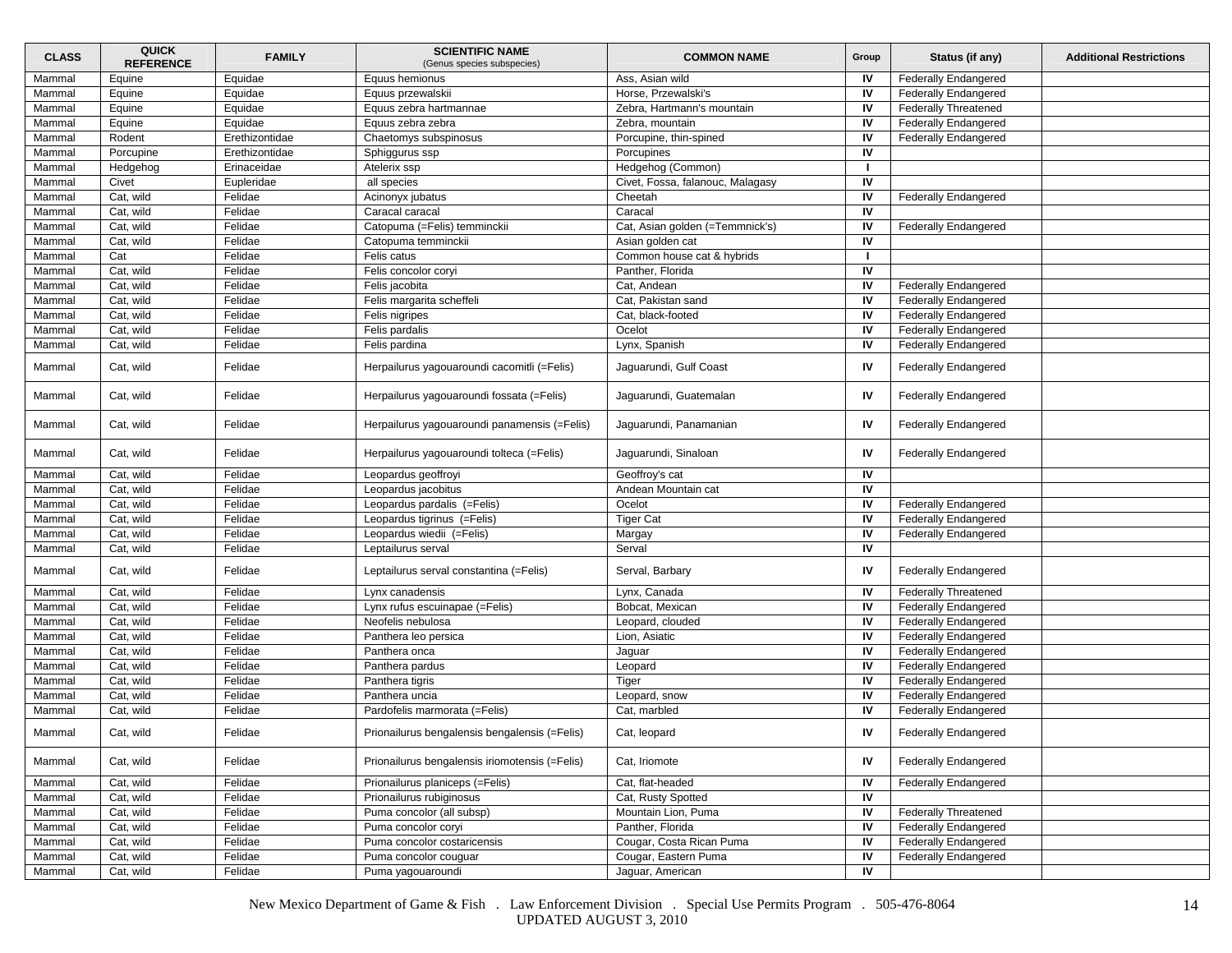| <b>CLASS</b> | <b>QUICK</b><br><b>REFERENCE</b> | <b>FAMILY</b>  | <b>SCIENTIFIC NAME</b><br>(Genus species subspecies) | <b>COMMON NAME</b>              | Group | Status (if any)                | <b>Additional Restrictions</b>                       |
|--------------|----------------------------------|----------------|------------------------------------------------------|---------------------------------|-------|--------------------------------|------------------------------------------------------|
| Mammal       | Gopher                           | Geomyidae      | Thomomys umbrinus                                    | Gopher, Southern Pocket         | IV    | <b>State Protected Species</b> |                                                      |
| Mammal       | Mongoose                         | Herpestidae    | Herpestes                                            | Mongooses                       | IV    |                                |                                                      |
| Mammal       | Primate (non-<br>human)          | Hominidae      | all species                                          | Apes, Great                     | IV    | <b>Federally Endangered</b>    |                                                      |
| Mammal       | Dog, wild                        | Hyaenidae      | all species                                          | Hyena                           | IV    |                                |                                                      |
| Mammal       | Primate (non-<br>human)          | Hylobatidae    | Hylobates spp. (including Nomascus)                  | Gibbons                         | IV    | <b>Federally Endangered</b>    |                                                      |
| Mammal       | Primate (non-<br>human)          | Hylobatidae    | Symphalangus syndactylus                             | Siamang                         | IV    | <b>Federally Endangered</b>    |                                                      |
| Mammal       | Primate<br>(nonhuman)            | Indriidae      | all species                                          | Lemur, Avahi Wooly Indri Sifaka | IV    | <b>Federally Endangered</b>    |                                                      |
| Mammal       | Primate<br>(nonhuman)            | Lemuridae      | all species                                          | Lemur                           | IV    | <b>Federally Endangered</b>    |                                                      |
| Mammal       | Rabbit                           | Leporidae      | Brachylagus idahoensis                               | Rabbit, pygmy                   | IV    | <b>Federally Endangered</b>    |                                                      |
| Mammal       | Rabbit                           | Leporidae      | Caprolagus hispidus                                  | Rabbit, Hispid Hare             | IV    | <b>Federally Endangered</b>    |                                                      |
| Mammal       | Rabbit                           | Leporidae      | Lepus callotis                                       | Jackrabbit, White-sided         | IV    | <b>State Protected Species</b> |                                                      |
| Mammal       | Rabbit                           | Leporidae      | Oryctolagus cuniculus                                | Rabbit, European (common)       | -1    |                                |                                                      |
| Mammal       | Rabbit                           | Leporidae      | Pentalagus furnessi                                  | Rabbit, Ryukyu                  | IV    | <b>Federally Endangered</b>    |                                                      |
| Mammal       | Rabbit                           | Leporidae      | Romerolagus diazi                                    | Rabbit, Volcano                 | IV    | <b>Federally Endangered</b>    |                                                      |
| Mammal       | Rabbit                           | Leporidae      | Sylvilagus bachmani riparius                         | Rabbit, Riparian brush          | IV    | <b>Federally Endangered</b>    |                                                      |
| Mammal       | Rabbit                           | Leporidae      | Sylvilagus palustris hefneri                         | Rabbit, Lower Keys marsh        | IV    | <b>Federally Endangered</b>    |                                                      |
| Mammal       | Kangaroo                         | Macropodidae   | all species                                          | Kangaroos, wallabies            | IV    |                                |                                                      |
| Mammal       | Skunk                            | Mephitidae     | all species                                          | Skunk (any type)                | IV    |                                |                                                      |
| Mammal       | Ungulates                        | Moschidae      | Moschus spp. (all species)                           | Deer, musk                      | IV    | <b>Federally Endangered</b>    |                                                      |
| Mammal       | Rodent                           | Muridae        | Leporillus conditor                                  | Rat, stick-nest                 | IV    | <b>Federally Endangered</b>    |                                                      |
| Mammal       | Rodent                           | Muridae        | Meriones unguiculatus                                | Gerbil                          |       |                                |                                                      |
| Mammal       | Rodent                           | Muridae        | Mesocricetus auratus                                 | Hamster                         |       |                                |                                                      |
| Mammal       | Rodent                           | Muridae        | Mus musculus                                         | Mouse, Common                   | -1    |                                |                                                      |
| Mammal       | Rodent                           | Muridae        | Notomys aquilo                                       | Mouse, Australian native        | IV    | <b>Federally Endangered</b>    |                                                      |
| Mammal       | Rodent                           | Muridae        | Phodopus campbelli                                   | Hamster, Dwarf/Russian          |       |                                |                                                      |
| Mammal       | Rodent                           | Muridae        | Phodopus roborvski                                   | Hamster, Roborovski             |       |                                |                                                      |
| Mammal       | Rodent                           | Muridae        | Phodopus ssp.                                        | Hamster, Dwarf                  |       |                                |                                                      |
| Mammal       | Rodent                           | Muridae        | Phodopus sungorus                                    | Hamster, Djungarian             |       |                                |                                                      |
| Mammal       | Rodent                           | Muridae        | Pseudomys fieldi                                     | Mouse, Field's                  | IV    | <b>Federally Endangered</b>    |                                                      |
| Mammal       | Rodent                           | Muridae        | Pseudomys fumeus                                     | Mouse, Smoky                    | IV    | <b>Federally Endangered</b>    |                                                      |
| Mammal       | Rodent                           | Muridae        | Pseudomys gouldii                                    | Mouse, Gould's                  | IV    | <b>Federally Endangered</b>    |                                                      |
| Mammal       | Rodent                           | Muridae        | Pseudomys novaehollandiae                            | Mouse, New Holland              | IV    | <b>Federally Endangered</b>    |                                                      |
| Mammal       | Rodent                           | Muridae        | Pseudomys occidentalis                               | Mouse, Western                  | IV    | <b>Federally Endangered</b>    |                                                      |
| Mammal       | Rodent                           | Muridae        | Pseudomys praeconis                                  | Mouse, Shark Bay                | IV    | <b>Federally Endangered</b>    |                                                      |
| Mammal       | Rodent                           | Muridae        | Pseudomys shortridgei                                | Mouse, Shortridge's             | IV    | <b>Federally Endangered</b>    |                                                      |
| Mammal       | Rodent                           | Muridae        | Rattus norvegicus                                    | Rat. Common                     | -1    |                                |                                                      |
| Mammal       | Rodent                           | Muridae        | Xeromys myoides                                      | Rat, false water                | IV    | <b>Federally Endangered</b>    |                                                      |
| Mammal       | Rodent                           | Muridae        | Zyzomys pedunculatus                                 | Mouse, Australian native        | IV    | <b>Federally Endangered</b>    |                                                      |
| Mammal       | Furbear, small                   | Mustelidae     | Lontra canadensis                                    | Otter                           | IV    | <b>State Protected Species</b> |                                                      |
| Mammal       | Furbear, small                   | Mustelidae     | Martes americana                                     | Pine Marten                     | IV    | <b>State Protected Species</b> |                                                      |
| Mammal       | Furbear, small                   | Mustelidae     | Mustela frenata                                      | Weasel                          | IV    | <b>State Protected Species</b> |                                                      |
| Mammal       | Furbear, small                   | Mustelidae     | Mustela nigripes                                     | Ferret, black-footed            | IV    | <b>Federally Endangered</b>    |                                                      |
| Mammal       | Ferret                           | Mustelidae     | Mustela putorius furo                                | Ferret, Common                  |       |                                | all species except as restricted in<br>another group |
| Mammal       | Furbear, small                   | Mustelidae     | Neovison (Mustela)                                   | Mink                            | IV    | <b>State Protected Species</b> |                                                      |
| Mammal       | Furbear, small                   | Mustelidae     | Taxidea taxus (genus variety)                        | Badger                          | IV    | <b>State Protected Species</b> |                                                      |
| Mammal       | Rodent                           | Myocastoridae  | Myocastor coypus                                     | Nutria                          | IV    | <b>State Protected Species</b> |                                                      |
| Mammal       | Rodent                           | Nesomyidae     | Cricetomys gambianus                                 | Rat, Giant African Pouch        | IV    |                                |                                                      |
| Mammal       | Ungulates                        | Ochotonidea    | any species                                          | Pika                            | IV    | <b>State Protected Species</b> |                                                      |
| Mammal       | Marsupial                        | Petauridae     | Petaurus breviceps                                   | Sugar Glider                    | Ш     |                                |                                                      |
| Mammal       | Bat                              | Phyllostomidae | Leptonycteris curasoae yerbabuenae                   | Bat, lesser long-nosed          | IV    | <b>Federally Endangered</b>    |                                                      |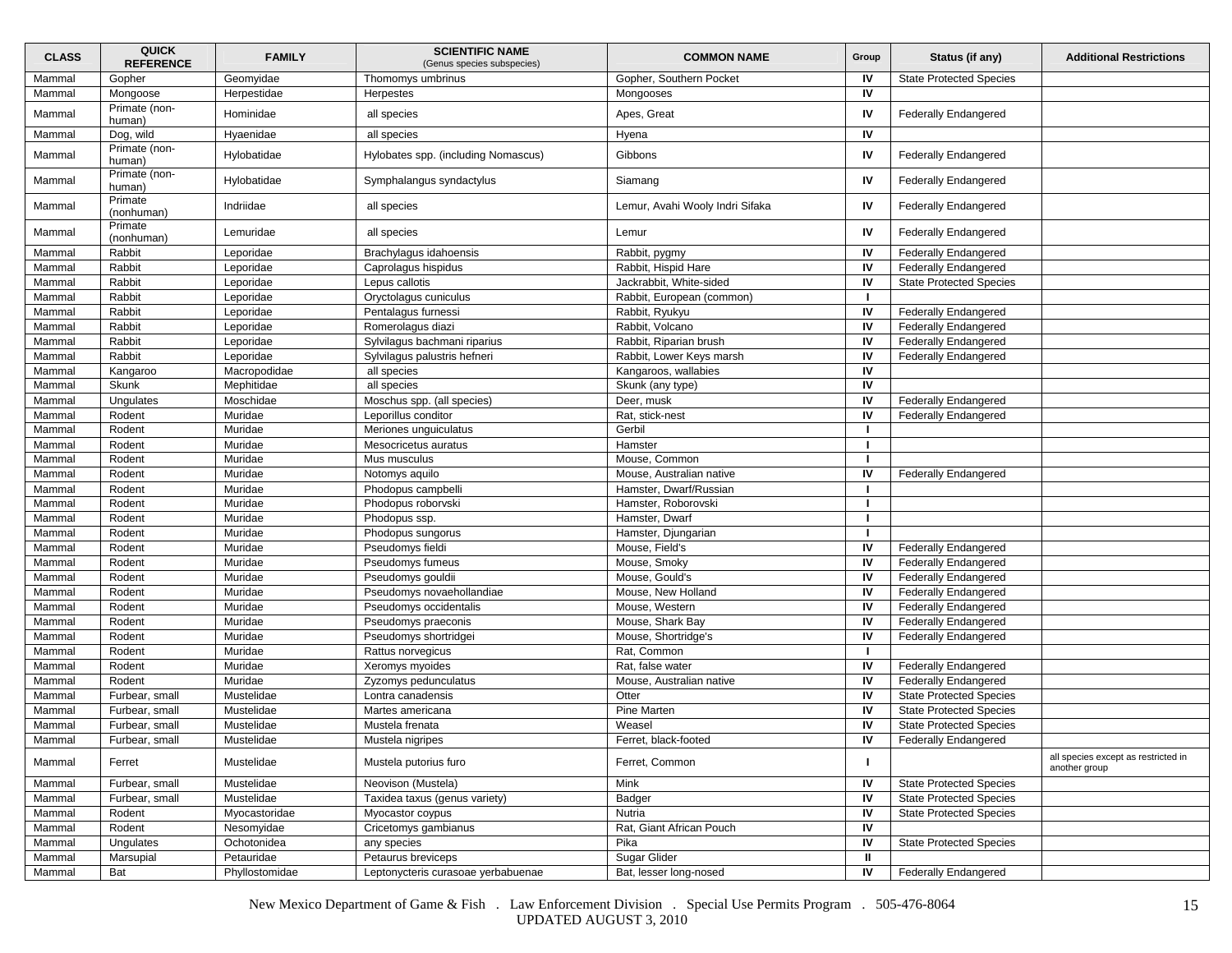| <b>CLASS</b> | <b>QUICK</b><br><b>REFERENCE</b> | <b>FAMILY</b>       | <b>SCIENTIFIC NAME</b><br>(Genus species subspecies) | <b>COMMON NAME</b>                       | Group | Status (if any)                | <b>Additional Restrictions</b> |
|--------------|----------------------------------|---------------------|------------------------------------------------------|------------------------------------------|-------|--------------------------------|--------------------------------|
| Mammal       | Bat                              | Phyllostomidae      | Leptonycteris nivalis                                | Bat, Mexican long-nosed                  | IV    | <b>Federally Endangered</b>    |                                |
| Mammal       | Bat                              | Phyllostomidae      | Platyrrhinus lineatus                                | Bat, Broad-nosed                         | Ш     |                                |                                |
| Mammal       | Primate (non-<br>human)          | Pithecidae          | Cacajao spp.                                         | Sakis, Uakaris (all species)             | IV    | <b>Federally Endangered</b>    |                                |
| Mammal       | Primate (non-<br>human)          | Pitheciidae         | Chiropotes albinasus                                 | Saki, white-nosed                        | IV    | Federally Endangered           |                                |
| Mammal       | Primate (non-<br>human)          | Pitheciidae         | Chiropotes satanas satanas                           | Saki, southern bearded                   | IV    | <b>Federally Endangered</b>    |                                |
| Mammal       | Primate (non-<br>human)          | Primate (non-human) | all non-human primates                               | Monkeys                                  | IV    |                                |                                |
| Mammal       | Furbear, small                   | Procyonidae         | Nasua                                                | Coatimundi                               | IV    | <b>State Protected Species</b> |                                |
| Mammal       | Furbear, small                   | Procyonidae         | Potos                                                | Kinkajou                                 | IV    |                                |                                |
| Mammal       | Furbear, small                   | Procyonidae         | Procyon                                              | Raccoon (any type)                       | IV    | <b>State Protected Species</b> |                                |
| Mammal       | Bat                              | Pteropodidae        | Aproteles bulmerae                                   | Bat, Bulmer's fruit (=flying fox)        | IV    | <b>Federally Endangered</b>    |                                |
| Mammal       | Bat                              | Pteropodidae        | Pteropus mariannus mariannus                         | Bat, Mariana fruit (=Mariana flying fox) | IV    | <b>Federally Threatened</b>    |                                |
| Mammal       | Bat                              | Pteropodidae        | Pteropus rodricensis                                 | Bat, Rodrigues fruit (=flying fox)       | IV    | <b>Federally Endangered</b>    |                                |
| Mammal       | Bat                              | Pteropodidae        | Pteropus tokudae                                     | Bat, little Mariana fruit                | IV    | <b>Federally Endangered</b>    |                                |
| Mammal       | Rhino                            | Rhinocerotidae      | Ceratotherium simum cottoni                          | Rhinoceros, northern white               | IV    | <b>Federally Endangered</b>    |                                |
| Mammal       | Rhino                            | Rhinocerotidae      | Dicerorhinus sumatrensis                             | Rhinoceros, Sumatran                     | IV    | <b>Federally Endangered</b>    |                                |
| Mammal       | Rhino                            | Rhinocerotidae      | Diceros bicornis                                     | Rhinoceros, black                        | IV    | <b>Federally Endangered</b>    |                                |
| Mammal       | Rhino                            | Rhinocerotidae      | Rhinoceros sondaicus                                 | Rhinoceros, Javan                        | IV    | <b>Federally Endangered</b>    |                                |
| Mammal       | Rhino                            | Rhinocerotidae      | Rhinoceros unicornis                                 | Rhinoceros, great Indian                 | IV    | <b>Federally Endangered</b>    |                                |
| Mammal       | Squirrel                         | Sciuridae           | Cynomys mexicanus                                    | Prairie dog, Mexican                     | IV    | <b>Federally Endangered</b>    |                                |
| Mammal       | Squirrel                         | Sciuridae           | Cynomys parvidens                                    | Prairie dog, Utah                        | IV    | <b>Federally Threatened</b>    |                                |
| Mammal       | Squirrel                         | Sciuridae           | Glaucomys sabrinus coloratus                         | Squirrel, Carolina northern flying       | IV    | <b>Federally Endangered</b>    |                                |
| Mammal       | Squirrel                         | Sciuridae           | Marmota                                              | Marmot, Squirrels                        | IV    | <b>State Protected Species</b> |                                |
| Mammal       | Squirrel                         | Sciuridae           | Marmota vancouverensis                               | Marmot, Vancouver Island                 | IV    | <b>Federally Endangered</b>    |                                |
| Mammal       | Squirrel                         | Sciuridae           | Neotamias minimus atristriatus                       | Chipmunk, Least (Penasco)                | IV    | <b>State Protected Species</b> |                                |
| Mammal       | Squirrel                         | Sciuridae           | Neotamias quadrivittatus australis                   | Chipmunk, Colorado                       | IV    | <b>State Protected Species</b> |                                |
| Mammal       | Squirrel                         | Sciuridae           | Sciurus niger cinereus                               | Squirrel, Delmarva Peninsula fox         | IV    | <b>Federally Endangered</b>    |                                |
| Mammal       | Squirrel                         | Sciuridae           | Sciurus spp                                          | Squirrels                                | IV    | <b>State Protected Species</b> |                                |
| Mammal       | Squirrel                         | Sciuridae           | Spermophilus brunneus brunneus                       | Squirrel, northern Idaho ground          | IV    | <b>Federally Threatened</b>    |                                |
| Mammal       | Squirrel                         | Sciuridae           | Tamiasciurus hudsonicus grahamensis                  | Squirrel, Mount Graham red               | IV    | <b>Federally Endangered</b>    |                                |
| Mammal       | Shrew                            | Solenodontidae      | Solenodon cubanus                                    | Solenodon, Cuban                         | IV    | <b>Federally Endangered</b>    |                                |
| Mammal       | Shrew                            | Solenodontidae      | Solenodon paradoxus                                  | Solenodon, Haitian                       | IV    | Federally Endangered           |                                |
| Mammal       | Shrew                            | Soricidae           | Cryptotis parva                                      | Shrew, Least                             | IV    | <b>State Protected Species</b> |                                |
| Mammal       | Shrew                            | Soricidae           | Sorex arizona                                        | Shrew, Arizona                           | IV    | <b>State Protected Species</b> |                                |
| Mammal       | Shrew                            | Soricidae           | Sorex ornatus relictus                               | Shrew, Buena Vista Lake ornate           | IV    | <b>Federally Endangered</b>    |                                |
| Mammal       | Swine, Pig                       | Suidae              | Babyrousa babyrussa                                  | Hog, Buru Babirusa Golden                | IV    | <b>Federally Endangered</b>    |                                |
| Mammal       | Pig, Swine                       | Suidae              | Sus salvanius                                        | Hog, pygmy                               | IV    | <b>Federally Endangered</b>    |                                |
| Mammal       | Pig, Swine                       | Suidae              | Sus scrofa domestica                                 | Swine (domestic)                         | -1    | NM Livestock Board             |                                |
| Mammal       | Tapir                            | Tapiridae           | Tapirus                                              | Tapir                                    | IV    | <b>Federally Endangered</b>    |                                |
| Mammal       | Primate (non-<br>human)          | Tarsiidae           | Tarsius syrichta                                     | Tarsier, Philippine                      | IV    | <b>Federally Threatened</b>    |                                |
| Mammal       | Pig, Swine                       | Tayassuidae         | all species                                          | Javelina, (ferral pig)                   | IV    | <b>State Protected Species</b> |                                |
| Mammal       | Bear                             | Ursidae             | all species                                          | Bear (any species)                       | IV    | <b>State Protected Species</b> |                                |
| Mammal       | Bear                             | Ursidae             | Ursus americanus                                     | Bear, Black                              | IV    | <b>Federally Threatened</b>    |                                |
| Mammal       | Bear                             | Ursidae             | Ursus arctos                                         | Bear, Grizzly                            | IV    | <b>Federally Endangered</b>    |                                |
| Mammal       | Bear                             | Ursidae             | Ursus arctos arctos                                  | Bear, Brown                              | IV    | <b>Federally Endangered</b>    |                                |
| Mammal       | Bear                             | Ursidae             | Ursus maritimus                                      | Bear, Polar                              | IV    | <b>Federally Threatened</b>    |                                |
| Mammal       | Bear                             | Ursidae             | Ursus thibetanus gedrosianus                         | Bear, Baluchistan                        | IV    | <b>Federally Endangered</b>    |                                |
| Mammal       | Bat                              | Vespertilionidae    | Corynorhinus                                         | Bat, big-eared                           | IV    | <b>Federally Endangered</b>    |                                |
| Mammal       | Bat                              | Vespertilionidae    | Euderma maculatum                                    | Bat, Spotted                             | IV    | <b>State Protected Species</b> |                                |
| Mammal       | Bat                              | Vespertilionidae    | Lasiurus cinereus semotus                            | Bat, Hawaiian hoary                      | IV    | Federally Endangered           |                                |
| Mammal       | Bat                              | Vespertilionidae    | Lasiurus xanthius                                    | Bat, Western Yellow                      | IV    | <b>State Protected Species</b> |                                |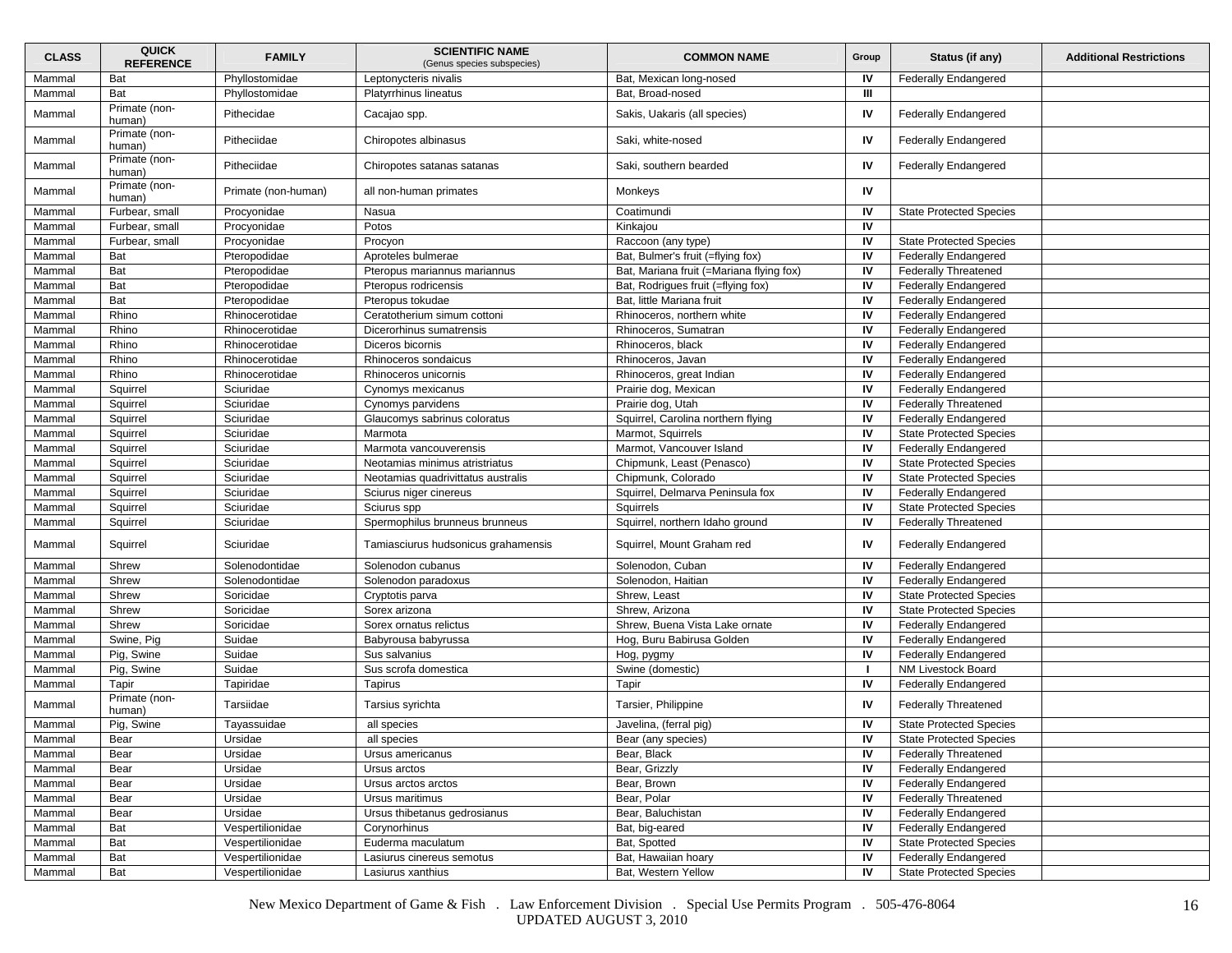| <b>CLASS</b>         | <b>QUICK</b><br><b>REFERENCE</b> | <b>FAMILY</b>                    | <b>SCIENTIFIC NAME</b><br>(Genus species subspecies)  | <b>COMMON NAME</b>                                                | Group        | Status (if any)             | <b>Additional Restrictions</b> |
|----------------------|----------------------------------|----------------------------------|-------------------------------------------------------|-------------------------------------------------------------------|--------------|-----------------------------|--------------------------------|
| Mammal               | Bat                              | Vespertilionidae                 | Myotis grisescens                                     | Bat, gray                                                         | IV           | <b>Federally Endangered</b> |                                |
| Mammal               | Bat                              | Vespertilionidae                 | Myotis sodalis                                        | Bat, Indiana                                                      | IV           | <b>Federally Endangered</b> |                                |
| Mammal               | Civet                            | Viverridae                       | Civettictis sp.                                       | Civet sp.                                                         | IV           |                             |                                |
| Mammal               | Civet                            | Viverridae                       | Genetta sp.                                           | Genet sp.                                                         | IV           |                             |                                |
| Mammal               | Civet                            | Viverridae                       | Prionodon pardicolor                                  | Linsang, spotted                                                  | IV           | <b>Federally Endangered</b> |                                |
| Mammal               | Civet                            | Viverridae                       | Viverra civettina (=megaspila c.)                     | Civet, Malabar large-spotted                                      | IV           | <b>Federally Endangered</b> |                                |
| Rep/Amph             | Lizard                           | Agamidae                         | Acanthosaurus crucigera                               | Mountain Horned Dragon                                            |              |                             |                                |
| Rep/Amph             | Lizard                           | Agamidae                         | Agama agama                                           | Red Headed Agama/Common Agama                                     | -1           |                             |                                |
| Rep/Amph             | Lizard                           | Agamidae                         | Chlamydosaurus kingii                                 | <b>Frilled Dragon</b>                                             | - 1          |                             |                                |
| Rep/Amph             | Lizard                           | Agamidae                         | Draco volans                                          | Common Flying Dragon                                              |              |                             |                                |
| Rep/Amph             | Lizard                           | Agamidae                         | Hydrosaurus pustulatus                                | Sailfin Lizard/Phillipine Sailfin                                 |              |                             |                                |
| Rep/Amph             | Lizard                           | Agamidae                         | Hydrosaurus weberi                                    | Sailfin lizard                                                    |              |                             |                                |
| Rep/Amph             | Lizard                           | Agamidae                         | Japalura sp.                                          | <b>Tree Dragon</b>                                                |              |                             |                                |
| Rep/Amph             | Lizard                           | Agamidae                         | Japalura splendida                                    | Neon tree dragon                                                  |              |                             |                                |
| Rep/Amph             | Lizard                           | Agamidae                         | Laudakia stellio                                      | Pyramid Agama                                                     |              |                             |                                |
| Rep/Amph             | Lizard                           | Agamidae                         | Laudakie stellio brachydactyla                        | Giant Painted Agama                                               | -1           |                             |                                |
| Rep/Amph             | Lizard                           | Agamidae                         | Leiolepis belliana                                    | <b>Butterfly Agama</b>                                            |              |                             |                                |
| Rep/Amph             | Lizard                           | Agamidae                         | Mesaspis moreletii                                    | Central American Alligator Lizard                                 |              |                             |                                |
| Rep/Amph             | Lizard                           | Agamidae                         | Physignathus cocincinus                               | Green Water Dragon                                                |              |                             |                                |
| Rep/Amph             | Lizard                           | Agamidae                         | Physignathus lesueuri                                 | Austrailian Water Dragon                                          |              |                             |                                |
| Rep/Amph             | Lizard                           | Agamidae                         | Pogona vitticepts                                     | Bearded dragon                                                    | - 1          |                             |                                |
| Rep/Amph             | Lizard                           | Agamidae                         | Uromastyx acanthinurus                                | Moroccan Uromastyx                                                | п            |                             |                                |
| Rep/Amph             | Lizard                           | Agamidae                         | Uromastyx aegyptia                                    | <b>Egyptian Giant Uromastyx</b>                                   |              |                             |                                |
| Rep/Amph             | Lizard                           | Agamidae                         | Uromastyx geyri                                       | Saharan Uromastyx                                                 |              |                             |                                |
| Rep/Amph             | Lizard                           | Agamidae                         | Uromastyx maliensis                                   | Mali Uromastyx                                                    |              |                             |                                |
| Rep/Amph             | Lizard                           | Agamidae                         | Uromastyx ocellata                                    | Oscellated Uromastyx                                              | -1           |                             |                                |
| Rep/Amph             | Lizard                           | Agamidae                         | Uromastyx ornata                                      | Ornate Uromastyx                                                  |              |                             |                                |
| Rep/Amph             | Alligator                        | Alligatoridae                    | Alligator mississippiensis                            | American Alligator                                                | IV           | <b>Federally Threatened</b> |                                |
| Rep/Amph             | Alligator                        | Alligatoridae                    | Alligator sinensis                                    | Chinese Alligator                                                 | IV           | <b>Federally Endangered</b> |                                |
| Rep/Amph             | Alligator                        | Alligatoridae                    | Caiman crocodilus crocodilus                          | Common Caiman                                                     | IV           | <b>Federally Threatened</b> |                                |
| Rep/Amph             | Alligator                        | Alligatoridae                    | Caiman crocodilus fuscus                              | <b>Brown Caiman</b>                                               | IV           | <b>Federally Threatened</b> |                                |
| Rep/Amph             | Alligator                        | Alligatoridae                    | Caiman latirostris                                    | <b>Broad-snouted Caiman</b>                                       | IV           | <b>Federally Endangered</b> |                                |
| Rep/Amph             | Alligator                        | Alligatoridae                    | Caiman yacare                                         | Yacare Caiman                                                     | IV           | <b>Federally Threatened</b> |                                |
| Rep/Amph             | Alligator                        | Alligatoridae                    | Melanosuchus niger                                    | <b>Black Caiman</b>                                               | IV           | <b>Federally Endangered</b> |                                |
| Rep/Amph             | Alligator                        | Alligatoridae                    | Paleosuchus palpebrosus                               | Dwarf Caiman                                                      | IV           |                             |                                |
| Rep/Amph             | Alligator                        | Alligatoridae                    | Paleosuchus trigonatus                                | Smooth-fronted Caiman                                             | IV           |                             |                                |
| Rep/Amph             | Salamander                       | Ambystomatidae                   | Ambystoma bishopi                                     | Reticulated Flatwoods Salamander,                                 | IV           | <b>Federally Endangered</b> |                                |
| Rep/Amph             | Salamander                       | Ambystomatidae                   | Ambystoma californiense                               | California Tiger Salamander                                       | IV           | <b>Federally Endangered</b> |                                |
|                      | Salamander                       | Ambystomatidae                   |                                                       | Frosted Flatwoods Salamander                                      | IV           | <b>Federally Threatened</b> |                                |
| Rep/Amph             | Salamander                       | Ambystomatidae                   | Ambystoma cingulatum<br>Ambystoma gracile             | Northwestern Salamander                                           | ш            |                             |                                |
| Rep/Amph             | Salamander                       | Ambystomatidae                   |                                                       | Jefferson Salamander                                              | ш            |                             |                                |
| Rep/Amph             |                                  |                                  | Ambystoma jeffersonianum                              |                                                                   | л            |                             |                                |
| Rep/Amph<br>Rep/Amph | Salamander<br>Salamander         | Ambystomatidae<br>Ambystomatidae | Ambystoma laterale<br>Ambystoma macrodactylum croceum | <b>Blue-spotted Salamander</b><br>Santa Cruz Long-toed Salamander | IV           | <b>Federally Endangered</b> |                                |
| Rep/Amph             | Salamander                       | Ambystomatidae                   | Ambystoma maculatum                                   | Spotted Salamander                                                | ш            |                             |                                |
| Rep/Amph             | Salamander                       | Ambystomatidae                   | Ambystoma mavortium                                   | Barred Tiger Salamander                                           | ш            |                             |                                |
| Rep/Amph             | Salamander                       | Ambystomatidae                   | Ambystoma mavortium stebbinsi                         | Sonora Tiger Salamander                                           | IV           | <b>Federally Endangered</b> |                                |
| Rep/Amph             | Salamander                       | Ambystomatidae                   | Ambystoma opacum                                      | Marbled Salamander                                                | ш            |                             |                                |
| Rep/Amph             | Salamander                       | Ambystomatidae                   | Ambystoma talpoideum                                  | Mole Salamander                                                   | $\mathbf{u}$ |                             |                                |
| Rep/Amph             | Salamander                       | Ambystomatidae                   | Ambystoma texanum                                     | Small-mouth Salamander                                            | Ш            |                             |                                |
| Rep/Amph             | Salamander                       | Ambystomatidae                   | Ambystoma tigrinum                                    | Eastern Tiger Salamander                                          | $\mathbf{u}$ |                             |                                |
| Rep/Amph             | Salamander                       | Ambystomatidae                   | Dicamptodon ensatus                                   | <b>Coastal Giant Salamanders</b>                                  | Ш            |                             |                                |
| Rep/Amph             | Salamander                       | Amphiumidae                      | Amphiuma tridactylum                                  | Three-toed Amphiuma                                               | п.           |                             |                                |
| Rep/Amph             | Lizard                           | Anugidae                         | Elgaria kingii ssp.                                   | Alligator Lizard                                                  |              |                             |                                |
|                      |                                  |                                  |                                                       |                                                                   |              |                             |                                |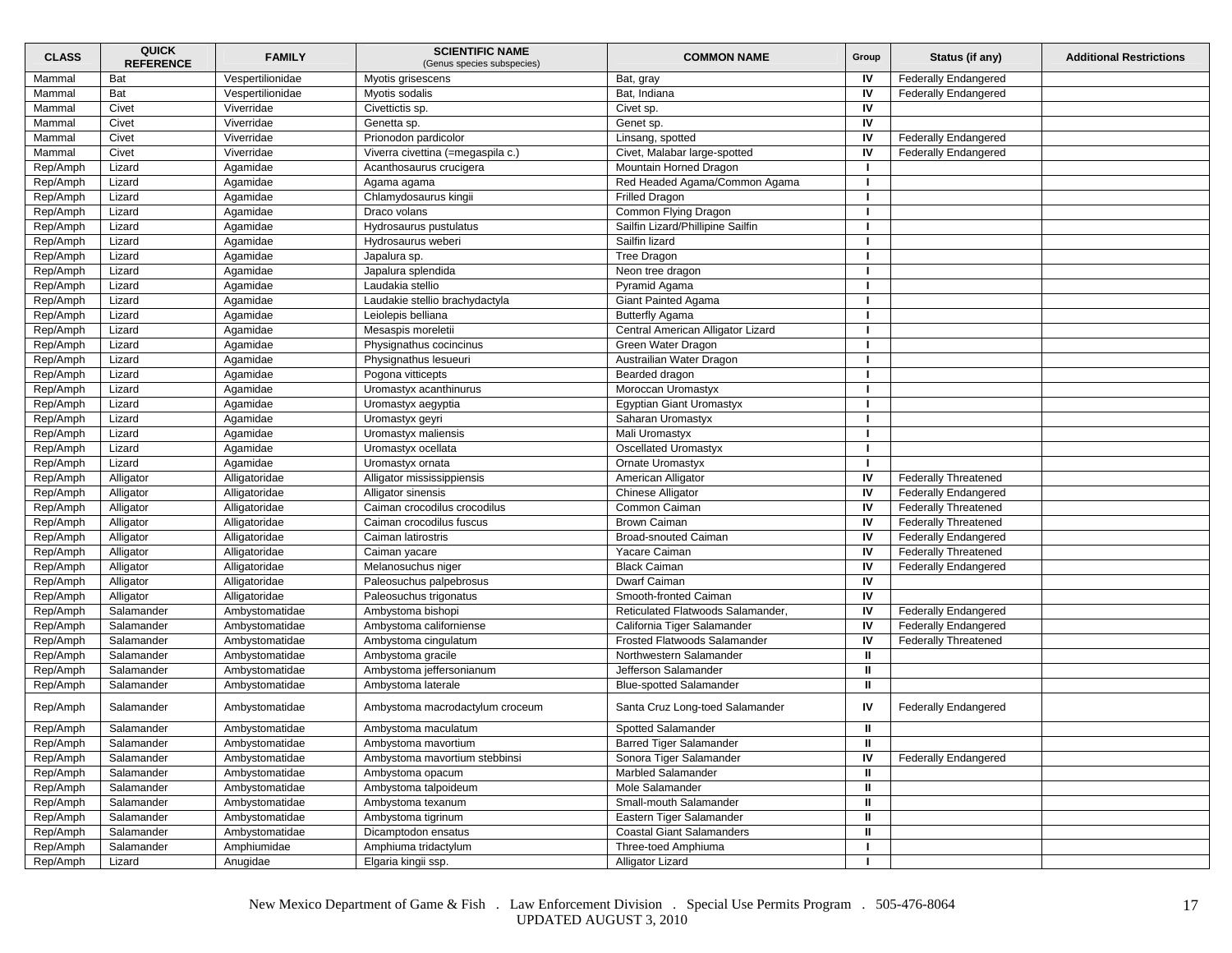| <b>CLASS</b> | <b>QUICK</b><br><b>REFERENCE</b> | <b>FAMILY</b>    | <b>SCIENTIFIC NAME</b><br>(Genus species subspecies)          | <b>COMMON NAME</b>                                      | Group        | Status (if any)             | <b>Additional Restrictions</b> |
|--------------|----------------------------------|------------------|---------------------------------------------------------------|---------------------------------------------------------|--------------|-----------------------------|--------------------------------|
| Rep/Amph     | Lizard                           | Anugidae         | Mesaspis moreletii                                            | Central American Alligator Lizard                       |              |                             |                                |
| Rep/Amph     | Lizard                           | Anugidae         | Ophisaurus sp.                                                | Glass Lizards                                           | -1           |                             |                                |
| Rep/Amph     | Snake                            | Atractaspididae  | all venomous species                                          | Snakes, Mole Vipers, Stiletto snakes,<br>Burrowing asps | IV           |                             |                                |
| Rep/Amph     | Turtle                           | Bataguridae      | Cuora amboinensis                                             | Turtle, Asian Box                                       | ш            |                             |                                |
| Rep/Amph     | Turtle                           | Bataguridae      | Mauremys caspica                                              | Turtle, Caspian Pond                                    | Ш            |                             |                                |
| Rep/Amph     | Snake                            | <b>Boidae</b>    | Acrantophis dumerili                                          | Dumeril Boa                                             |              |                             |                                |
| Rep/Amph     | Snake                            | <b>Boidae</b>    | Boa constrictor constrictor                                   | Boa, Red Tail Peruvian                                  | Ш            |                             |                                |
| Rep/Amph     | Snake                            | <b>Boidae</b>    | Boa constrictor imperator                                     | Boa, Columbian Red Tail                                 | Ш            |                             |                                |
| Rep/Amph     | Snake                            | <b>Boidae</b>    | Boa constrictor occodentalis                                  | Boa, Argentine Red Tail                                 | Ш            |                             |                                |
| Rep/Amph     | Snake                            | Boidae           | Boa constrictor ssp. except as restricted in<br>another group | Boa, Central American                                   |              |                             |                                |
| Rep/Amph     | Snake                            | <b>Boidae</b>    | Boa constrictor ssp. except as restricted in<br>another group | Boa, Hog Isle                                           |              |                             |                                |
| Rep/Amph     | Snake                            | <b>Boidae</b>    | Boa madagascariensis                                          | Madagascar Ground Boa                                   |              |                             |                                |
| Rep/Amph     | Snake                            | <b>Boidae</b>    | Boa manditra                                                  | Boa, Madagascar Tree                                    |              |                             |                                |
| Rep/Amph     | Snake                            | <b>Boidae</b>    | Candoia bibroni australis                                     | Soloman Island Tree Boa                                 | -1           |                             |                                |
| Rep/Amph     | Snake                            | <b>Boidae</b>    | Candoia carinata paulsoni                                     | Soloman Island Ground Boa, Viper Boa                    |              |                             |                                |
| Rep/Amph     | Snake                            | <b>Boidae</b>    | Charina bottae                                                | Northern Rubber Boa                                     |              |                             |                                |
| Rep/Amph     | Snake                            | Boidae           | Corallus caninus caninus                                      | <b>Emerald Tree Boa</b>                                 |              |                             |                                |
| Rep/Amph     | Snake                            | <b>Boidae</b>    | Corallus caninus hortulanus                                   | Amazon Tree Boa                                         |              |                             |                                |
| Rep/Amph     | Snake                            | <b>Boidae</b>    | Epicrates cenchria ssp                                        | Boa. Rainbow                                            |              |                             |                                |
| Rep/Amph     | Snake                            | <b>Boidae</b>    | Epicrates inornatus                                           | Boa, Puerto Rican                                       | IV           | <b>Federally Endangered</b> |                                |
| Rep/Amph     | Snake                            | <b>Boidae</b>    | Epicrates monensis granti                                     | Boa, Virgin Islands tree                                | IV           | <b>Federally Endangered</b> |                                |
| Rep/Amph     | Snake                            | <b>Boidae</b>    | Epicrates monensis monensis                                   | Boa, Mona                                               | IV           | <b>Federally Threatened</b> |                                |
| Rep/Amph     | Snake                            | <b>Boidae</b>    | Epicrates subflavus                                           | Boa, Jamaican                                           | IV           | <b>Federally Endangered</b> |                                |
| Rep/Amph     | Snake                            | Boidae           | Eryx colubrinus loveridgei                                    | Kenyan Sand Boa                                         |              |                             |                                |
| Rep/Amph     | Snake                            | <b>Boidae</b>    | Eryx gongylophis conicus                                      | Rough Scaled Sand Boa                                   |              |                             |                                |
| Rep/Amph     | Snake                            | <b>Boidae</b>    | Eunectes ssp                                                  | Anacondas                                               | IV           |                             |                                |
| Rep/Amph     | Snake                            | <b>Boidae</b>    | Gongylophis muelleri                                          | Saharan Sand Boa                                        |              |                             |                                |
| Rep/Amph     | Snake                            | Boidae           | Lichanura trivirgata                                          | Rosy Boa                                                |              |                             |                                |
| Rep/Amph     | Snake                            | <b>Boidae</b>    | Sanzinia madagascariensis                                     | Madagascar (malagasy) tree boa                          |              |                             |                                |
| Rep/Amph     | Snake                            | Bolyeriidae      | Bolyeria multocarinata                                        | Boa, Round Island Burrowing                             | IV           | Federally Endangered        |                                |
| Rep/Amph     | Snake                            | Bolveriidae      | Casarea dussumieri                                            | Boa, Round Island Casarea Keel                          | IV           | <b>Federally Endangered</b> |                                |
| Rep/Amph     | Frog/Toad                        | Bombinatoridae   | Bombina orientalis                                            | <b>Firebelly Toad</b>                                   | ш            |                             |                                |
| Rep/Amph     | Frog/Toad                        | Bombinatoridae   | Bombina variegata                                             | Yellow Belly Toad                                       | ш            |                             |                                |
| Rep/Amph     | Frog/Toad                        | Bufonidae        | Anaphatelophus tricolor                                       | <b>Tricolor Toad</b>                                    | $\mathbf{u}$ |                             |                                |
| Rep/Amph     | Frog/Toad                        | Bufonidae        | Anaxyrus americanus                                           | American Toad                                           | ш            |                             |                                |
| Rep/Amph     | Frog/Toad                        | <b>Bufonidae</b> | Anaxyrus baxteri                                              | <b>Wyoming Toad</b>                                     | IV           | <b>Federally Endangered</b> |                                |
| Rep/Amph     | Frog/Toad                        | <b>Bufonidae</b> | Anaxyrus californicus                                         | Arroyo Toad                                             | IV           | <b>Federally Endangered</b> |                                |
| Rep/Amph     | Frog/Toad                        | <b>Bufonidae</b> |                                                               | <b>Great Plains Toad</b>                                | ш            |                             |                                |
| Rep/Amph     | Frog/Toad                        | <b>Bufonidae</b> | Anaxyrus cognatus<br>Anaxyrus debilis                         | Green Toad                                              | ш            |                             |                                |
| Rep/Amph     | Frog/Toad                        | Bufonidae        | Anaxyrus houstonensis                                         | Houston Toad                                            | IV           |                             |                                |
| Rep/Amph     |                                  | Bufonidae        |                                                               | Arizona Toad                                            | ш            | <b>Federally Endangered</b> |                                |
|              | Frog/Toad                        |                  | Anaxyrus microscaphus                                         |                                                         |              |                             |                                |
| Rep/Amph     | Frog/Toad                        | <b>Bufonidae</b> | Anaxyrus punctatus                                            | Red-spotted Toad                                        | ш            |                             |                                |
| Rep/Amph     | Frog/Toad                        | Bufonidae        | Anaxyrus speciosus                                            | <b>Texas Toad</b>                                       | Ш            |                             |                                |
| Rep/Amph     | Frog/Toad                        | <b>Bufonidae</b> | Anaxyrus terrestris                                           | Southern Toad                                           | $\mathbf{I}$ |                             |                                |
| Rep/Amph     | Frog/Toad                        | Bufonidae        | Anaxyrus woodhousii                                           | Woodhouse's Toad                                        | $\mathbf{I}$ |                             |                                |
| Rep/Amph     | Frog/Toad                        | Bufonidae        | Atelophus zeteki                                              | Frog, Panamanian golden                                 | IV           | <b>Federally Endangered</b> |                                |
| Rep/Amph     | Frog/Toad                        | Bufonidae        | Melanophryniscus stelzneri                                    | Paraguay yellow spotted toad                            | ш            |                             |                                |
| Rep/Amph     | Frog/Toad                        | Bufonidae        | Nectophrynoides                                               | Toads, African viviparous                               | IV           | <b>Federally Endangered</b> |                                |
| Rep/Amph     | Frog/Toad                        | <b>Bufonidae</b> | Nimbaphrynoides                                               | Toad, Nimba                                             | ш            |                             |                                |
| Rep/Amph     | Frog/Toad                        | Bufonidae        | Peltophryne lemur                                             | Toad, Puerto Rican crested                              | IV           | <b>Federally Threatened</b> |                                |
| Rep/Amph     | Frog/Toad                        | Bufonidae        | Spinophrynoides                                               | Toad, Ethiopian                                         | ш            |                             |                                |
| Rep/Amph     | Amphibian                        | Caecilidae       | Dermophis mexicanus                                           | Mexican Caecilian                                       | Ш            |                             |                                |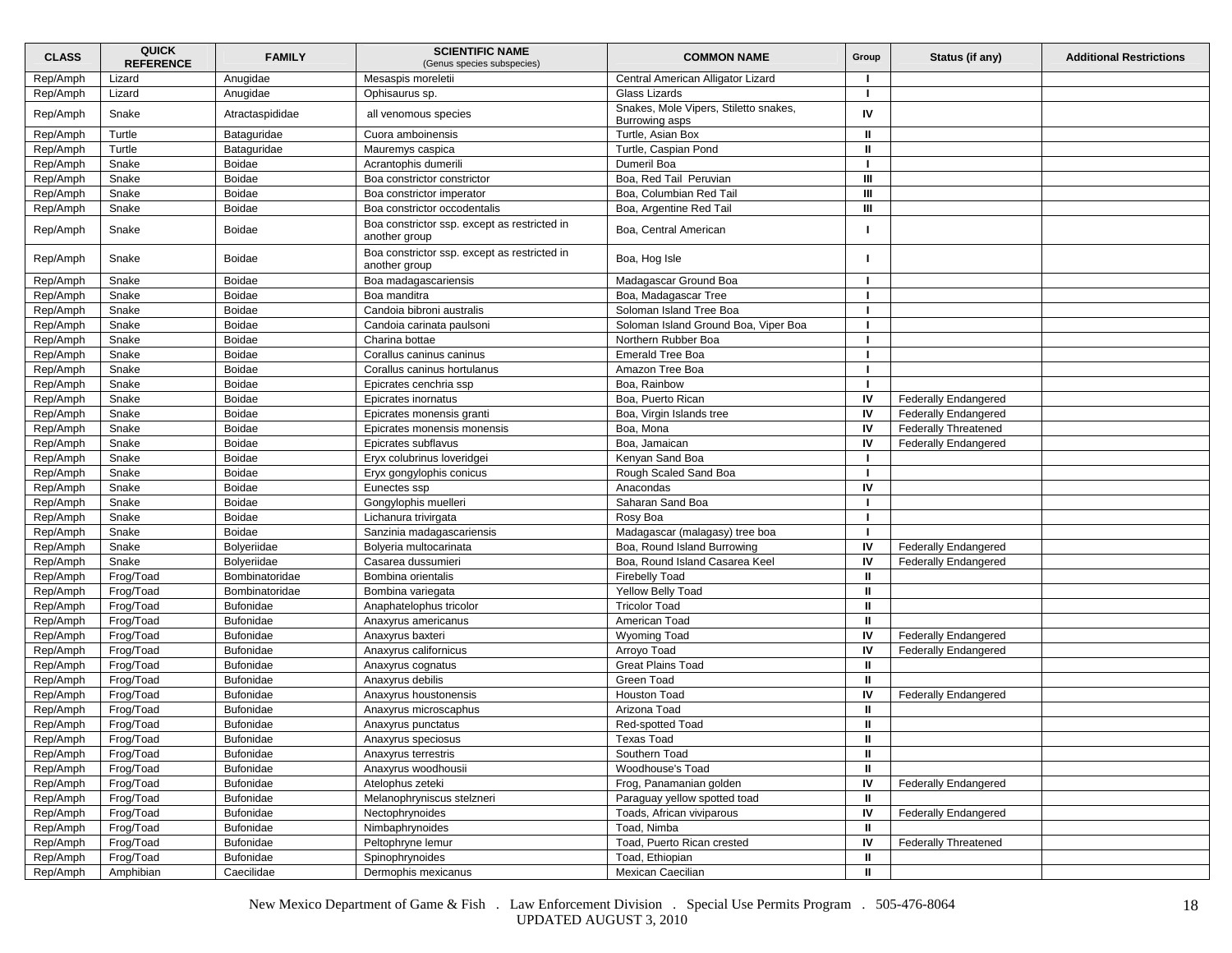| <b>CLASS</b> | <b>QUICK</b><br><b>REFERENCE</b> | <b>FAMILY</b>    | <b>SCIENTIFIC NAME</b><br>(Genus species subspecies) | <b>COMMON NAME</b>                         | Group          | Status (if any)                | <b>Additional Restrictions</b> |
|--------------|----------------------------------|------------------|------------------------------------------------------|--------------------------------------------|----------------|--------------------------------|--------------------------------|
| Rep/Amph     | Amphibian                        | Caecilidae       | Siphonops annulatus                                  | South American Caecilian                   | ш              |                                |                                |
| Rep/Amph     | Amphibian                        | Caecilidae       | Typhlonectes compressicaudus                         | Cayenne Caecilian                          | $\mathbf{u}$   |                                |                                |
| Rep/Amph     | Turtle                           | Carettochelyidae | Carettochelys insculpta                              | Turtle, Pig Snouted River                  | ш              |                                |                                |
| Rep/Amph     | Frog                             | Centrolenidae    | Allophyninae sp.                                     | Glass Frog                                 | ш              |                                |                                |
| Rep/Amph     | Frog                             | Centrolenidae    | Centroleninae sp.                                    | Glass Frog                                 | $\mathbf{u}$   |                                |                                |
| Rep/Amph     | Frog                             | Centrolenidae    | Hyalinobatrachinae sp.                               | Glass Frog                                 | ш              |                                |                                |
| Rep/Amph     | Lizard                           | Chamaeleonidae   | Bradypodion sp.                                      | Dwarf Chameleon                            |                |                                |                                |
| Rep/Amph     | Lizard                           | Chamaeleonidae   | Calumma parsonii                                     | Parson's Chameleon                         |                |                                |                                |
| Rep/Amph     | Lizard                           | Chamaeleonidae   | Calumma tigris                                       | <b>Tiger Chameleon</b>                     | -1             |                                |                                |
| Rep/Amph     | Lizard                           | Chamaeleonidae   | Chamaeleo calyptratus                                | Veiled chameleon                           |                |                                |                                |
| Rep/Amph     | Lizard                           | Chamaeleonidae   | Chamaeleo jacksoni                                   | Jackson's chameleon                        |                |                                |                                |
| Rep/Amph     | Lizard                           | Chamaeleonidae   | Chamaeleo rudis                                      | Rudis Mountain dwarf chameleon             |                |                                |                                |
| Rep/Amph     | Lizard                           | Chamaeleonidae   | Furcifer minor                                       | Giant carpet chameleon                     |                |                                |                                |
| Rep/Amph     | Lizard                           | Chamaeleonidae   | Furcifer pardalis                                    | Panther chameleon                          | -1             |                                |                                |
| Rep/Amph     | Lizard                           | Chamaeleonidae   | Rhampholeon sp.                                      | Chameleon, Stump Tail                      |                |                                |                                |
| Rep/Amph     | Turtle                           | Chelidae         | Chelodina longicollis                                | Common Snakeneck Turtle                    | ш              |                                |                                |
| Rep/Amph     | Turtle                           | Chelidae         | Chelodina mccordi                                    | Afro American Side Necked Turtle           | ш              |                                |                                |
| Rep/Amph     | Turtle                           | Chelidae         | Chelus fimbriatus                                    | Mata Mata                                  | ш              |                                |                                |
| Rep/Amph     | Turtle                           | Chelidae         | Emydura subglobosa                                   | Red Bellied Short Necked Turtle            | ш              |                                |                                |
| Rep/Amph     | Turtle                           | Chelidae         | Mesoclemmys hogei (Phrynops)                         | Turtle, Brazilian sideneck                 | IV             | <b>Federally Endangered</b>    |                                |
| Rep/Amph     | Turtle                           | Chelidae         | Phrynops hogei (Mesoclemmys)                         | Turtle, Brazilian sideneck                 | IV             | <b>Federally Endangered</b>    |                                |
| Rep/Amph     | Turtle                           | Chelidae         | Pseudemydura umbrina                                 | Turtle, short-necked or western swamp      | IV             | <b>Federally Endangered</b>    |                                |
| Rep/Amph     | Turtle                           | Cheloniidae      | Caretta caretta                                      | Sea turtle, loggerhead                     | IV             | <b>Federally Threatened</b>    |                                |
| Rep/Amph     | Turtle                           | Cheloniidae      | Chelonia mydas                                       | Sea turtle, green                          | IV             | <b>Federally Threatened</b>    |                                |
| Rep/Amph     | Turtle                           | Cheloniidae      | Eretmochelys imbricata                               | Sea turtle, hawksbill                      | IV             | <b>Federally Endangered</b>    |                                |
| Rep/Amph     | Turtle                           | Cheloniidae      | Lepidochelys kempii                                  | Sea turtle, Kemp's ridley                  | IV             | <b>Federally Endangered</b>    |                                |
| Rep/Amph     | Turtle                           | Cheloniidae      | Lepidochelys olivacea                                | Sea turtle, olive ridley                   | IV             | <b>Federally Endangered</b>    |                                |
| Rep/Amph     | Turtle                           | Chelvdridae      | Chelydra serpentina osceola                          | <b>Florida Snapping Turtle</b>             | ш              |                                |                                |
| Rep/Amph     | Turtle                           | Chelydridae      | Chelydra serpentina serpentina                       | <b>Eastern Snapping Turtle</b>             | $\mathbf{u}$   |                                |                                |
| Rep/Amph     | Turtle                           | Chelydridae      | Macrochelys temminckii                               | <b>Alligator Snapping Turtle</b>           | $\mathbf{u}$   |                                |                                |
| Rep/Amph     | Snake                            | Colubridae       | Atretium schistosum                                  | Split Olive Keel Backed Snake              |                |                                |                                |
| Rep/Amph     | Snake                            | Colubridae       | Bogertophis subocularis                              | <b>Trans Pecos Rat Snake</b>               | -1             |                                |                                |
| Rep/Amph     | Snake                            | Colubridae       | Boiga dendrophila                                    | Mangrove Snake                             | Ш              |                                |                                |
| Rep/Amph     | Snake                            | Colubridae       | Cerberus rynchops                                    | Dog Faced Water Snake                      | -1             |                                |                                |
| Rep/Amph     | Snake                            | Colubridae       | Clelia clelia                                        | Mussurana Snake                            |                |                                |                                |
| Rep/Amph     | Snake                            | Colubridae       | Cyclagras gigas                                      | False Water Cobra                          | Ш              |                                |                                |
| Rep/Amph     | Snake                            | Colubridae       | Drymarchon corais couperi                            | Snake, eastern indigo                      | IV             | <b>Federally Threatened</b>    |                                |
| Rep/Amph     | Snake                            | Colubridae       | Elachistodon westermanni                             | Indian Egg Eating Snake                    |                |                                |                                |
| Rep/Amph     | Snake                            | Colubridae       | Gonyosoma oxycephala                                 | <b>Red Tailed Rat Snake</b>                | -1             |                                |                                |
| Rep/Amph     | Snake                            | Colubridae       | Heterodon nasicus kennerlyi                          | Mexican Hognose Snake                      | Ш              |                                |                                |
| Rep/Amph     | Snake                            | Colubridae       | Heterodon nasicus nasicus                            | Western Hognose Snake                      | Ш              |                                |                                |
| Rep/Amph     | Snake                            | Colubridae       | Heterodon nasicus platyrhinos                        | Eastern Hognose Snake                      | Ш              |                                |                                |
| Rep/Amph     | Snake                            | Colubridae       | Hydrodynastes gigas                                  | Brazilian Smooth Snake (false water cobra) | Ш              |                                |                                |
| Rep/Amph     | Snake                            | Colubridae       | Lampropeltis alterna                                 | Grey Banded Kingsnake                      | IV             | <b>State Protected Species</b> |                                |
| Rep/Amph     | Snake                            | Colubridae       | Lampropeltis calligaster calligaster                 | Prarie Kingsnake                           | -1             |                                |                                |
| Rep/Amph     | Snake                            | Colubridae       | Lampropeltis getula brooksi                          | Brooksi Kingsnake                          |                |                                |                                |
| Rep/Amph     | Snake                            | Colubridae       | Lampropeltis getula californiae                      | California Kingsnake                       |                |                                |                                |
| Rep/Amph     | Snake                            | Colubridae       | Lampropeltis getula floridana                        | Florida Kingsnake (Brooksi)                |                |                                |                                |
| Rep/Amph     | Snake                            | Colubridae       | Lampropeltis getula goini                            | <b>Blotched Kingsnake</b>                  |                |                                |                                |
| Rep/Amph     | Snake                            | Colubridae       | Lampropeltis getula nigra                            | Eastern Black Kingsnake                    | $\blacksquare$ |                                |                                |
| Rep/Amph     | Snake                            | Colubridae       | Lampropeltis getula nigrita                          | Western Black Kingsnake                    | п              |                                |                                |
| Rep/Amph     | Snake                            | Colubridae       | Lampropeltis getula splendida                        | Desert Kingsnake                           | -1             |                                |                                |
|              | Snake                            | Colubridae       | Lampropeltis mexicana mexicana                       | San Luis Potosi Kingsnake                  |                |                                |                                |
| Rep/Amph     |                                  |                  |                                                      | Nuevo Leon Kingsnake /Variable             |                |                                |                                |
| Rep/Amph     | Snake                            | Colubridae       | Lampropeltis mexicana thayeri                        |                                            |                |                                |                                |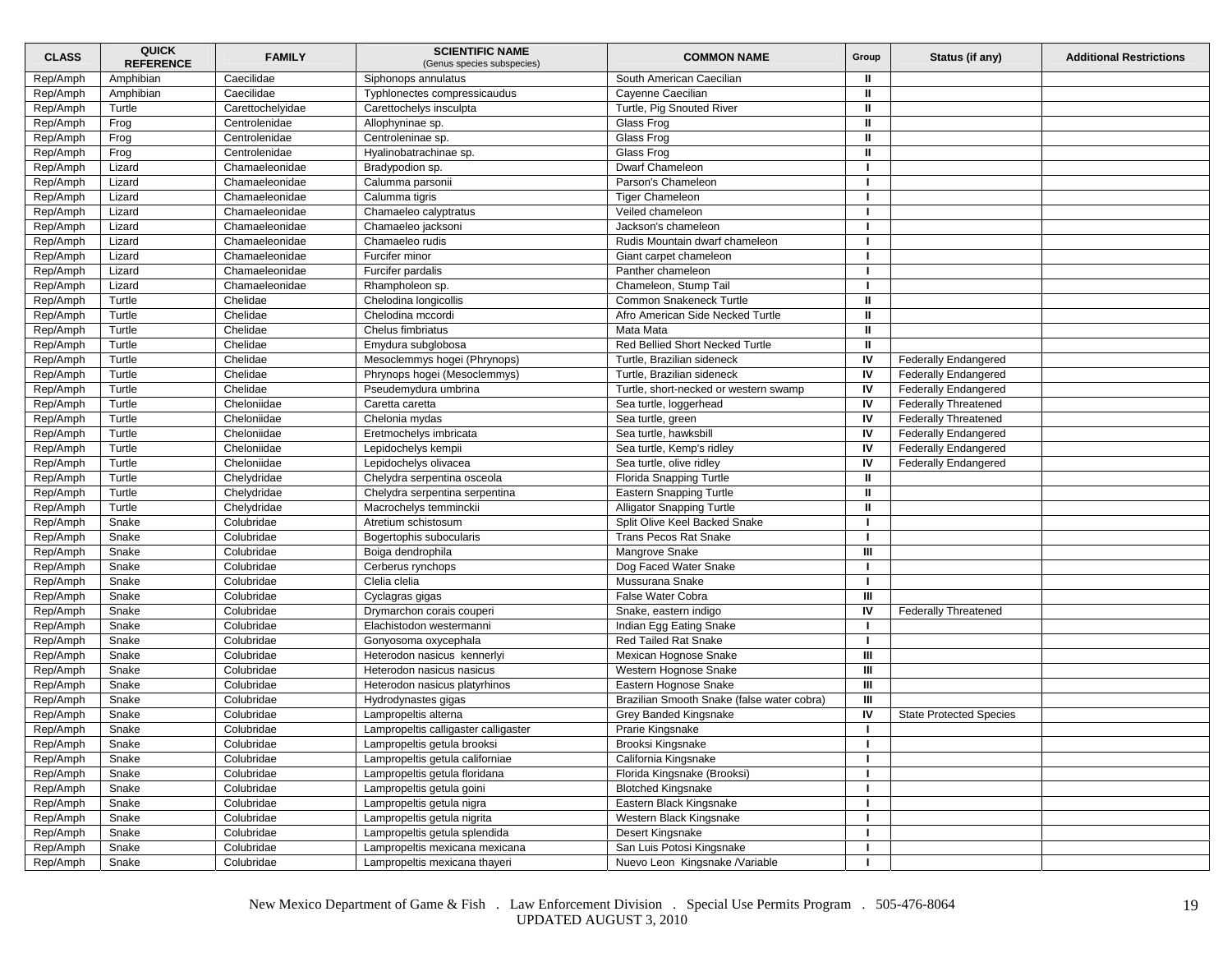| <b>CLASS</b>         | <b>QUICK</b><br><b>REFERENCE</b> | <b>FAMILY</b>            | <b>SCIENTIFIC NAME</b><br>(Genus species subspecies) | <b>COMMON NAME</b>                 | Group        | Status (if any)             | <b>Additional Restrictions</b> |
|----------------------|----------------------------------|--------------------------|------------------------------------------------------|------------------------------------|--------------|-----------------------------|--------------------------------|
| Rep/Amph             | Snake                            | Colubridae               | Lampropeltis mexicanan greeri                        | Durango Mountain Kingsnake         |              |                             |                                |
| Rep/Amph             | Snake                            | Colubridae               | Lampropeltis pyromelana ssp.                         | Sonoran Mountain Kingsnake         | -1           |                             |                                |
| Rep/Amph             | Snake                            | Colubridae               | Lampropeltis ruthveni                                | Ruthven's Kingsnake                | л.           |                             |                                |
| Rep/Amph             | Snake                            | Colubridae               | Lampropeltis triangulum annulata                     | Mexican Milksnake                  | $\mathbf{I}$ |                             |                                |
| Rep/Amph             | Snake                            | Colubridae               | Lampropeltis triangulum campbelli                    | Pueblan Milksnake                  |              |                             |                                |
| Rep/Amph             | Snake                            | Colubridae               | Lampropeltis triangulum celaenops                    | New Mexico Milksnake               |              |                             |                                |
| Rep/Amph             | Snake                            | Colubridae               | Lampropeltis triangulum elapsoides                   | Scarlet Kingsnake                  |              |                             |                                |
| Rep/Amph             | Snake                            | Colubridae               | Lampropeltis triangulum gaigageae                    | <b>Black Milksnake</b>             |              |                             |                                |
| Rep/Amph             | Snake                            | Colubridae               | Lampropeltis triangulum hondurensis                  | Honduran Tangerine Milksnake       | -1           |                             |                                |
| Rep/Amph             | Snake                            | Colubridae               | Lampropeltis triangulum nelsoni                      | Nelsons Milksnake                  |              |                             |                                |
| Rep/Amph             | Snake                            | Colubridae               | Lampropeltis triangulum sinaolae                     | Sinaloan Milksnake                 |              |                             |                                |
| Rep/Amph             | Snake                            | Colubridae               | Lampropeltis triangulum stuarti                      | <b>Stewart's Milksnake</b>         |              |                             |                                |
| Rep/Amph             | Snake                            | Colubridae               | Lamprophis fuliginosus                               | African House Snake                | Ш            |                             |                                |
| Rep/Amph             | Snake                            | Colubridae               | Leioheterodon madagascariensis                       | Giant Malagasy Hognose             | Ш            |                             |                                |
| Rep/Amph             | Snake                            | Colubridae               | Liophus ornatus                                      | Snake, Maria Island                | IV           | <b>Federally Endangered</b> |                                |
| Rep/Amph             | Snake                            | Colubridae               | Masticophis flagellum testaceus                      | <b>Red Coachwhip</b>               |              |                             |                                |
| Rep/Amph             | Snake                            | Colubridae               | Masticophis lateralis euryxanthus                    | Whipsnake Alameda (striped racer)  | IV           | <b>Federally Threatened</b> |                                |
| Rep/Amph             | Snake                            | Colubridae               | Nerodia clarkii taeniata                             | Snake, Atlantic salt marsh         | IV           | <b>Federally Threatened</b> |                                |
| Rep/Amph             | Snake                            | Colubridae               | Nerodia erythrogaster neglecta                       | Snake, Copperbelly water           | IV           | <b>Federally Threatened</b> |                                |
| Rep/Amph             | Snake                            | Colubridae               | Nerodia paucimaculata                                | Snake, Concho water                | IV           | <b>Federally Threatened</b> |                                |
| Rep/Amph             | Snake                            | Colubridae               | Nerodia sipedon insularum                            | Snake, Lake Erie water             | IV           | <b>Federally Threatened</b> |                                |
| Rep/Amph             | Snake                            | Colubridae               | Opheodrys aestivus                                   | Rough Green Snake                  | $\mathbf{I}$ |                             |                                |
| Rep/Amph             | Snake                            | Colubridae               | Opheodrys vernalis                                   | Smooth Green Snake                 |              |                             |                                |
| Rep/Amph             | Snake                            | Colubridae               | Orthriophis taeniurus                                | <b>Beauty Ratsnake</b>             |              |                             |                                |
| Rep/Amph             | Snake                            | Colubridae               | Pantherophis bairdi                                  | Baird's Ratsnake                   |              |                             |                                |
| Rep/Amph             | Snake                            | Colubridae               | Pantherophis emoryi                                  | <b>Great Plains Rat Snake</b>      | -1           |                             |                                |
| Rep/Amph             | Snake                            | Colubridae               | Pantherophis guttatus                                | Red Cornsnake                      |              |                             |                                |
| Rep/Amph             | Snake                            | Colubridae               | Pantherophis obsoletus                               | Texas Ratsnake                     | $\mathbf{I}$ |                             |                                |
| Rep/Amph             | Snake                            | Colubridae               | Pituophis catenifer affinis                          | Sonoran Gopher Snake               |              |                             |                                |
| Rep/Amph             | Snake                            | Colubridae               | Pituophis catenifer catenifer                        | Pacific Gopher Snake               |              |                             |                                |
| Rep/Amph             | Snake                            | Colubridae               | Pituophis catenifer sayi                             | <b>Bullsnake</b>                   |              |                             |                                |
| Rep/Amph             | Snake                            | Colubridae               | Pituophis catenifer vertebralis                      | Baja Gopher Snake                  | -1           |                             |                                |
| Rep/Amph             | Snake                            | Colubridae               | Pituophis melanoleucus lodingi                       | <b>Black Pinesnake</b>             | п.           |                             |                                |
| Rep/Amph             | Snake                            | Colubridae               | Pituophis melanoleucus melanoleucus                  | Northern Pinesnake                 |              |                             |                                |
| Rep/Amph             | Snake                            | Colubridae               |                                                      | Florida Pinesnake                  |              |                             |                                |
| Rep/Amph             | Snake                            | Colubridae               | Pituophis melanoleucus mugitus<br>Ptyas muscosus     | <b>Oriental Rat Snake</b>          |              |                             |                                |
| Rep/Amph             | Snake                            | Colubridae               | Thamnophis cyrtopsis                                 | <b>Black-necked Gartersnake</b>    |              |                             |                                |
|                      |                                  |                          |                                                      | <b>Giant Gartersnake</b>           | IV           |                             |                                |
| Rep/Amph             | Snake<br>Snake                   | Colubridae<br>Colubridae | Thamnophis gigas                                     | <b>Checkered Gartersnake</b>       | $\mathbf{I}$ | <b>Federally Threatened</b> |                                |
| Rep/Amph<br>Rep/Amph | Snake                            | Colubridae               | Thamnophis marcianus                                 | Western Ribbonsnake                | Ш            | State Threatened            |                                |
|                      |                                  |                          | Thamnophis proximus diabolicus                       |                                    | Ш            |                             |                                |
| Rep/Amph             | Snake                            | Colubridae               | Thamnophis rufipunctatus                             | Narrow-headed Gartersnake          |              | State Threatened            |                                |
| Rep/Amph             | Snake                            | Colubridae               | Thamnophis sauritis                                  | Eastern Ribbonsnake                |              |                             |                                |
| Rep/Amph             | Snake                            | Colubridae               | Thamnophis sirtalis parietalis                       | Red-sided Gartersnake              |              |                             |                                |
| Rep/Amph             | Snake                            | Colubridae               | Thamnophis sirtalis sirtalis                         | Easter Gartersnake                 |              |                             |                                |
| Rep/Amph             | Snake                            | Colubridae               | Thamnophis sirtalis tetrataenia                      | San Francisco Gartersnake          | IV           | <b>Federally Endangered</b> |                                |
| Rep/Amph             | Snake                            | Colubridae               | Xenochrophis piscator                                | Keelback or Asiatic Water Snake    | $\mathbf{I}$ |                             |                                |
| Rep/Amph             | Snake                            | Colubridae               | Xenochrophis vittatus                                | Indonesian Garter Snake            |              |                             |                                |
| Rep/Amph             | Lizard                           | Cordylidae               | Cordylus sp.                                         | Spiny-tail Lizard                  | т            |                             |                                |
| Rep/Amph             | Lizard                           | Corytophanidae           | Basiliscus sp.                                       | <b>Basilisk Lizard</b>             | п.           |                             |                                |
| Rep/Amph             | Lizard                           | Corytophanidae           | Laemanctus longipes                                  | Conehead lizard                    | $\mathbf{I}$ |                             |                                |
| Rep/Amph             | Alligator                        | Crocodylidae             | Crocodylus acutus                                    | Crocodile, American                | IV           | <b>Federally Endangered</b> |                                |
| Rep/Amph             | Alligator                        | Crocodylidae             | Crocodylus cataphractus                              | Crocodile, African slender-snouted | IV           | <b>Federally Endangered</b> |                                |
| Rep/Amph             | Alligator                        | Crocodylidae             | Crocodylus intermedius                               | Crocodile, Orinoco                 | IV           | Federally Endangered        |                                |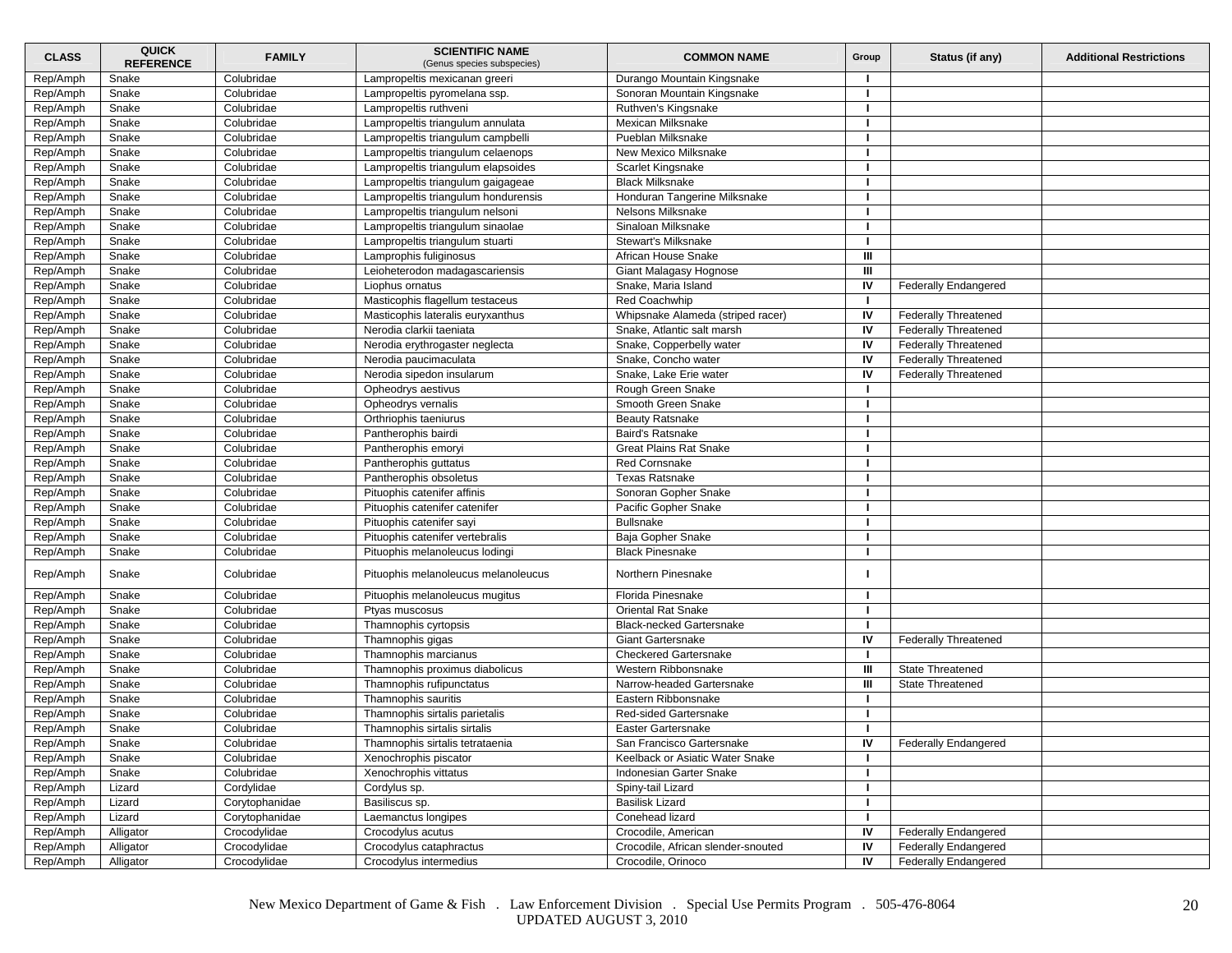| <b>CLASS</b> | <b>QUICK</b><br><b>REFERENCE</b> | <b>FAMILY</b>    | <b>SCIENTIFIC NAME</b><br>(Genus species subspecies) | <b>COMMON NAME</b>                    | Group        | Status (if any)             | <b>Additional Restrictions</b> |
|--------------|----------------------------------|------------------|------------------------------------------------------|---------------------------------------|--------------|-----------------------------|--------------------------------|
| Rep/Amph     | Alligator                        | Crocodylidae     | Crocodylus moreletii                                 | Crocodile, Morelet's                  | IV           | <b>Federally Endangered</b> |                                |
| Rep/Amph     | Alligator                        | Crocodylidae     | Crocodylus niloticus                                 | Crocodile, Nile                       | IV           | <b>Federally Threatened</b> |                                |
| Rep/Amph     | Alligator                        | Crocodylidae     | Crocodylus novaeguineae mindorensis                  | Crocodile, Philippine                 | IV           | <b>Federally Endangered</b> |                                |
| Rep/Amph     | Alligator                        | Crocodylidae     | Crocodylus palustris kimbula                         | Crocodile, Ceylon mugger              | IV           | <b>Federally Endangered</b> |                                |
| Rep/Amph     | Alligator                        | Crocodylidae     | Crocodylus palustris palustris                       | Crocodile, mugger                     | IV           | <b>Federally Endangered</b> |                                |
| Rep/Amph     | Alligator                        | Crocodylidae     | Crocodylus porosus                                   | Crocodile, saltwater                  | IV           | <b>Federally Threatened</b> |                                |
| Rep/Amph     | Alligator                        | Crocodylidae     | Crocodylus rhombifer                                 | Crocodile, Cuban                      | IV           | <b>Federally Endangered</b> |                                |
| Rep/Amph     | Alligator                        | Crocodylidae     | Crocodylus siamensis                                 | Crocodile, Siamese                    | IV           | <b>Federally Endangered</b> |                                |
| Rep/Amph     | Alligator                        | Crocodylidae     | Gavialis gangeticus                                  | Gavial                                | IV           | <b>Federally Endangered</b> |                                |
| Rep/Amph     | Alligator                        | Crocodylidae     | Osteolaemus tetraspis osborni                        | Crocodile, Congo dwarf                | IV           | Federally Endangered        |                                |
| Rep/Amph     | Alligator                        | Crocodylidae     | Osteolaemus tetraspis tetraspis                      | Crocodile, African dwarf              | IV           | <b>Federally Endangered</b> |                                |
| Rep/Amph     | Alligator                        | Crocodylidae     | Tomistoma schlegelii                                 | Tomistoma                             | IV           | <b>Federally Endangered</b> |                                |
| Rep/Amph     | Lizard                           | Crotaphytidae    | Crotaphytus collaris                                 | Lizard, Eastern Collared              |              |                             |                                |
| Rep/Amph     | Lizard                           | Crotaphytidae    | Gambelia silus                                       | Lizard, blunt-nosed leopard           | IV           | <b>Federally Endangered</b> |                                |
| Rep/Amph     | Salamander                       | Cryptobranchidae | Andrias davidianus (davidianus)                      | Salamander, Chinese giant             | IV           | <b>Federally Endangered</b> |                                |
| Rep/Amph     | Salamander                       | Cryptobranchidae | Andrias japonicus (davidianus)                       | Salamander, Japanese giant            | IV           | Federally Endangered        |                                |
| Rep/Amph     | Salamander                       | Cryptobranchidae | Cryptobranchus alleganiensis                         | Hellbender Salamander                 | $\mathbf{u}$ |                             |                                |
| Rep/Amph     | Frog                             | Dendrobatidae    | all species                                          | Dart Frogs                            | $\mathbf{I}$ |                             |                                |
| Rep/Amph     | Turtle                           | Dermatemydidae   | Dermatemys mawii                                     | Central American River Turtle         | IV           | <b>Federally Endangered</b> |                                |
| Rep/Amph     | Turtle                           | Dermochelyidae   | Dermochelys coriacea                                 | Sea turtle, leatherback               | IV           | <b>Federally Endangered</b> |                                |
| Rep/Amph     | Salamander                       | Dicamptodontidae | Dicamptodon tenebrosus                               | Pacific Salamander                    | ш            |                             |                                |
| Rep/Amph     | Gecko                            | Diptolacktlydae  | all species                                          | Knob Tail Geckos                      | -1           |                             |                                |
| Rep/Amph     | Frog                             | Discoglossidae   | Discoglossus nigriventer                             | Frog, Israel painted                  | IV           | <b>Federally Endangered</b> |                                |
| Rep/Amph     | Snake                            | Elapidae         | all venomous species                                 | Snakes, Venomous                      | IV           |                             |                                |
| Rep/Amph     | Turtle                           | Emydidae         | Chrysemys dorsalis                                   | Southern Painted Turtle               | ш            |                             |                                |
| Rep/Amph     | Turtle                           | Emydidae         | Chrysemys picta ssp                                  | <b>Painted Turtle</b>                 | ш            |                             |                                |
| Rep/Amph     | Turtle                           | Emydidae         | Cuora flavomarginata                                 | Chinese /Yellow Marginated Box Turtle | $\mathbf{u}$ |                             |                                |
| Rep/Amph     | Turtle                           | Emydidae         | Emys orbicularis                                     | <b>European Pond Turtle</b>           | Ш            |                             |                                |
| Rep/Amph     | Turtle                           | Emydidae         | Glyptemys insculpta                                  | Wood Turtle                           | $\mathbf{u}$ |                             |                                |
| Rep/Amph     | Turtle                           | Emydidae         | Glyptemys muhlenbergii                               | Bog Turtle                            | IV           | <b>Federally Threatened</b> |                                |
| Rep/Amph     | Turtle                           | Emydidae         | Graptemys flavimaculata                              | Yellow-blotched Map Turtle            | IV           | <b>Federally Threatened</b> |                                |
| Rep/Amph     | Turtle                           | Emydidae         | Graptemys nigrinoda nigrinoda                        | Black-knobbed Map Turtle              | ш            |                             |                                |
| Rep/Amph     | Turtle                           | Emydidae         | Graptemys oculifera                                  | <b>Ringed Map Turtle</b>              | IV           | <b>Federally Threatened</b> |                                |
| Rep/Amph     | Turtle                           | Emydidae         | Graptemys ouachitensis                               | <b>Ouachita Map Turtle</b>            | ш            |                             |                                |
|              |                                  |                  |                                                      |                                       |              |                             |                                |
| Rep/Amph     | Turtle                           | Emydidae         | Graptemys pseudogeographica kohnii                   | Mississippi Map Turtle                | ш            |                             |                                |
| Rep/Amph     | Turtle                           | Emydidae         | Pseudemys alabamensis                                | Alabama Red-bellied Cooter            | IV           | <b>Federally Endangered</b> |                                |
| Rep/Amph     | Turtle                           | Emydidae         | Pseudemys concinna concinna                          | <b>Eastern River Cooter</b>           | Ш            |                             |                                |
| Rep/Amph     | Turtle                           | Emydidae         | Pseudemys nelsoni                                    | Florida Red-bellied Cooter            | $\mathbf{u}$ |                             |                                |
| Rep/Amph     | Turtle                           | Emydidae         | Pseudemys peninsularis                               | Peninsula Cooter                      | ш            |                             |                                |
| Rep/Amph     | Turtle                           | Emydidae         | Pseudemys rubriventris                               | Northern Red-bellied Cooter           | ш            |                             |                                |
| Rep/Amph     | Turtle                           | Emydidae         | Pseudemys rubriventris bangsi                        | Plymouth Red-bellied Cooter           | IV           | <b>Federally Endangered</b> |                                |
| Rep/Amph     | Turtle                           | Emydidae         | Terrapene carolina triunguis                         | Three-toed Box Turtle                 | ш            |                             |                                |
| Rep/Amph     | Turtle                           | Emydidae         | Terrapene coahuila                                   | <b>Aquatic Box Turtle</b>             | IV           | <b>Federally Endangered</b> |                                |
| Rep/Amph     | Turtle                           | Emydidae         | Terrapene ornata ssp.                                | Ornate Box Turtle                     | Ш.           |                             |                                |
| Rep/Amph     | Turtle                           | Emydidae         | Trachemys gaigeae                                    | <b>Big Bend Slider</b>                | IV           |                             | Native Species                 |
| Rep/Amph     | Turtle                           | Emydidae         | Trachemys scripta callirostris                       | Turtle, South American red-lined      | IV           | Federally Endangered        |                                |
| Rep/Amph     | Turtle                           | Emydidae         | Trachemys scripta elegans                            | Red-eared Slider                      | $\mathbf{u}$ |                             |                                |
| Rep/Amph     | Turtle                           | Emydidae         | Trachemys scripta scripta                            | Yellow-bellied Slider                 | $\mathbf{u}$ |                             |                                |
| Rep/Amph     | Turtle                           | Emydidae         | Trachemys scripta troostii                           | <b>Cumberland Slider</b>              | Ш.           |                             |                                |
| Rep/Amph     | Turtle                           | Emydidae         | Trachemys stejnegeri malonei                         | Turtle, Inagua Island                 | IV           | <b>Federally Endangered</b> |                                |
| Rep/Amph     | Turtle                           | Emydidae         | Trachemys terrapen                                   | Turtle, Cat Island                    | IV           | <b>Federally Endangered</b> |                                |
| Rep/Amph     | Lizard                           | Gekkonidae       | Chondrodactylus ssp.                                 | Comb-Toed Gecko                       |              |                             |                                |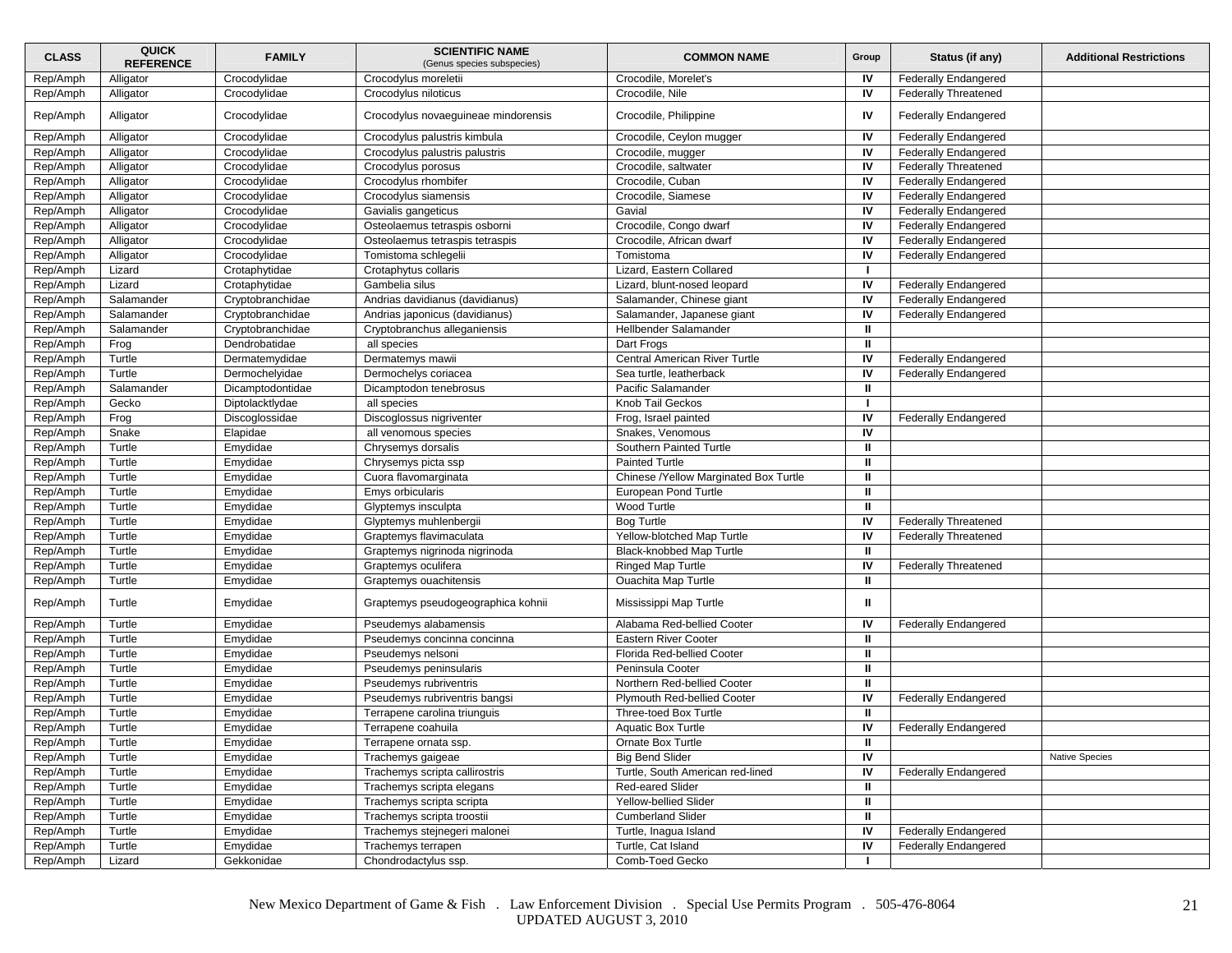| <b>CLASS</b> | <b>QUICK</b><br><b>REFERENCE</b> | <b>FAMILY</b> | <b>SCIENTIFIC NAME</b><br>(Genus species subspecies) | <b>COMMON NAME</b>                | Group        | Status (if any)             | <b>Additional Restrictions</b> |
|--------------|----------------------------------|---------------|------------------------------------------------------|-----------------------------------|--------------|-----------------------------|--------------------------------|
| Rep/Amph     | Lizard                           | Gekkonidae    | Coleonyx mitratus                                    | Central American Banded Gecko     |              |                             |                                |
| Rep/Amph     | Lizard                           | Gekkonidae    | Coleonyx variegatus                                  | Western Banded Gecko              |              |                             |                                |
| Rep/Amph     | Lizard                           | Gekkonidae    | Cyrtodactylus serpensinsula                          | Gecko, Serpent Island             | IV           | <b>Federally Threatened</b> |                                |
| Rep/Amph     | Lizard                           | Gekkonidae    | Eublepharis macularius                               | Leopard Gecko                     |              |                             |                                |
| Rep/Amph     | Lizard                           | Gekkonidae    | Eurydactylodes sp.                                   | Bauer's Chameleon Gecko           |              |                             |                                |
| Rep/Amph     | Lizard                           | Gekkonidae    | Geckonia chazaliae                                   | <b>Helemet Head Gecko</b>         |              |                             |                                |
| Rep/Amph     | Lizard                           | Gekkonidae    | Gekko gecko                                          | <b>Tokay Gecko</b>                |              |                             |                                |
| Rep/Amph     | Lizard                           | Gekkonidae    | Gekko petricolus                                     | Golden Gecko                      |              |                             |                                |
| Rep/Amph     | Lizard                           | Gekkonidae    | Gekko vittatus                                       | Skunk Gecko                       |              |                             |                                |
| Rep/Amph     | Lizard                           | Gekkonidae    | Hemidactylus frenatus                                | House Gecko                       |              |                             |                                |
| Rep/Amph     | Lizard                           | Gekkonidae    | Hemitheconyx caudicinctus                            | African Fat Tail Gecko            |              |                             |                                |
| Rep/Amph     | Lizard                           | Gekkonidae    | Homopholis walbergii                                 | African Wahlberg Gecko            |              |                             |                                |
| Rep/Amph     | Lizard                           | Gekkonidae    | Hoplodactylus sp.                                    | Common Gecko                      |              |                             |                                |
| Rep/Amph     | Lizard                           | Gekkonidae    | Lygodactylus luteopicturatus                         | Cape Zebra Gecko                  |              |                             |                                |
| Rep/Amph     | Lizard                           | Gekkonidae    | Lygodactylus picturatus                              | Yellow Headed Gecko               |              |                             |                                |
| Rep/Amph     | Lizard                           | Gekkonidae    | Lygodactylus williamsi                               | Electric Blue Day Gecko           |              |                             |                                |
| Rep/Amph     | Lizard                           | Gekkonidae    | Naultinus sp.                                        | Green Gecko                       |              |                             |                                |
| Rep/Amph     | Lizard                           | Gekkonidae    | Nephrurus sp.                                        | Knob-tailed Gecko                 |              |                             |                                |
| Rep/Amph     | Lizard                           | Gekkonidae    | Oedura sp.                                           | Velvet Gecko                      |              |                             |                                |
| Rep/Amph     | Lizard                           | Gekkonidae    | Paroedura picta                                      | Panther Gecko Madagascar          | -1           |                             |                                |
| Rep/Amph     | Lizard                           | Gekkonidae    | Phelsuma edwardnewtoni                               | Gecko, day                        | IV           | <b>Federally Endangered</b> |                                |
| Rep/Amph     | Lizard                           | Gekkonidae    | Phelsuma quentheri                                   | Gecko, Round Island day           | IV           | <b>Federally Endangered</b> |                                |
| Rep/Amph     | Lizard                           | Gekkonidae    | Phelsuma madagascariensis                            | Day Geckos                        |              |                             |                                |
| Rep/Amph     | Lizard                           | Gekkonidae    | Phyllurus sp.                                        | Australian Leaf-Tail Gecko        |              |                             |                                |
| Rep/Amph     | Lizard                           | Gekkonidae    | Ptenopus sp.                                         | <b>Barking Gecko</b>              |              |                             |                                |
| Rep/Amph     | Lizard                           | Gekkonidae    | Ptychozoon lionotum                                  | <b>Flying Gecko</b>               |              |                             |                                |
| Rep/Amph     | Lizard                           | Gekkonidae    |                                                      | Fan Footed Gecko                  |              |                             |                                |
|              |                                  | Gekkonidae    | Ptyodactylus hasselquistii                           |                                   |              |                             |                                |
| Rep/Amph     | Lizard<br>Lizard                 | Gekkonidae    | Rhacodactylus auriculatus<br>Rhacodactvlus cillatus  | Gargoyle Gecko                    |              |                             |                                |
| Rep/Amph     |                                  |               |                                                      | <b>Crested Gecko</b>              |              |                             |                                |
| Rep/Amph     | Lizard                           | Gekkonidae    | Rhacodactylus leachianus                             | Giant Gecko                       |              |                             |                                |
| Rep/Amph     | Lizard                           | Gekkonidae    | Saltuarius sp.                                       | Leaf-tail Gecko                   |              |                             |                                |
| Rep/Amph     | Gecko                            | Gekkonidae    | Sphaerodactylus micropithecus                        | Gecko, Monito                     | IV           | <b>Federally Endangered</b> |                                |
| Rep/Amph     | Lizard                           | Gekkonidae    | Strophurus sp.                                       | Spiny-tailed Gecko                |              |                             |                                |
| Rep/Amph     | Lizard                           | Gekkonidae    | Tarentola annularis                                  | White Spot Gecko                  |              |                             |                                |
| Rep/Amph     | Lizard                           | Gekkonidae    | Tarentola mauritanica                                | Crocodile Gecko/Moorish Gecko     |              |                             |                                |
| Rep/Amph     | Lizard                           | Gekkonidae    | Teratoscincus sp.                                    | Frog Eyed Gecko                   |              |                             |                                |
| Rep/Amph     | Lizard                           | Gekkonidae    | Uroplatus spp.                                       | Leaf-tail gecko                   |              |                             |                                |
| Rep/Amph     | Turtle                           | Geoemydidae   | Batagur baska                                        | Turtle, Terrapin giant river      | IV           | <b>Federally Endangered</b> |                                |
| Rep/Amph     | Turtle                           | Geoemydidae   | Callagur borneoensis                                 | Turtle, Painted Batagur           | ш            |                             |                                |
| Rep/Amph     | Turtle                           | Geoemydidae   | Geoclemys hamiltonii                                 | Turtle, spotted pond              | IV           | <b>Federally Endangered</b> |                                |
| Rep/Amph     | Turtle                           | Geoemydidae   | Geoemyda spengleri                                   | Turtle, Bk-breast Vietnamese Leaf | ш            |                             |                                |
| Rep/Amph     | Turtle                           | Geoemydidae   | Heosemys annandalii                                  | Turtle, Yellow Headed Temple      | ш            |                             |                                |
| Rep/Amph     | Turtle                           | Geoemydidae   | Heosemys depressa                                    | Turtle, Arakan Forest             | Ш            |                             |                                |
| Rep/Amph     | Turtle                           | Geoemydidae   | Heosemys grandis                                     | Turtle, Giant Asian Pond          | ш            |                             |                                |
| Rep/Amph     | Turtle                           | Geoemydidae   | Heosemys spinosa                                     | Turtle, Spiny                     | ш            |                             |                                |
| Rep/Amph     | Turtle                           | Geoemydidae   | Kachuga tecta tecta                                  | Turtle, Indian sawback            | IV           | <b>Federally Endangered</b> |                                |
| Rep/Amph     | Turtle                           | Geoemydidae   | Leucocephalon yuwonoi                                | Turtle, Sulawesi Forest           | ш            |                             |                                |
| Rep/Amph     | Turtle                           | Geoemydidae   | Mauremys annamensis                                  | Turtle, Vietnamese Pond Leaf      | ш            |                             |                                |
| Rep/Amph     | Turtle                           | Geoemydidae   | Mauremys iversoni                                    | Turtle, Fujian Pond               | ш            |                             |                                |
| Rep/Amph     | Turtle                           | Geoemydidae   | Mauremys megalocephala                               | Turtle, Pond                      | ш            |                             |                                |
| Rep/Amph     | Turtle                           | Geoemydidae   | Mauremys mutica                                      | Turtle, Aian Yellow Pond          | ш            |                             |                                |
| Rep/Amph     | Turtle                           | Geoemydidae   | Mauremys nigricans                                   | Asian Yellow Pond Turtle          | $\mathbf{u}$ |                             |                                |
| Rep/Amph     | Turtle                           | Geoemydidae   | Mauremys pritchardi                                  | Turtle, Pond                      | Ш            |                             |                                |
| Rep/Amph     | Turtle                           | Geoemydidae   | Mauremys reevesii                                    | Turtle, Chinese Reeves Pond       | Ш            |                             |                                |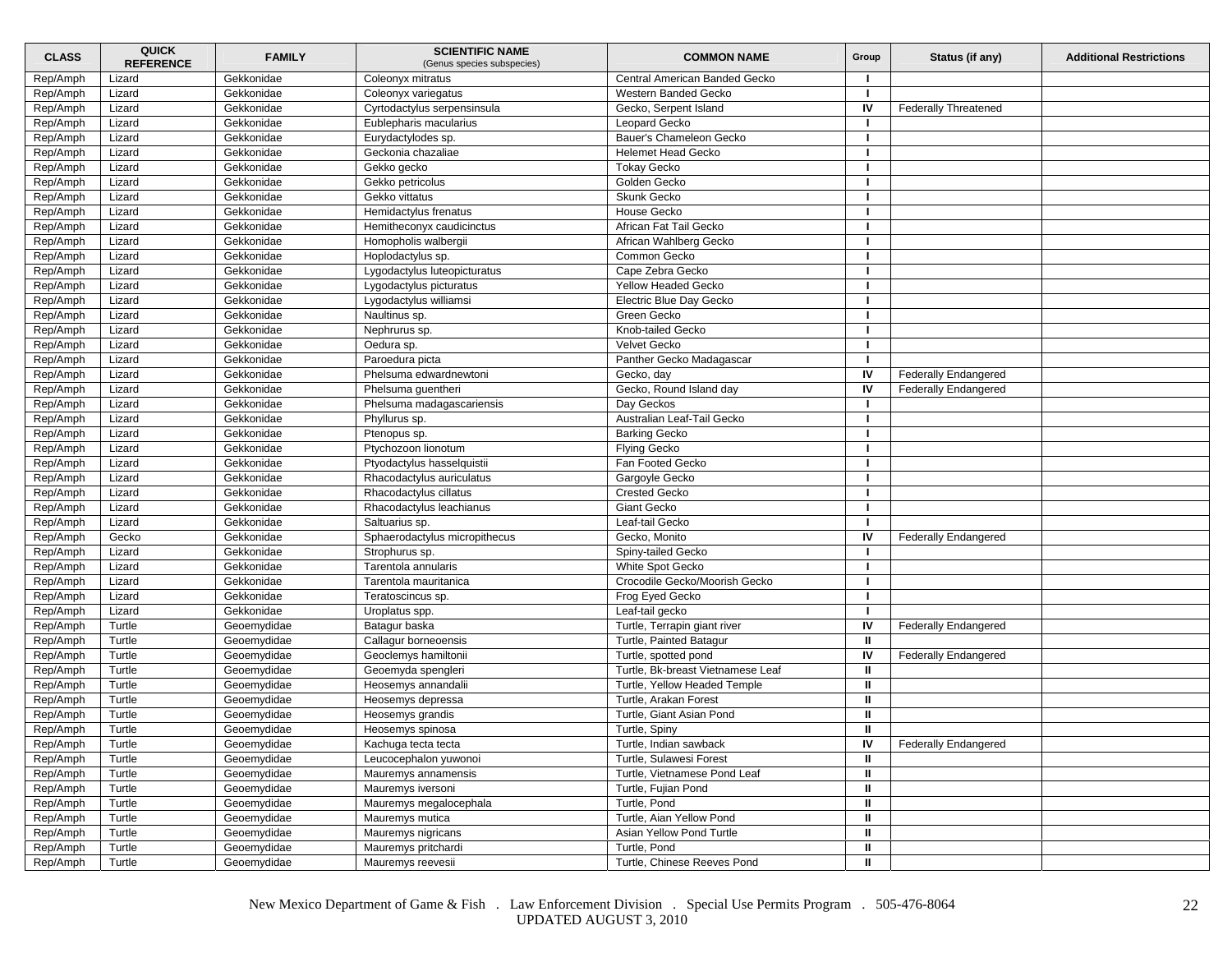| <b>CLASS</b>         | <b>QUICK</b><br><b>REFERENCE</b> | <b>FAMILY</b>      | <b>SCIENTIFIC NAME</b><br>(Genus species subspecies) | <b>COMMON NAME</b>                                  | Group        | Status (if any)                | <b>Additional Restrictions</b> |
|----------------------|----------------------------------|--------------------|------------------------------------------------------|-----------------------------------------------------|--------------|--------------------------------|--------------------------------|
| Rep/Amph             | Turtle                           | Geoemydidae        | Mauremys sinensis                                    | Turtle, Chinese Strip neck                          | Ш            |                                |                                |
| Rep/Amph             | Turtle                           | Geoemydidae        | Melanochelys tricarinata                             | Turtle, three-keeled Asian                          | IV           | <b>Federally Endangered</b>    |                                |
| Rep/Amph             | Turtle                           | Geoemydidae        | Morenia ocellata                                     | Turtle, Burmese peacock                             | IV           | <b>Federally Endangered</b>    |                                |
| Rep/Amph             | Turtle                           | Geoemydidae        | Notochelys platynota                                 | Turtle, Malayan Flat shelled                        | Ш            |                                |                                |
| Rep/Amph             | Turtle                           | Geoemydidae        | Ocadia glyphistoma                                   | Turtle, Stripe neck Pond                            | $\mathbf{u}$ |                                |                                |
| Rep/Amph             | Turtle                           | Geoemydidae        | Ocadia philippeni                                    | Turtle, Philippen's Striped                         | ш            |                                |                                |
| Rep/Amph             | Turtle                           | Geoemydidae        | Orlitia borneensis                                   | Turtle, Bornean River Giant                         | Ш            |                                |                                |
| Rep/Amph             | Turtle                           | Geoemydidae        | Pangshura ssp (Kachuga)                              | Turtle, Brown-roofed                                | ш            |                                |                                |
| Rep/Amph             | Turtle                           | Geoemydidae        | Siebenrockiella crassicollis                         | Turtle, Malaysian Black Mud                         | ш            |                                |                                |
| Rep/Amph             | Turtle                           | Geoemydidae        | Siebenrockiella leytensis                            | Turtle, Philippine Leyte Pond                       | ш            |                                |                                |
| Rep/Amph             | Lizard                           | Gerrhosauridae     | Gerrhosaurus sp.                                     | Plated Lizard                                       |              |                                |                                |
| Rep/Amph             | Lizard                           | Gerrhosauridae     | Tracheloptychus madagascariens                       | Lizard, Madagascar Rainbow Rock                     |              |                                |                                |
| Rep/Amph             | Frog                             | Heleophrynidae     | Heleophryne purcelli                                 | Cape Ghost Frog                                     | ш            |                                |                                |
| Rep/Amph             | Lizard                           | Helodermatidae     | Heloderma horridum charlesbogerti                    | Lizard, Motagua Valley Beaded                       | IV           |                                |                                |
| Rep/Amph             | Lizard                           | Helodermatidae     | Heloderma horridum exasperatum                       | Lizard, Rio Fuerte Beaded                           | IV           |                                |                                |
| Rep/Amph             | Lizard                           | Helodermatidae     | Heloderma suspectum                                  | Gila Monster                                        | IV           | <b>State Protected Species</b> |                                |
| Rep/Amph             | Frog                             | Hylidae            | Acris crepitans                                      | Northern Cricket Frog                               | ш            |                                |                                |
| Rep/Amph             | Frog                             | Hylidae            | Agalychnis callidryas                                | Red-eyed Treefrog                                   | $\mathbf{I}$ |                                |                                |
| Rep/Amph             | Frog                             | Hylidae            | Agalychnis moreletii                                 | <b>Black-eyed Treefrog</b>                          | ш            |                                |                                |
| Rep/Amph             | Frog                             | Hylidae            | Dendropsophus ebraccatus                             | <b>Hourglass Treefrog</b>                           | ш            |                                |                                |
| Rep/Amph             | Frog                             | Hylidae            | Dendropsophus sarayacuensis                          | Clown Treefrog                                      | $\mathbf{u}$ |                                |                                |
| Rep/Amph             | Frog                             | Hylidae            | Hyla chrysoscelis                                    | Cope's Gray Treefrog                                | Ш            |                                |                                |
| Rep/Amph             | Frog                             | Hylidae            | Hyla cinera                                          | Green Treefrog                                      | Ш            |                                |                                |
| Rep/Amph             | Frog                             | Hylidae            | Hyla gratiosa                                        | <b>Barking Treefrog</b>                             | $\mathbf{u}$ |                                |                                |
| Rep/Amph             | Frog                             | Hylidae            | Hyla versicolor                                      | Gray Treefrog                                       | Ш            |                                |                                |
|                      | Frog                             | Hylidae            | Litoria aurea                                        | Golden Bell Frog                                    | $\mathbf{u}$ |                                |                                |
| Rep/Amph<br>Rep/Amph | Frog                             | Hylidae            | Litoria caerulea                                     | Whites/Dumpy's Treefrog                             | ш            |                                |                                |
|                      |                                  | Hylidae            |                                                      |                                                     | ш            |                                |                                |
| Rep/Amph             | Frog                             |                    | Osteopilus septentrionalis                           | Cuban Treefrog<br>Mexican Leaf Frog                 | ш            |                                |                                |
| Rep/Amph             | Frog                             | Hylidae            | Pachymedusa dacnicolor                               |                                                     | ш            |                                |                                |
| Rep/Amph             | Frog                             | Hylidae<br>Hylidae | Phyllomedusa hyprochondrialis                        | Orange-Legged Leaf Frog                             | ш            |                                |                                |
| Rep/Amph             | Frog                             |                    | Phyllomedusa sauvagii                                | Waxy Monkey Leaf Frog                               | $\mathbf{u}$ |                                |                                |
| Rep/Amph             | Frog                             | Hylidae            | <b>Triprion petasatus</b>                            | Yucatecan Shovel-headed Treefrog<br>Oita Salamander | ш            |                                |                                |
| Rep/Amph             | Salamander                       | Hynobidae          | Hynobius dunni                                       |                                                     |              |                                |                                |
| Rep/Amph             | Salamander                       | Hynobidae          | Hynobius tokyoensis                                  | <b>Toyko Salamander</b>                             | Ш            |                                |                                |
| Rep/Amph             | Frog                             | Hyperoliidae       | Hylambates maculatus                                 | Red-legged Walking Frog                             | $\mathbf{u}$ |                                |                                |
| Rep/Amph             | Frog                             | Hyperoliidae       | Hyperolius sp.                                       | <b>Reed Frogs</b>                                   | $\mathbf{u}$ |                                |                                |
| Rep/Amph             | Lizard                           | Iguanidae          | Brachylophus fasciatus                               | Iguana, Fiji banded                                 | IV           | <b>Federally Endangered</b>    |                                |
| Rep/Amph             | Lizard                           | Iguanidae          | Brachylophus vitiensis                               | Iguana, Fiji crested                                | IV           | <b>Federally Endangered</b>    |                                |
| Rep/Amph             | Lizard                           | Iguanidae          | Conolophus pallidus                                  | Iguana, Barrington land                             | IV           | <b>Federally Endangered</b>    |                                |
| Rep/Amph             | Lizard                           | Iquanidae          | Crotaphytus collaris                                 | <b>Collared Lizard</b>                              | -1           |                                |                                |
| Rep/Amph             | Lizard                           | Iguanidae          | Ctenosaura pectinata                                 | Iguana, Mexican Spiny tail                          |              |                                |                                |
| Rep/Amph             | Lizard                           | Iguanidae          | Ctenosaura quinquecarinata                           | Iquana, Ornate club tail                            |              |                                |                                |
| Rep/Amph             | Lizard                           | Iguanidae          | Ctenosaura similis                                   | Iguana, Spiney-tail                                 |              |                                |                                |
| Rep/Amph             | Lizard                           | Iguanidae          | Cyclura carinata bartschi                            | Iguana, Mayaguana                                   | IV           | <b>Federally Threatened</b>    |                                |
| Rep/Amph             | Lizard                           | Iguanidae          | Cyclura carinata carinata                            | Iguana, Turks and Caicos                            | IV           | <b>Federally Threatened</b>    |                                |
| Rep/Amph             | Lizard                           | Iguanidae          | Cyclura collei                                       | Iguana, Jamaican                                    | IV           | <b>Federally Endangered</b>    |                                |
| Rep/Amph             | Lizard                           | Iguanidae          | Cyclura cornuta stejnegeri                           | Iguana, Mona ground                                 | IV           | <b>Federally Threatened</b>    |                                |
| Rep/Amph             | Lizard                           | Iguanidae          | Cyclura cychlura cychlura                            | Iguana, Andros Island ground                        | IV           | <b>Federally Threatened</b>    |                                |
| Rep/Amph             | Lizard                           | Iguanidae          | Cyclura cychlura figginsi                            | Iquana, Exuma Island                                | IV           | <b>Federally Threatened</b>    |                                |
| Rep/Amph             | Lizard                           | Iguanidae          | Cyclura cychlura inornata                            | Iguana, Allen's Cay                                 | IV           | <b>Federally Threatened</b>    |                                |
| Rep/Amph             | Lizard                           | Iguanidae          | Cyclura nubila caymanensis                           | Iguana, Cayman Brac ground                          | IV           | <b>Federally Threatened</b>    |                                |
| Rep/Amph             | Lizard                           | Iguanidae          | Cyclura nubila lewisi                                | Iguana, Grand Cayman ground                         | IV           | <b>Federally Endangered</b>    |                                |
| Rep/Amph             | Lizard                           | Iguanidae          | Cyclura nubila nubila                                | Iguana, Cuban ground                                | IV           | <b>Federally Threatened</b>    |                                |
| Rep/Amph             | Lizard                           | Iguanidae          | Cyclura pinguis                                      | Iguana, Anegada ground                              | IV           | <b>Federally Endangered</b>    |                                |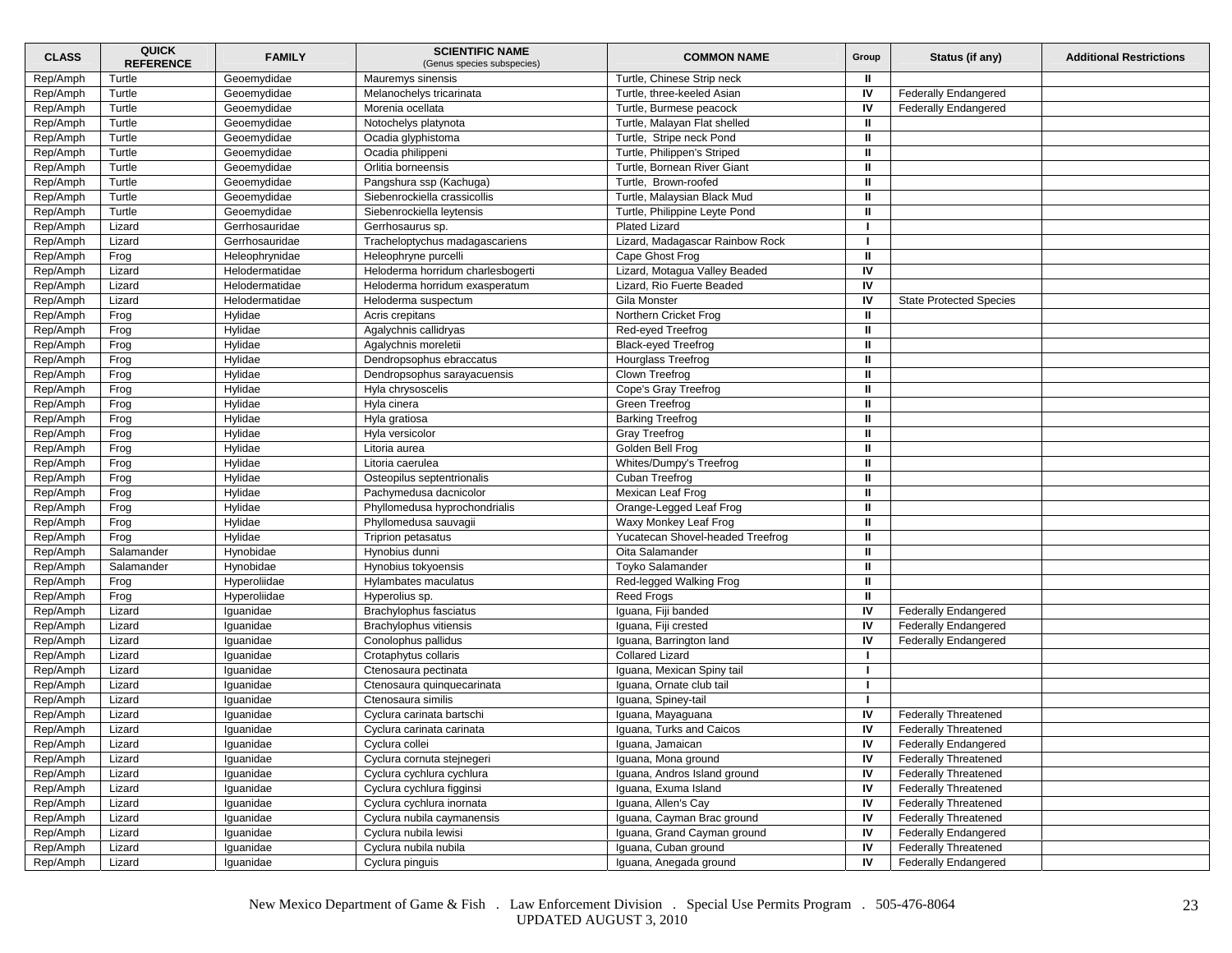| <b>CLASS</b> | <b>QUICK</b><br><b>REFERENCE</b> | <b>FAMILY</b>   | <b>SCIENTIFIC NAME</b><br>(Genus species subspecies) | <b>COMMON NAME</b>                    | Group        | Status (if any)                | <b>Additional Restrictions</b> |
|--------------|----------------------------------|-----------------|------------------------------------------------------|---------------------------------------|--------------|--------------------------------|--------------------------------|
| Rep/Amph     | Lizard                           | Iguanidae       | Cyclura rileyi cristata                              | Iguana, White Cay ground              | IV           | <b>Federally Threatened</b>    |                                |
| Rep/Amph     | Lizard                           | Iguanidae       | Cyclura rileyi nuchalis                              | Iguana, Acklins ground                | IV           | <b>Federally Threatened</b>    |                                |
| Rep/Amph     | Lizard                           | Iguanidae       | Cyclura rileyi rileyi                                | Iguana, Watling Island ground         | IV           | <b>Federally Endangered</b>    |                                |
| Rep/Amph     | Lizard                           | lguanidae       | Dipsosaurus dorsalis                                 | Desert Iguana                         | -1           |                                |                                |
| Rep/Amph     | Lizard                           | Iguanidae       | Iguana iguana                                        | Iguana, Green Common                  |              |                                |                                |
| Rep/Amph     | Lizard                           | Iguanidae       | Laemanctus longipes                                  | Conehead Lizard                       |              |                                |                                |
| Rep/Amph     | Lizard                           | Iguanidae       | Sauromalus varius                                    | Iguana Chuckwalla, San Esteban Island | IV           | <b>Federally Endangered</b>    |                                |
| Rep/Amph     | Turtle                           | Kinosternidae   | Kinosternon flavescens                               | <b>Yellow Mud Turtle</b>              | ш            |                                |                                |
| Rep/Amph     | Turtle                           | Kinosternidae   | Sternotherus depressus                               | <b>Flattened Musk Turtle</b>          | IV           | <b>Federally Threatened</b>    |                                |
| Rep/Amph     | Turtle                           | Kinosternidae   | Sternotherus odoratus                                | <b>Eastern Musk Turtle</b>            | ш            |                                |                                |
| Rep/Amph     | Lizard                           | Lacertidae      | Gallotia simonyi simonyi                             | Lizard, Wall Hierro giant             | IV           | <b>Federally Endangered</b>    |                                |
| Rep/Amph     | Lizard                           | Lacertidae      | Lacerta sp.                                          | Lacerta Lizard                        |              |                                |                                |
| Rep/Amph     | Lizard                           | Lacertidae      | Podarcis pityusensis                                 | Lizard, Ibiza wall                    | IV           | <b>Federally Threatened</b>    |                                |
| Rep/Amph     | Lizard                           | Lacertidae      | Takydromus sexlineatus                               | Long-tailed Grass Lizard              | -1           |                                |                                |
| Rep/Amph     | Lizard                           | Lacertidae      | Timon lepidus                                        | Jeweled lacerta                       | -1           |                                |                                |
| Rep/Amph     | Frog                             | Leiopelmatidae  | Leiopelma hamiltoni                                  | Frog, Stephen Island                  | IV           | <b>Federally Endangered</b>    |                                |
| Rep/Amph     | Frog                             | Leptodactylidae | Ceratophrys sp.                                      | Pac Man Frog/Fantasy Frog             | $\mathbf{I}$ |                                |                                |
| Rep/Amph     | Frog                             | Leptodactylidae | Eleutherodactylus cooki                              | Guajon Chirping Frog                  | IV           | <b>Federally Threatened</b>    |                                |
| Rep/Amph     | Frog                             | Leptodactylidae | Eleutherodactylus jasperi                            | Golden Coqui Chirping Frog            | IV           | <b>Federally Threatened</b>    |                                |
| Rep/Amph     | Snake                            | Loxocemidae     | Loxocemus sp.                                        | <b>Mexican Dwarf Python</b>           | ш            |                                |                                |
| Rep/Amph     | Frog                             | Mantellidae     | Mantella sp.                                         | Mantella Frog                         | $\mathbf{u}$ |                                |                                |
| Rep/Amph     | Frog                             | Microhylidae    | Phrynomantis bifasciatus                             | Red-Backed Creeping Frog              | Ш            |                                |                                |
| Rep/Amph     | Frog                             | Microhylidae    | Scaphiophryne gottlebei                              | Red Rain Frog                         | л            |                                |                                |
| Rep/Amph     | Frog                             | Microhylidae    | Dyscophus sp.                                        | <b>Tomato Frog</b>                    | ш            |                                |                                |
| Rep/Amph     | Frog                             | Microhylidae    | Kaloula pulchra                                      | Frog, Chubby                          | Ш            |                                |                                |
| Rep/Amph     | Frog                             | Microhylidae    | Phrynomantis bifasciatus                             | Frog, Red-backed creeping             | $\mathbf{u}$ |                                |                                |
| Rep/Amph     | Frog                             | Pelobatidae     | Megophrys montana nasuta                             | Malayan Horned Frog                   | ш            |                                |                                |
| Rep/Amph     | Turtle                           | Pelomedusidae   | Pelomedusa subrufa                                   | African Helmeted Turtle               | ш            |                                |                                |
| Rep/Amph     | Turtle                           | Pelomedusidae   | Pelusios subniger                                    | African Side Neck Turtle              | $\mathbf{u}$ |                                |                                |
| Rep/Amph     | Turtle                           | Pelomedusidae   | Podocnemis unifilis                                  | Yellow Spotted River Turtle           | $\mathbf{u}$ |                                |                                |
| Rep/Amph     | Lizard                           | Phrynosomatidae | Phrynosoma coronatum                                 | Lizard, Horned Texas                  | Ш            | <b>State Protected Species</b> |                                |
| Rep/Amph     | Lizard                           | Phrynosomatidae | Sceloporus malachiticus                              | <b>Emeral Swift</b>                   | -1           |                                |                                |
| Rep/Amph     | Lizard                           | Phrynosomatidae | Sceloporus variabilis                                | <b>Pink Belly Swift</b>               | п.           |                                |                                |
| Rep/Amph     | Lizard                           | Phrynosomatidae | Uma inornata                                         | Lizard, Coachella Valley fringe-toed  | IV           | <b>Federally Threatened</b>    |                                |
| Rep/Amph     | Frog                             | Pipidae         | Hymenochirus sp.                                     | African Dwarf Frog                    | $\mathbf{u}$ |                                |                                |
| Rep/Amph     | Frog                             | Pipidae         | Pipa sp.                                             | Surinam Toad                          | ш            |                                |                                |
| Rep/Amph     | Frog                             | Pipidae         | Pseudohymenochirus sp.                               | Dwarf Frog                            | ш            |                                |                                |
| Rep/Amph     | Frog                             | Pipidae         | Xenopus sp.                                          | African Clawed Frog                   | $\mathbf{u}$ |                                |                                |
| Rep/Amph     | Turtle                           | Platysternidae  | Platysternon megacephalum                            | <b>Big-Headed Turtle</b>              | Ш            |                                |                                |
| Rep/Amph     | Salamander                       | Plethodontidae  | Aneides lugubris                                     | Arboreal Salamander                   | ш            |                                |                                |
| Rep/Amph     | Salamander                       | Plethodontidae  | Batrachoseps aridus                                  | Salamander, desert slender            | IV           | <b>Federally Endangered</b>    |                                |
| Rep/Amph     | Salamander                       | Plethodontidae  | Desmognathus fuscus                                  | Dusky Salamander                      | ш            |                                |                                |
| Rep/Amph     | Salamander                       | Plethodontidae  | Desmognathus monticola                               | Seal Salamander                       | ш            |                                |                                |
| Rep/Amph     | Salamander                       | Plethodontidae  | Ensatina eschsholtzii                                | Ensatina                              | ш            |                                |                                |
| Rep/Amph     | Salamander                       | Plethodontidae  | Eurycea guttolineata                                 | Three-lined salamander                | $\mathbf{u}$ |                                |                                |
| Rep/Amph     | Salamander                       | Plethodontidae  | Eurycea nana                                         | Salamander, San Marcos                | IV           | <b>Federally Threatened</b>    |                                |
| Rep/Amph     | Salamander                       | Plethodontidae  | Eurycea sosorum                                      | Salamander, Barton Springs            | IV           | <b>Federally Endangered</b>    |                                |
| Rep/Amph     | Salamander                       | Plethodontidae  | Phaeognathus hubrichti                               | Salamander, Red Hills                 | IV           | <b>Federally Threatened</b>    |                                |
| Rep/Amph     | Salamander                       | Plethodontidae  | Plethodon cinereus                                   | Redback Salamander                    | Ш            |                                |                                |
| Rep/Amph     | Salamander                       | Plethodontidae  | Plethodon nettingi                                   | Salamander, Cheat Mountain            | IV           | <b>Federally Threatened</b>    |                                |
| Rep/Amph     | Salamander                       | Plethodontidae  | Plethodon shenandoah                                 | Salamander, Shenandoah                | IV           | <b>Federally Endangered</b>    |                                |
| Rep/Amph     | Salamander                       | Plethodontidae  | Pseudotriton montanus                                | Mud Salamander                        | Ш            |                                |                                |
| Rep/Amph     | Salamander                       | Plethodontidae  | Pseudotriton ruber                                   | Red Salamander                        | Ш            |                                |                                |
| Rep/Amph     | Salamander                       | Plethodontidae  | Typhlomolge rathbuni                                 | Salamander, Texas blind               | IV           | <b>Federally Endangered</b>    |                                |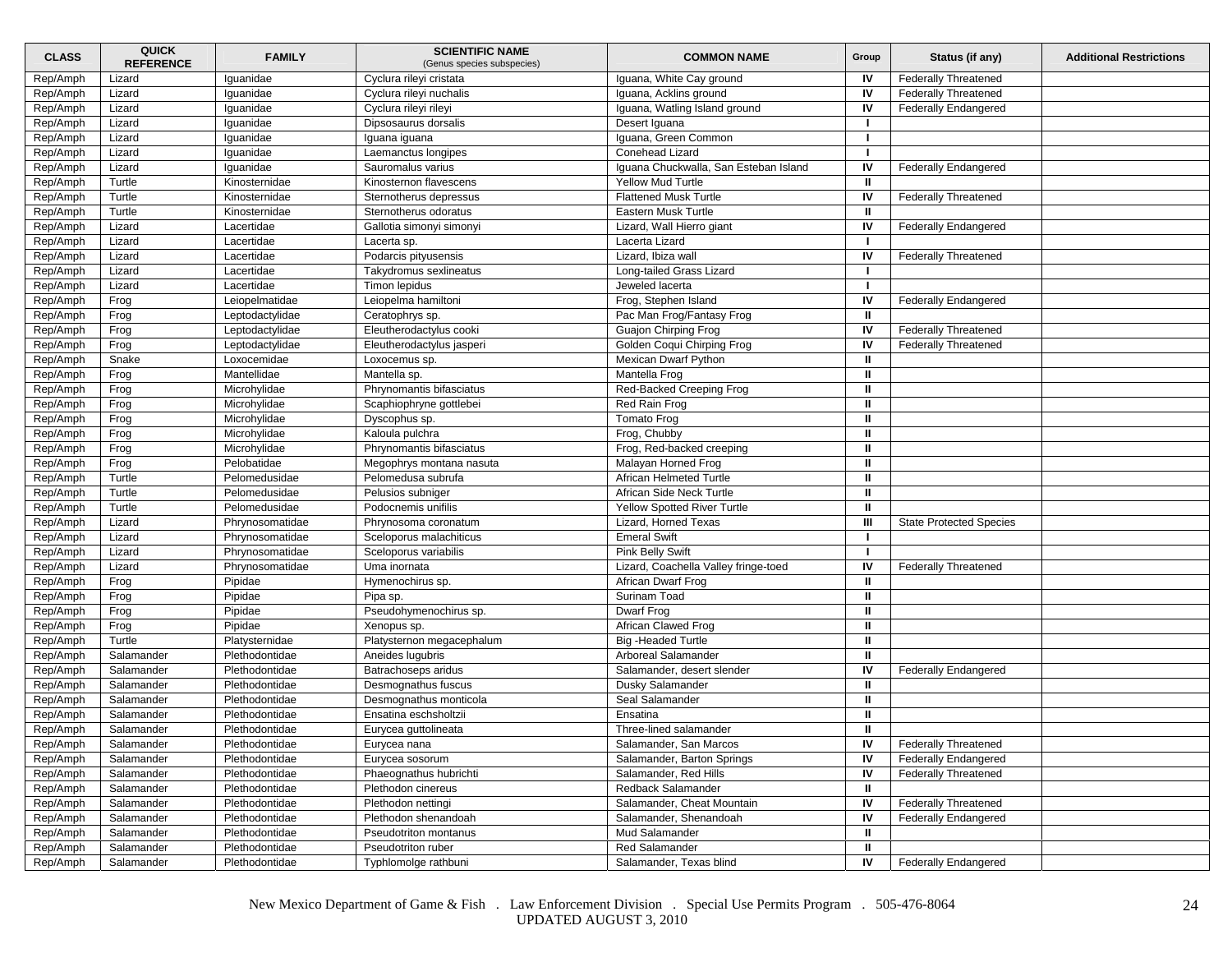| <b>CLASS</b> | <b>QUICK</b><br><b>REFERENCE</b> | <b>FAMILY</b>   | <b>SCIENTIFIC NAME</b><br>(Genus species subspecies) | <b>COMMON NAME</b>                       | Group        | Status (if any)             | <b>Additional Restrictions</b>           |
|--------------|----------------------------------|-----------------|------------------------------------------------------|------------------------------------------|--------------|-----------------------------|------------------------------------------|
| Rep/Amph     | Turtle                           | Podocnemididae  | Erymnochelys madagascariensis                        | Afro-American Side Neck Turtle           | Ш            |                             |                                          |
| Rep/Amph     | Turtle                           | Podocnemididae  | Peltocephalus dumerilianus                           | Afro-American Side Neck Turtle           | $\mathbf{u}$ |                             |                                          |
| Rep/Amph     | Turtle                           | Podocnemididae  | Podocnemis expansa                                   | Tartaruga                                | IV           | <b>Federally Endangered</b> |                                          |
| Rep/Amph     | Turtle                           | Podocnemididae  | Podocnemis unifilis                                  | Tracaja                                  | IV           | <b>Federally Endangered</b> |                                          |
| Rep/Amph     | Lizard                           | Polychrotidae   | Anolis carolinensis                                  | Green Anole                              |              |                             |                                          |
| Rep/Amph     | Lizard                           | Polychrotidae   | Anolis equestris                                     | Cuban knight anole                       |              |                             |                                          |
| Rep/Amph     | Lizard                           | Polychrotidae   | Anolis roosevelti                                    | Anole, Culebra Island giant              | IV           | <b>Federally Endangered</b> |                                          |
| Rep/Amph     | Lizard                           | Polychrotidae   | Norops sagrei                                        | Bahama diamond anole                     |              |                             |                                          |
| Rep/Amph     | Snake                            | Pythonidae      | Antaresia childreni                                  | Children's python                        | -1           |                             |                                          |
| Rep/Amph     | Snake                            | Pythonidae      | Antaresia maculosa                                   | Spotted python                           | -1           |                             |                                          |
| Rep/Amph     | Snake                            | Pythonidae      | Apodora papuana                                      | Olive Python                             | Ш            |                             |                                          |
| Rep/Amph     | Snake                            | Pythonidae      | Aspidites melanocephalus                             | <b>Black Headed Python</b>               | Ш            |                             |                                          |
| Rep/Amph     | Snake                            | Pythonidae      | Aspidites ramsay                                     | Woma Python                              | Ш            |                             |                                          |
| Rep/Amph     | Snake                            | Pythonidae      | Leiopython albertisii                                | White Lipped Python/D'Albets Python      | $\mathbf{u}$ |                             |                                          |
| Rep/Amph     | Snake                            | Pythonidae      | Liasis fuscus                                        | Australian Brown Water Python            | Ш            |                             |                                          |
| Rep/Amph     | Snake                            | Pythonidae      | Liasis mackloti mackloti                             | Macklots Python                          | Ш            |                             |                                          |
| Rep/Amph     | Snake                            | Pythonidae      | Liasis mackloti savuensis                            | Sauv Python                              | ш            |                             |                                          |
| Rep/Amph     | Snake                            | Pythonidae      | Moreli spilota variegata                             | Irian Jaya Carpet Python                 | $\mathbf{u}$ |                             |                                          |
| Rep/Amph     | Snake                            | Pythonidae      | Morelia amethistina                                  | Amethystine Python/Scrub Python          | IV           |                             |                                          |
| Rep/Amph     | Snake                            | Pythonidae      | Morelia boeleni                                      | Boelen's Python                          | IV           |                             |                                          |
| Rep/Amph     | Snake                            | Pythonidae      | Morelia bredli                                       | Centralian Carpet Python                 | $\mathbf{u}$ |                             |                                          |
| Rep/Amph     | Snake                            | Pythonidae      | Morelia cheynei                                      | Jungle Carpet Python                     | Ш            |                             |                                          |
| Rep/Amph     | Snake                            | Pythonidae      | Morelia macdoweli                                    | Coastal Carpet Python                    | Ш            |                             |                                          |
| Rep/Amph     | Snake                            | Pythonidae      | Morelia spilota                                      | Diamond Carpet Python                    | Ш            |                             |                                          |
| Rep/Amph     | Snake                            | Pythonidae      | Morelia viridis                                      | Green Tree Python                        | Ш            |                             |                                          |
| Rep/Amph     | Snake                            | Pythonidae      | Python curtus breitensteini                          | Borneo blood python                      | $\mathbf{u}$ |                             |                                          |
| Rep/Amph     | Snake                            | Pythonidae      | Python curtus brongersmai                            | Malayan blood python                     | ш            |                             |                                          |
| Rep/Amph     | Snake                            | Pythonidae      | Python molurus bivitatis                             | <b>Burmese Python</b>                    | IV           |                             |                                          |
| Rep/Amph     | Snake                            | Pythonidae      | Python molurus molurus                               | Python, Indian Rock                      | IV           | <b>Federally Endangered</b> |                                          |
| Rep/Amph     | Snake                            | Pythonidae      | Python regius                                        | <b>Ball Python</b>                       |              |                             |                                          |
| Rep/Amph     | Snake                            | Pythonidae      | Python reticulatus                                   | <b>Reticulated Python</b>                | IV           |                             |                                          |
| Rep/Amph     | Snake                            | Pythonidae      | Python sebae                                         | African Rock Python                      | IV           |                             |                                          |
| Rep/Amph     | Frog                             | Ranidae         | Conraua goliath                                      | Goliath Frog                             | IV           | <b>Federally Threatened</b> |                                          |
| Rep/Amph     | Frog                             | Ranidae         | Euphlyctis hexadactylus                              | Green Pond Frog                          | Ш            |                             |                                          |
| Rep/Amph     | Frog                             | Ranidae         | Hoplobatrachus tigerinus                             | Indian Bull Frog                         | $\mathbf{u}$ |                             |                                          |
| Rep/Amph     | Frog                             | Ranidae         | Lithobates capito                                    | Gopher Frog                              | IV           | <b>Federally Endangered</b> |                                          |
| Rep/Amph     | Frog                             | Ranidae         | Lithobates catesbeiana                               | American Bullfrog                        | ш            |                             |                                          |
| Rep/Amph     | Frog                             | Ranidae         | Lithobates chiricahuensis                            | Chiricahua Leopard Frog                  | IV           | <b>Federally Threatened</b> |                                          |
| Rep/Amph     | Frog                             | Ranidae         | Lithobates clamitans clamitans                       | <b>Bronze Frog</b>                       | Ш            |                             |                                          |
| Rep/Amph     | Frog                             | Ranidae         | Lithobates pipiens                                   | Northern Leopard Frog                    | IV           |                             |                                          |
| Rep/Amph     | Frog                             | Ranidae         | Pyxicephalus adspersus                               | African Pixie Frog                       | $\mathbf{u}$ |                             |                                          |
| Rep/Amph     | Frog                             | Ranidae         | Rana draytonii                                       | California Red-legged Frog               | IV           | <b>Federally Threatened</b> |                                          |
| Rep/Amph     | Frog                             | Ranidae         | Rana muscosa                                         | Southern Mountain Yellow-legged Frog     | IV           | <b>Federally Endangered</b> |                                          |
| Rep/Amph     | Frog                             | Rhacophoridae   | Chiromantis serampelina                              | Foam Nest Frog                           | ш            |                             |                                          |
| Rep/Amph     | Frog                             | Rhacophoridae   | Polypedates dennysi                                  | <b>Giant Temple Glyding Treefrog</b>     | $\mathbf{u}$ |                             |                                          |
| Rep/Amph     | Frog                             | Rhacophoridae   | Rhacophorus leucomystax                              | Gold Treefrog                            | Ш            |                             |                                          |
| Rep/Amph     | Frog                             | Rheobatrachidae | Rheobatrachus sp.                                    | Gastric-brooding Frog                    | $\mathbf{u}$ |                             |                                          |
|              |                                  |                 |                                                      |                                          |              |                             |                                          |
| Rep/Amph     | Salamander                       | Salamandridae   | all species in the Salamandridae family              | Newts - Salamanders                      | $\mathbf{u}$ |                             | except as restricted in another<br>group |
| Rep/Amph     | Lizard                           | Scincidae       | Chalcides ocellatus                                  | <b>Oscellated Skink</b>                  | L.           |                             |                                          |
| Rep/Amph     | Lizard                           | Scincidae       | Corucia zebrata                                      | Prehensile Tailed Skink                  | п.           |                             |                                          |
| Rep/Amph     | Lizard                           | Scincidae       | Corucia zebrata                                      | Soloman Island / Prehensile Tailed Skink | п.           |                             |                                          |
| Rep/Amph     | Lizard                           | Scincidae       | Eumeces egregius lividus                             | Skink, bluetail mole                     | IV           | <b>Federally Threatened</b> |                                          |
| Rep/Amph     | Lizard                           | Scincidae       | Eumeces fasciatus                                    | Five Lined Skink                         |              |                             |                                          |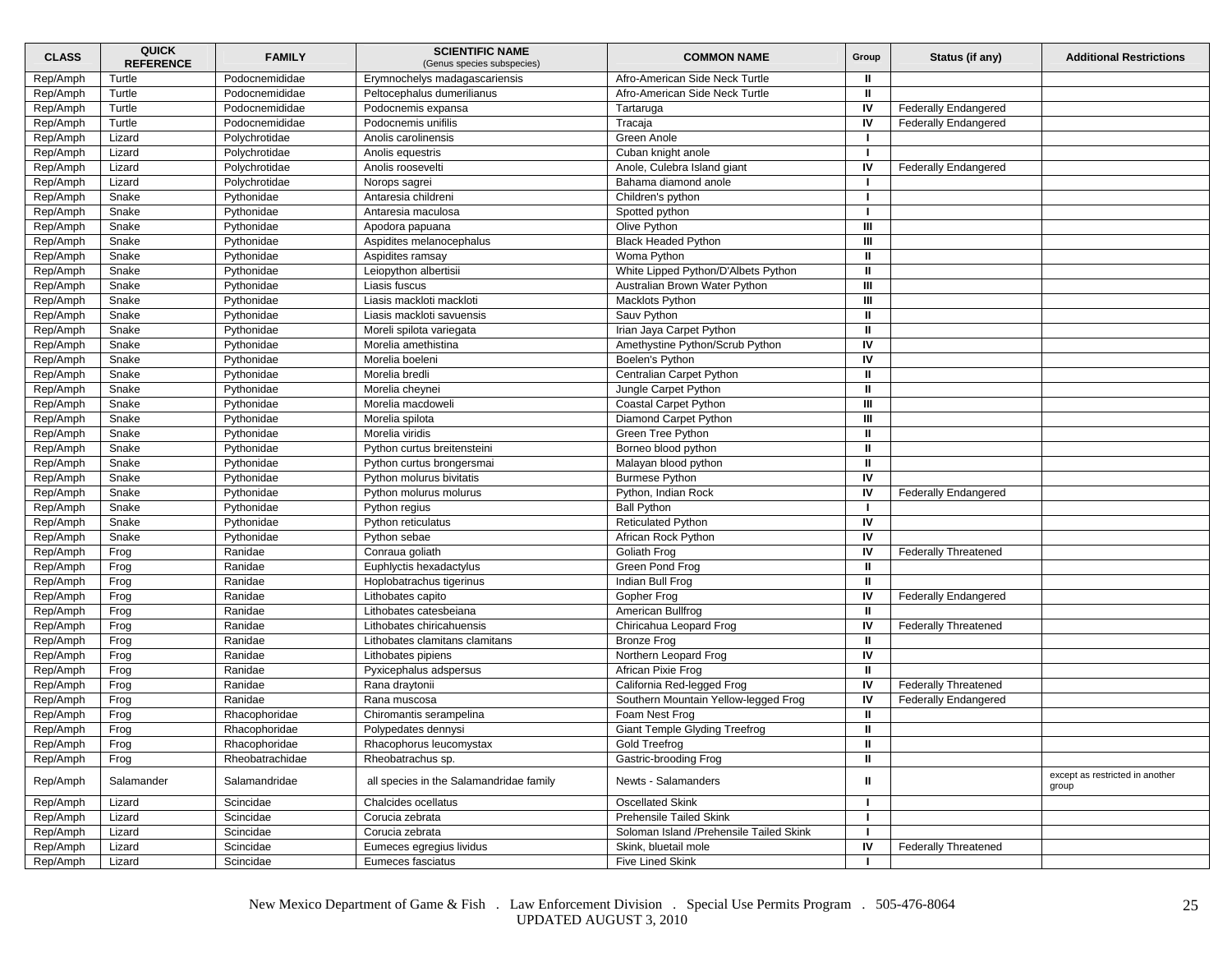| <b>CLASS</b>         | <b>QUICK</b><br><b>REFERENCE</b> | <b>FAMILY</b>  | <b>SCIENTIFIC NAME</b><br>(Genus species subspecies)        | <b>COMMON NAME</b>                         | Group        | Status (if any)             | <b>Additional Restrictions</b> |
|----------------------|----------------------------------|----------------|-------------------------------------------------------------|--------------------------------------------|--------------|-----------------------------|--------------------------------|
| Rep/Amph             | Lizard                           | Scincidae      | Eumeces laticeps                                            | <b>Broad Headed Skink</b>                  |              |                             |                                |
| Rep/Amph             | Lizard                           | Scincidae      | Eumeces schneideri                                          | Schneider's Skink                          |              |                             |                                |
| Rep/Amph             | Lizard                           | Scincidae      | Leiolopisma telfairi                                        | Skink, Round Island                        | IV           | <b>Federally Threatened</b> |                                |
| Rep/Amph             | Lizard                           | Scincidae      | Mabuya macularia                                            | Orange Throat Pygmy Skink                  |              |                             |                                |
| Rep/Amph             | Lizard                           | Scincidae      | Mabuya perotetti                                            | <b>Red Sided Skink</b>                     |              |                             |                                |
| Rep/Amph             | Lizard                           | Scincidae      | Mochlus fernandi                                            | True fire skink                            |              |                             |                                |
| Rep/Amph             | Lizard                           | Scincidae      | Neoseps reynoldsi                                           | Skink, sand                                | IV           | <b>Federally Threatened</b> |                                |
| Rep/Amph             | Lizard                           | Scincidae      | Riopa fernandi                                              | Fire Skink                                 |              |                             |                                |
| Rep/Amph             | Lizard                           | Scincidae      | Scincella lateralis                                         | Southern Brown Skink                       | п            |                             |                                |
| Rep/Amph             | Lizard                           | Scincidae      | Tiliqua sp.                                                 | <b>Blue Tonqued Skink</b>                  |              |                             |                                |
| Rep/Amph             | Lizard                           | Scincidae      | Trachydosaurus rugosus                                      | Shinglebacked Skink                        |              |                             |                                |
| Rep/Amph             | Lizard                           | Scincidae      | Trachylepis striata                                         | Skink, Red-sided                           |              |                             |                                |
| Rep/Amph             | Lizard                           | Scincidae      | Tribolonotus gracillis, Trachylepis striata                 | Red Eyed Crocodile Skink                   |              |                             |                                |
| Rep/Amph             | Salamander                       | Sirenidae      | Pseudobranchus axanthus                                     | Southern Dwarf Siren                       | Ш            |                             |                                |
| Rep/Amph             | Salamander                       | Sirenidae      | Pseudobranchus striatus                                     | Northner Dwarf Siren                       | ш            |                             |                                |
| Rep/Amph             | Salamander                       | Sirenidae      | Siren intermedia                                            | Lesser Siren                               | Ш            |                             |                                |
| Rep/Amph             | Salamander                       | Sirenidae      | Siren lacertina                                             | <b>Greater Siren</b>                       | ш            |                             |                                |
| Rep/Amph             | Lizard                           | Sphenodontidae | Sphenodon sp.                                               | <b>Tuatara Lizard</b>                      | IV           | <b>Federally Endangered</b> |                                |
| Rep/Amph             | Turtle                           | Sternotherus   | Sternotherus carinatus                                      | Turtle, Razorback Musk                     | Ш            |                             |                                |
| Rep/Amph             | Turtle                           | Sternotherus   | Sternotherus sp.                                            | <b>Musk Turtle</b>                         | ш            |                             |                                |
| Rep/Amph             | Lizard                           | Teiidae        | Ameiva ameiva                                               | <b>Giant Ameiva</b>                        |              |                             |                                |
| Rep/Amph             | Lizard                           | Teiidae        | Ameiva polops                                               | Lizard, St. Croix ground                   | IV           | <b>Federally Endangered</b> |                                |
| Rep/Amph             | Lizard                           | Teiidae        | Aspidoscelis vanzoi                                         | Lizard, Maria Island ground                | IV           | <b>Federally Endangered</b> |                                |
| Rep/Amph             | Lizard                           | Teiidae        | Callopistes maculatus                                       | Dwarf Tegu                                 |              |                             |                                |
| Rep/Amph             | Lizard                           | Teiidae        | Cnemidophorus leminscatus                                   | Rainbow Whiptail                           |              |                             |                                |
| Rep/Amph             | Lizard                           | Teiidae        | Crocodilurus amazonicus                                     | Crocodile Tegu                             | ш            |                             |                                |
| Rep/Amph             | Lizard                           | Teiidae        | Dracaena sp.                                                | Caiman Lizard                              | Ш            |                             |                                |
| Rep/Amph             | Lizard                           | Teiidae        | Tupinambis sp.                                              | Black, Red and Gold Tequ                   | Ш            |                             |                                |
| Rep/Amph             | Turtle                           | Testudinidae   | Astrochelys radiata                                         | <b>Radiated Tortoise</b>                   | ш            |                             |                                |
| Rep/Amph             | Turtle                           | Testudinidae   | Astrochelys yniphora                                        | Madagascar Angulated Tortoise              | Ш            |                             |                                |
| Rep/Amph             | Turtle                           | Testudinidae   | Chelonoidis nigra                                           | Galapagos Tortoise                         | Ш            |                             |                                |
| Rep/Amph             | Turtle                           | Testudinidae   | Geochelone carbonaria                                       | Tortoise, Red-foot                         | ш            |                             |                                |
| Rep/Amph             | Turtle                           | Testudinidae   | Geochelone denticulata                                      | Tortoise, Yellow-foot                      | ш            |                             |                                |
| Rep/Amph             | Turtle                           | Testudinidae   | Geochelone elegans                                          | Indian Star Tortoise                       | ш            |                             |                                |
| Rep/Amph             | Turtle                           | Testudinidae   |                                                             | Tortoise, Galapagos                        | IV           |                             |                                |
| Rep/Amph             | Turtle                           | Testudinidae   | Geochelone nigra (=elephantopus)<br>Geochelone pardalis ssp | Leopard Tortoise                           | Ш            | <b>Federally Endangered</b> |                                |
| Rep/Amph             | Turtle                           | Testudinidae   | Geochelone radiata                                          | Tortoise, Madagascar radiated              | IV           | <b>Federally Endangered</b> |                                |
|                      | Turtle                           | Testudinidae   | Geochelone sulcata                                          |                                            | ш            |                             |                                |
| Rep/Amph<br>Rep/Amph | Turtle                           | Testudinidae   |                                                             | Tortoise, Sulcata<br>Tortoise, Angulated   | IV           | Federally Endangered        |                                |
| Rep/Amph             | Turtle                           | Testudinidae   | Geochelone yniphora                                         | <b>Desert Tortoise</b>                     | IV           | <b>Federally Threatened</b> |                                |
|                      |                                  |                | Gopherus agassizii                                          |                                            | IV           |                             |                                |
| Rep/Amph             | Turtle                           | Testudinidae   | Gopherus flavomarginatus                                    | Tortoise, Bolson Gopher<br>Gopher Tortoise |              | <b>Federally Endangered</b> |                                |
| Rep/Amph             | Turtle                           | Testudinidae   | Gopherus polyphemus                                         |                                            | IV           | <b>Federally Threatened</b> |                                |
| Rep/Amph             | Turtle                           | Testudinidae   | Kinixys homeana                                             | Forest hingeback tortoise                  | Ш            |                             |                                |
| Rep/Amph             | Turtle                           | Testudinidae   | Malaclemys terrapin ssp.                                    | Diamond-backed Terrapin                    | ш            |                             |                                |
| Rep/Amph             | Turtle                           | Testudinidae   | Malacochersus tornieri                                      | Pancake tortoise                           | Ш            |                             |                                |
| Rep/Amph             | Turtle                           | Testudinidae   | Psammobates geometricus                                     | Turtle, geometric                          | IV           | <b>Federally Endangered</b> |                                |
| Rep/Amph             | Turtle                           | Testudinidae   | Pyxis arachnoides                                           | Spider tortoise                            | ш            |                             |                                |
| Rep/Amph             | Turtle                           | Testudinidae   | Pyxis planicauda                                            | Flat-backed Spider tortoise                | Ш            |                             |                                |
| Rep/Amph             | Turtle                           | Testudinidae   | Testudo graeca                                              | Greek Tortoise, Spur Thighed               | ш            |                             |                                |
| Rep/Amph             | Turtle                           | Testudinidae   | Testudo hermanni                                            | Hermans Tortoise                           | ш            |                             |                                |
| Rep/Amph             | Turtle                           | Testudinidae   | Testudo horsfieldii                                         | Russian tortoise                           | $\mathbf{u}$ |                             |                                |
| Rep/Amph             | Turtle                           | Testudinidae   | Testudo kleinmanni                                          | Egyptian tortoise, Kleinmann's             | ш            |                             |                                |
| Rep/Amph             | Turtle                           | Trionychidae   | Apalone ater                                                | Cuatro Cienegas Soft-shell                 | IV           | <b>Federally Endangered</b> |                                |